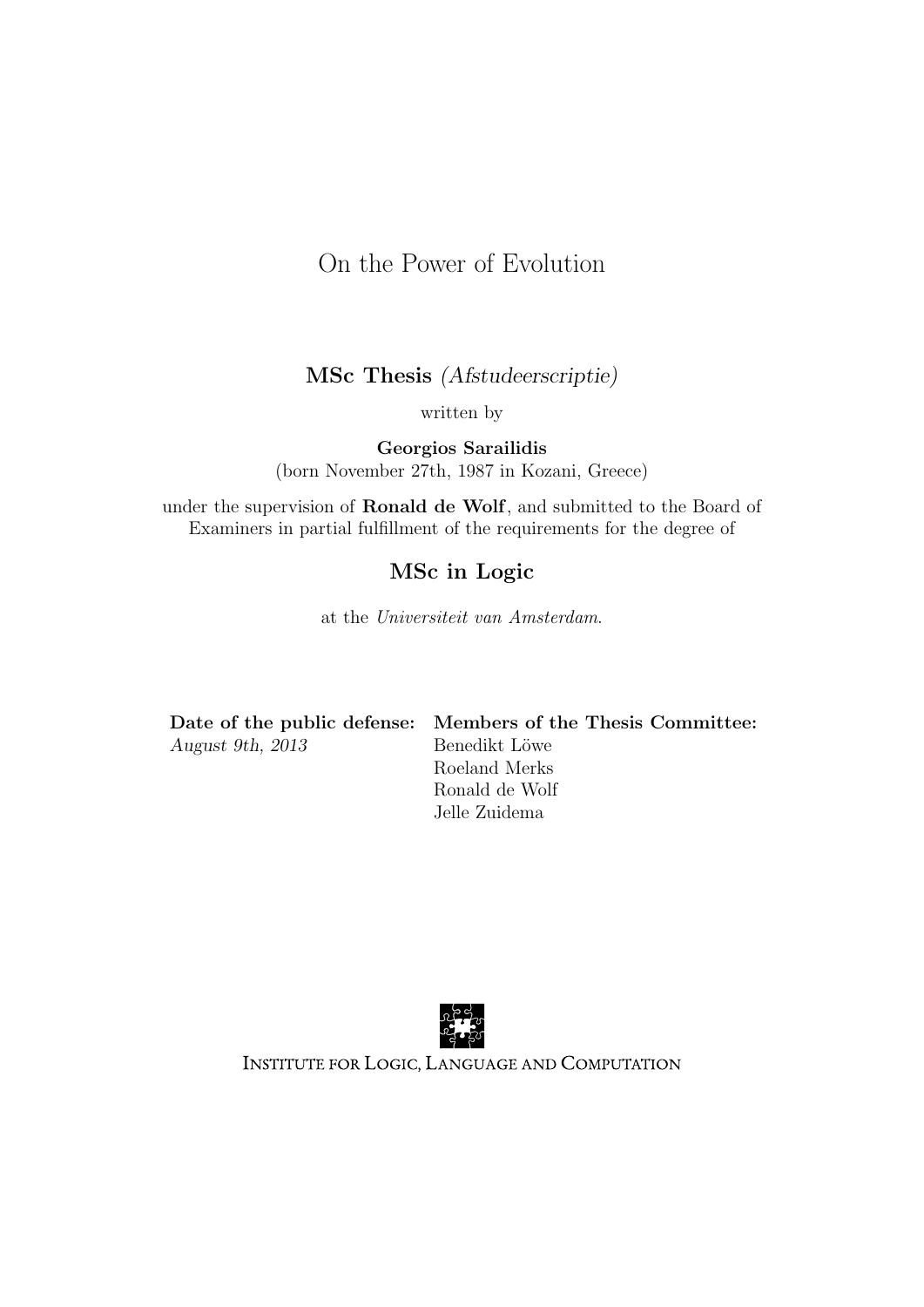To all the fruit I ate.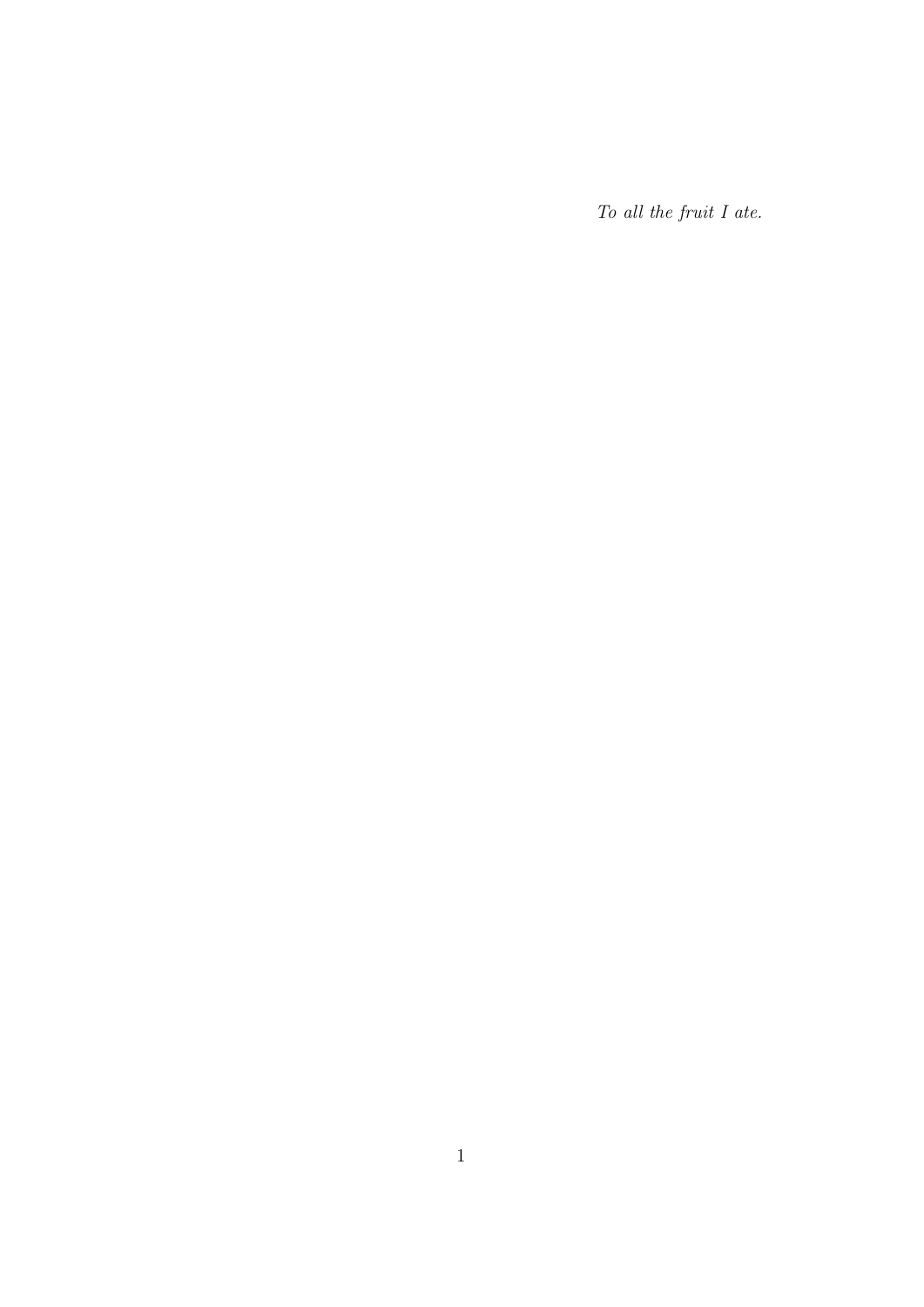#### Abstract

We introduce a framework designed to mathematically study and model the 'evolvability' of entities. Our use of 'evolvability' is different than the one found in the context of biology. We roughly understand an entity as being 'evolvable' if, with non-negligible probability, it can arise as the result of an evolutionary process. However, this is not a formal definition. An essential part of our work is to examine how one may arrive at a formal definition for evolvability. The exact definition will depend on one's application of interest. With such a definition in hand one may approach questions like "is there a mechanism that can make such-and-such entities co-evolve under such-andsuch initial conditions, with non-negligible probability, in a non-astronomical amount of time?" Ultimately, we are interested in assessing the power of a given evolutionary process in terms of the evolutionary products it can give rise to, the conditions and resources necessary for this to happen, and the respective probabilities of those events.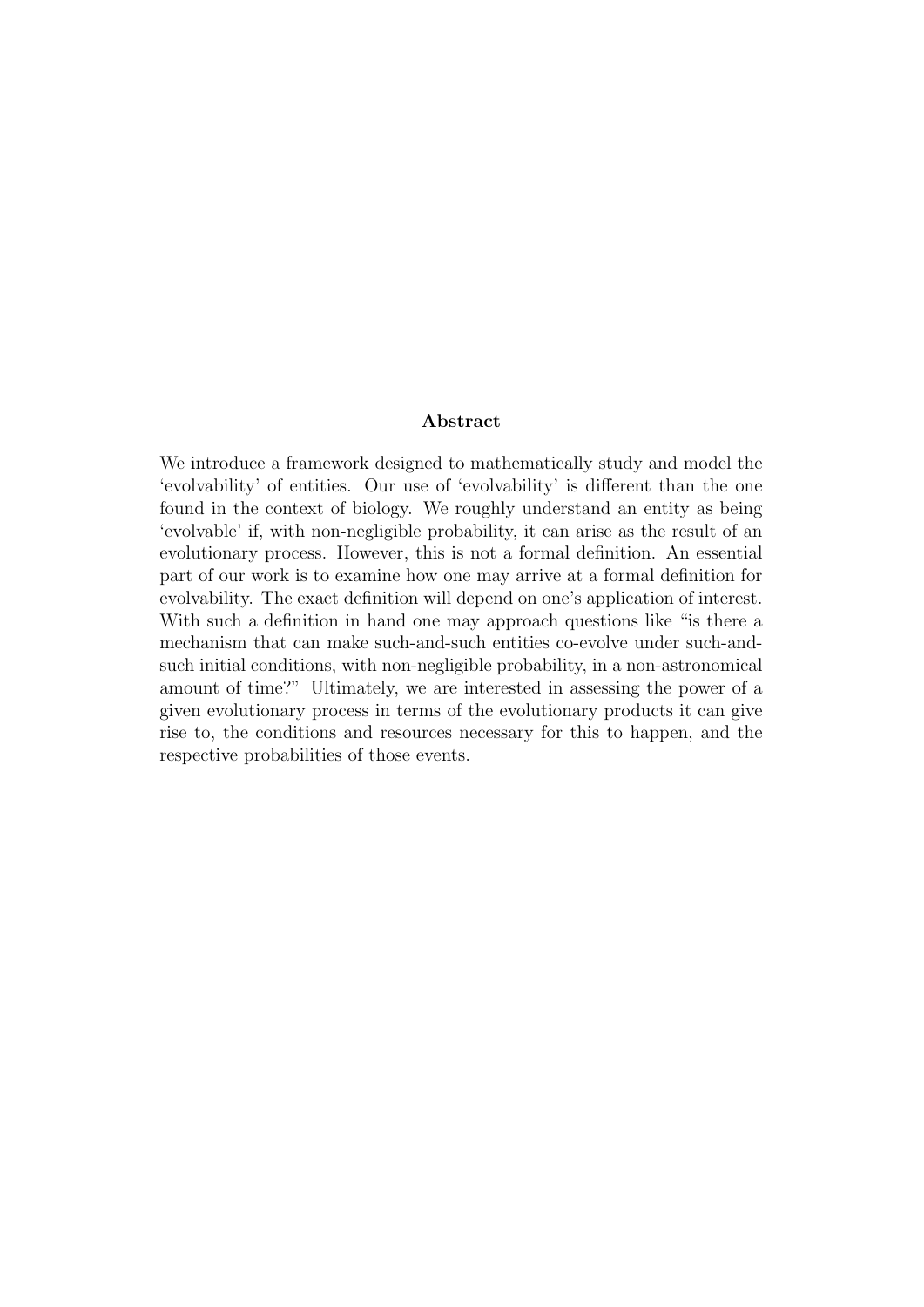#### Acknowledgements

Thanx Ronald. Ronald gave me feedback on countless drafts and led me when I was in haze. The freedom in how to do things in this thesis would have been too much for me to handle all by myself. Thanx to my other professors too, it was fun with many, and to my examiners. And to Tanja, naturally. Thanx also to Katelijn, my yoga teacher; helped a lot with this thesis, yes. Thanx to all the mates around too. Thanx to the eastern-Asian movie makers. Thanx to noise-rock, post-punk, etc. Thanx to all the mates and the parties.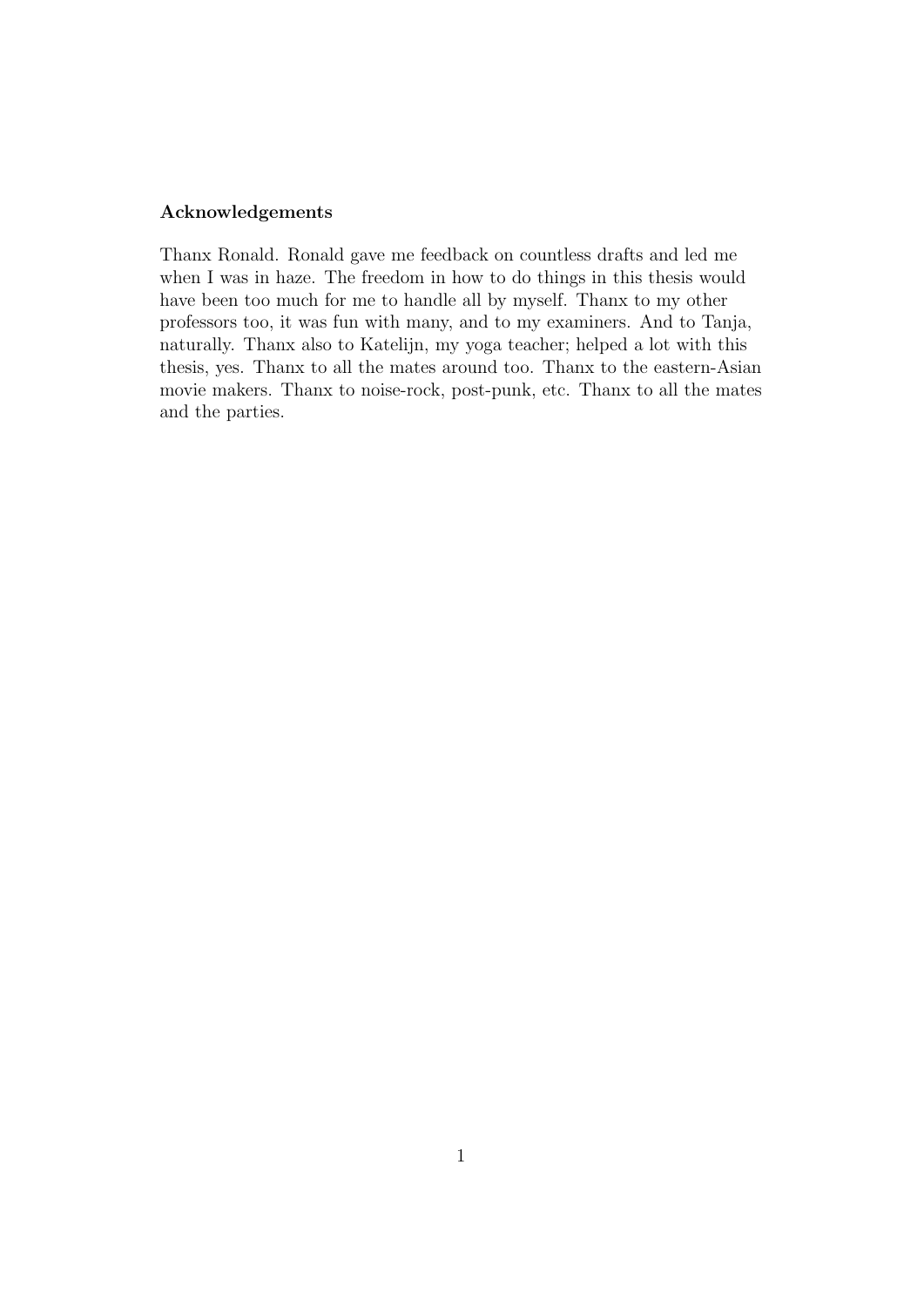## **Contents**

| $\mathbf{1}$   |     | Introduction                                                                 | $\mathbf{1}$   |
|----------------|-----|------------------------------------------------------------------------------|----------------|
|                | 1.1 |                                                                              | $\overline{2}$ |
|                | 1.2 |                                                                              | 3              |
|                | 1.3 |                                                                              | $\overline{4}$ |
| $\overline{2}$ |     | Preliminaries                                                                | $\overline{5}$ |
|                | 2.1 | Concepts in Evolutionary Theory                                              | $\overline{5}$ |
|                | 2.2 | Life, Environment, and Evolutionary Mechanism                                | 8              |
| 3              |     | Valiant's Framework of Evolvability                                          | 9              |
|                | 3.1 |                                                                              | 10             |
|                |     | 3.1.1                                                                        | 10             |
|                |     | 3.1.2                                                                        | 10             |
|                |     | 3.1.3                                                                        | 11             |
|                | 3.2 |                                                                              | 15             |
|                |     | Evolvability Versus Learnability<br>3.2.1                                    | 15             |
|                |     | Examples of Evolvable Structures<br>3.2.2                                    | 16             |
|                | 3.3 |                                                                              | 17             |
|                |     | 3.3.1                                                                        | 17             |
|                |     | Selection Rules<br>3.3.2                                                     | 18             |
|                | 3.4 | On the Structure of the Definition of Evolvability $\dots \dots$             | 18             |
| $\overline{4}$ |     | <b>Shortcomings of Valiant's Framework</b>                                   | 20             |
|                | 4.1 |                                                                              | 20             |
|                | 4.2 |                                                                              | 21             |
|                | 4.3 | The Notion of 'Evolvable' $\ldots \ldots \ldots \ldots \ldots \ldots \ldots$ | 22             |
|                | 4.4 |                                                                              | 23             |
|                | 4.5 |                                                                              | 24             |
|                | 4.6 |                                                                              | 24             |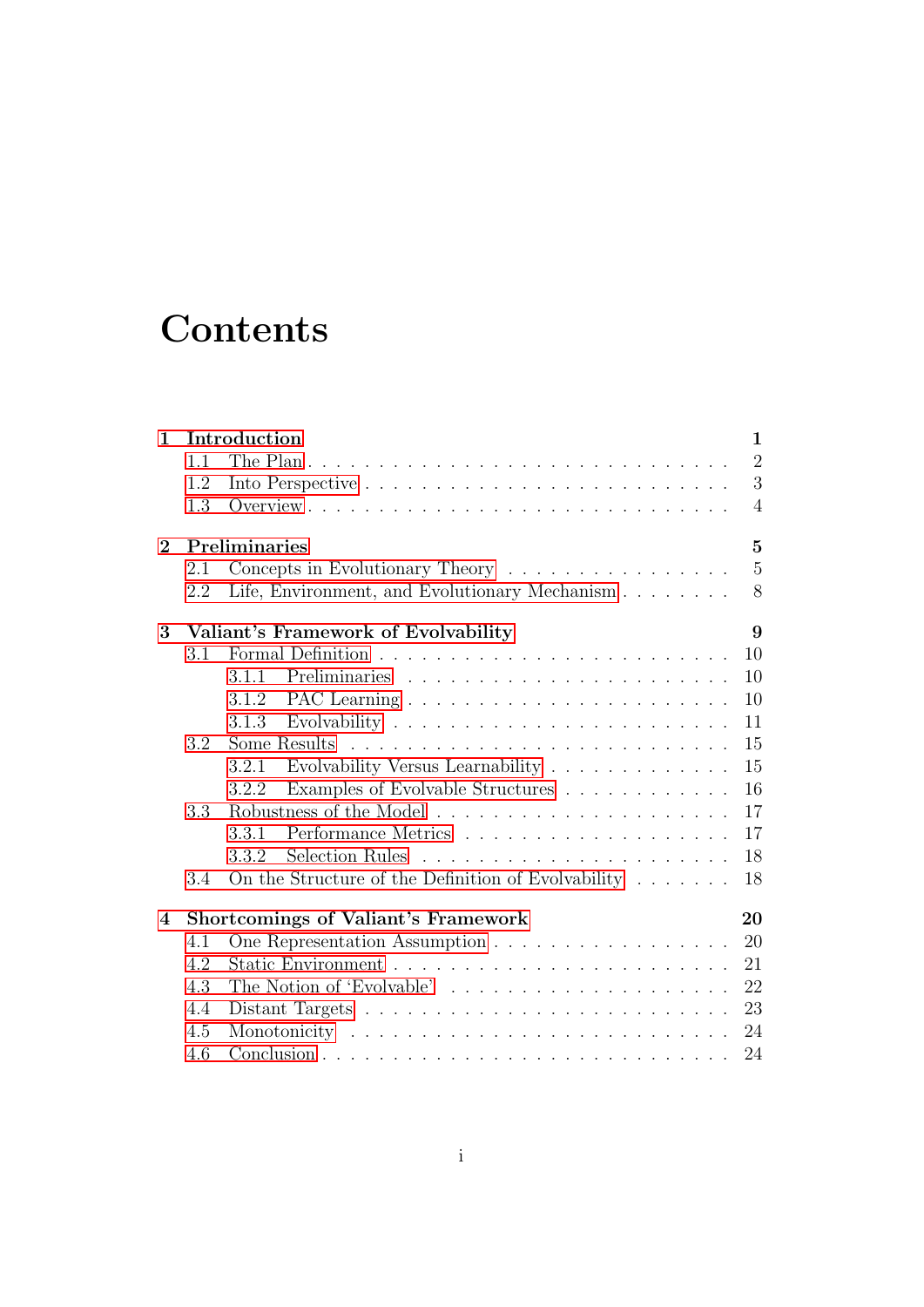| $\overline{5}$           | Definition of our Framework                                                             | 26     |
|--------------------------|-----------------------------------------------------------------------------------------|--------|
|                          | 5.1                                                                                     | 27     |
|                          | 5.1.1                                                                                   | 27     |
|                          | A Step in the Process                                                                   | 28     |
|                          | 5.1.2                                                                                   | 29     |
| 6                        | <b>Specializations of our Framework</b>                                                 | 32     |
|                          | Specializations of the Meta-Model<br>6.1                                                | 32     |
|                          | Resource-Bounded Meta-Model<br>6.1.1                                                    | 33     |
|                          | 6.2                                                                                     | 34     |
|                          | Evolvability under a Static $M$<br>6.2.1                                                | 34     |
|                          | Fitting Valiant's Framework into Ours<br>6.3                                            | 39     |
| 7                        | <b>Applications of our Framework</b>                                                    | 41     |
|                          | 7.1                                                                                     | 41     |
|                          | 7.2                                                                                     | $45\,$ |
|                          | Food on a Grid<br>7.3                                                                   | 49     |
|                          | 7.3.1                                                                                   | 49     |
|                          | 7.3.2<br>First Results                                                                  | 50     |
|                          | 7.3.3                                                                                   | 53     |
| 8                        | Conclusion                                                                              | 56     |
|                          | 8.1                                                                                     | 56     |
| Appendix<br>$\mathbf{A}$ |                                                                                         | 58     |
|                          | A.1                                                                                     | 58     |
|                          | Specialized Statistical Queries<br>A.1.1                                                | 58     |
|                          | Remarks in Connection to Certain Biological Assumptions<br>A.2                          | 59     |
|                          | Assuming a Static Evolutionary Mechanism<br>A.2.1                                       | 59     |
|                          | Using Evolvability to Question Neo-Darwinism<br>A.2.2                                   | 60     |
|                          | Pseudocode<br>A.3                                                                       | 61     |
|                          | Details of Section 7.1 $\ldots \ldots \ldots \ldots \ldots \ldots \ldots \ldots$<br>A.4 | 62     |
|                          | <b>Bibliography</b>                                                                     | 63     |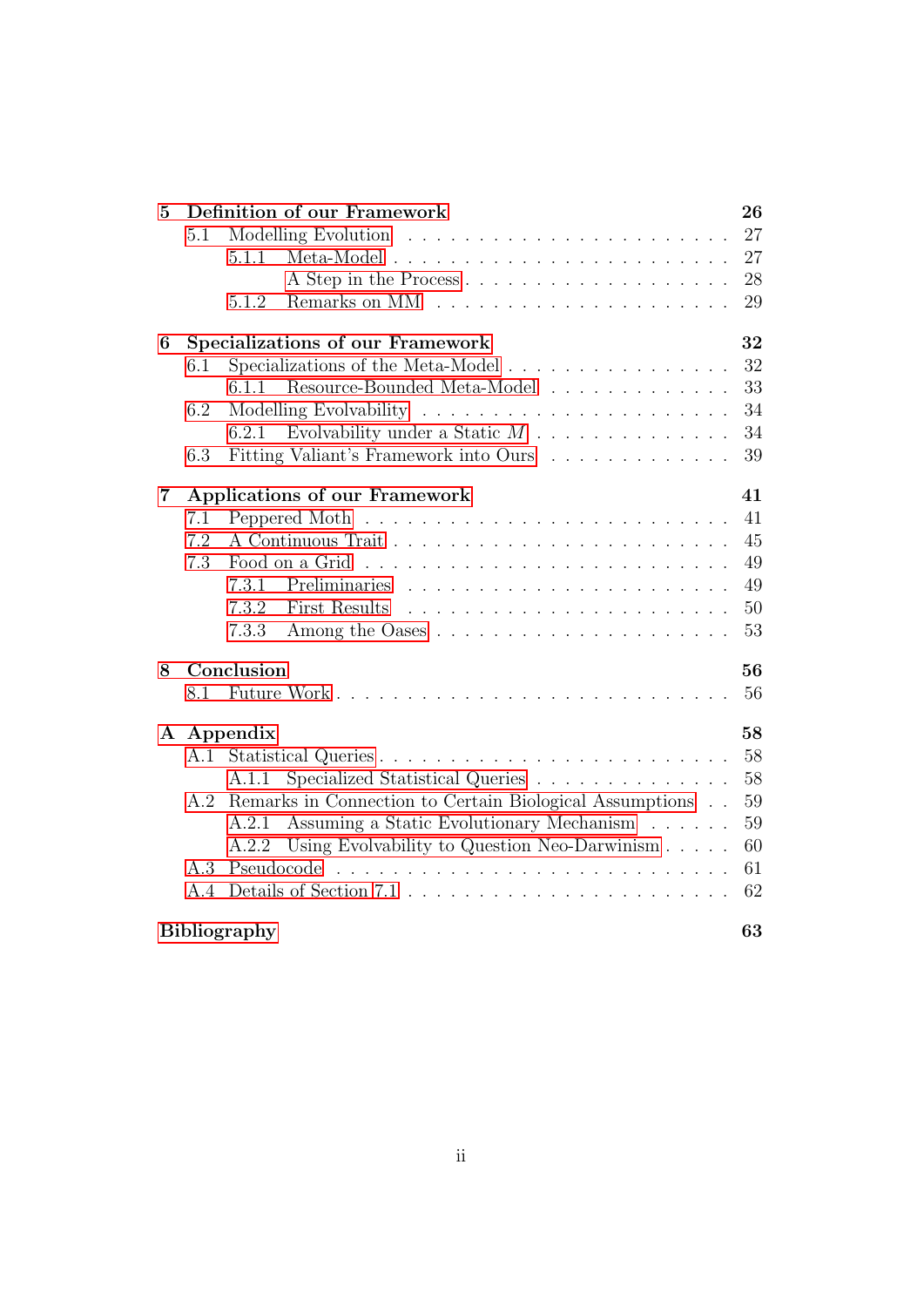## <span id="page-6-0"></span>Chapter 1 Introduction

Nowadays, it is widely accepted that life has evolved through the years. According to neo-Darwinian evolution, starting with simple forms, adaptational forces have managed to create increasingly complex organisms. The term 'evolution' is quite an abstract notion; it signifies some kind of change of some population along time. Hence, for example, it does not necessarily entail natural selection, which is an integral part of neo-Darwinism. In this text, however, we will be interested only in evolution in line with neo-Darwinism, encompassing the idea of mutation and natural selection, and we will mean the latter when we say 'evolution'.

In this work we are interested in the *complexity* of evolutionary innovations. For example, how complex is it for a mammal to appear as a result of a certain evolutionary process? Under what kind of initial conditions? Questions such as these serve as motivation and lead our models. However, they may be overwhelmingly intricate to tackle. What are the defining characteristics of a mammal? How can we represent those in a mathematical framework? How can we represent environmental conditions on earth? Can we find a set of such conditions to which we may restrict our attention and expect to get satisfactorily accurate results? The latter questions reside well in the realm of biology.

In this work we abstract away from these details and focus on an abstract process of evolution. We form a Meta-Model which allows for evolution to be studied through different levels of abstraction, depending on the setting. The user of the framework is given the opportunity to define things such as the details of the environment, the evolutionary process, the entities in question, etc.

Note that given the nature of this work we are bound to use some biology jargon early on. As such, the reader may want to jump to Section [2.1,](#page-10-1) for a clarification of the respective terms, before continuing with this introduction,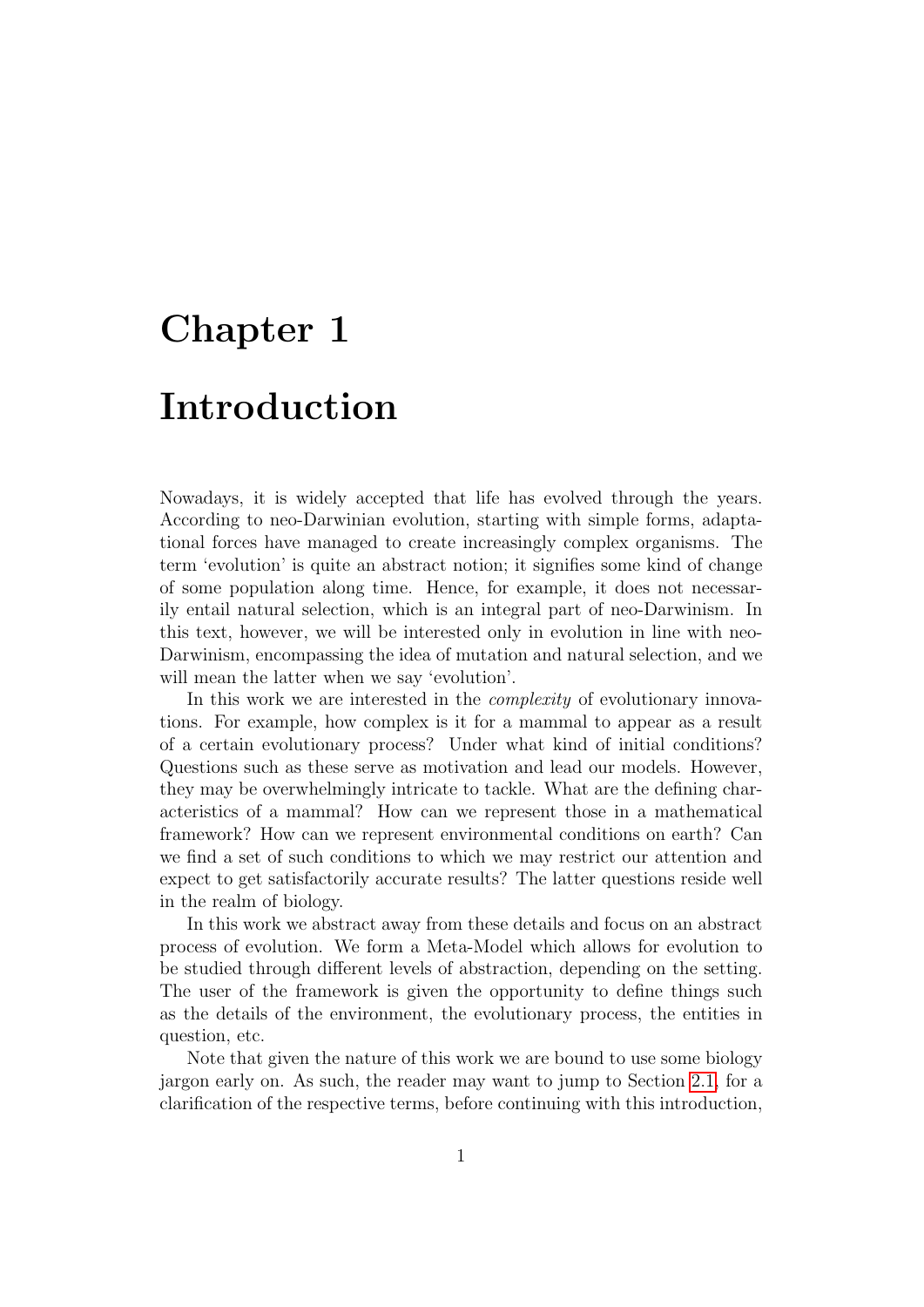or she may just go back and forth whenever she comes across an unknown term.

There has been prior work on the issue of the complexity of evolutionary innovations. Leslie Valiant [\[Val09\]](#page-69-0), through the perspective of computational learning theory, introduced a framework mostly concerned with classifying the complexity of evolutionary innovations, e.g., certain complex organisms. Complexity in Valiant's framework is captured by the notion of evolvability, where the latter is roughly understood as the possibility/probability of a certain innovation being the result of an evolutionary process that has started from some random initial state.<sup>[1](#page-7-1)</sup>

Our approach is similar, in the sense that we are interested in the notion of evolvability. In fact, Valiant's work has been our starting point, but we will deviate from it substantially. Our main concern in this work has been to avoid any unnecessary assumptions in order to stay as close as possible to the essentials of the evolutionary process.

Ultimately, we expect the modelling and subsequent understanding of evolvability to give insight into questions in biology and possibly into philo-sophical questions<sup>[2](#page-7-2)</sup> that have to do with evolution.

The following section sketches our approach.

### <span id="page-7-0"></span>1.1 The Plan

In this work we try to understand the complexity of macroscopic evolutionary innovation. Let us try to clarify this statement. Firstly, what is 'macroscopic evolutionary innovation'? It is innovation, e.g., the emergence of a certain organism or character, that is the result of an evolutionary process that has been executed for a long period of time.[3](#page-7-3)

In the setting of computational complexity we are interested in how 'complex' it is for certain problems to be solved through a computational process. In analogy with that, in this work we are interested in how 'complex' it is for certain innovations to happen as the result of an evolutionary process.

<span id="page-7-1"></span><sup>1</sup>Note that the term 'evolvability' is used with different meaning in the context of biology. More on that in Chapter [2.](#page-10-0)

<span id="page-7-2"></span><sup>2</sup>For example, arguments about evolvability, understood as above, have been used to criticize the trust of biology in neo-Darwinism. Assessing such arguments partly motivates our work, even though in Appendix [A.2.2](#page-65-0) we argue that such claims tend to be doomed from the beginning because of the need and the difficulty to define the assumed initial conditions of the evolutionary system under question.

<span id="page-7-3"></span><sup>3</sup>For more details, the reader is referred again to Section [2.1](#page-10-1) where those notions are defined.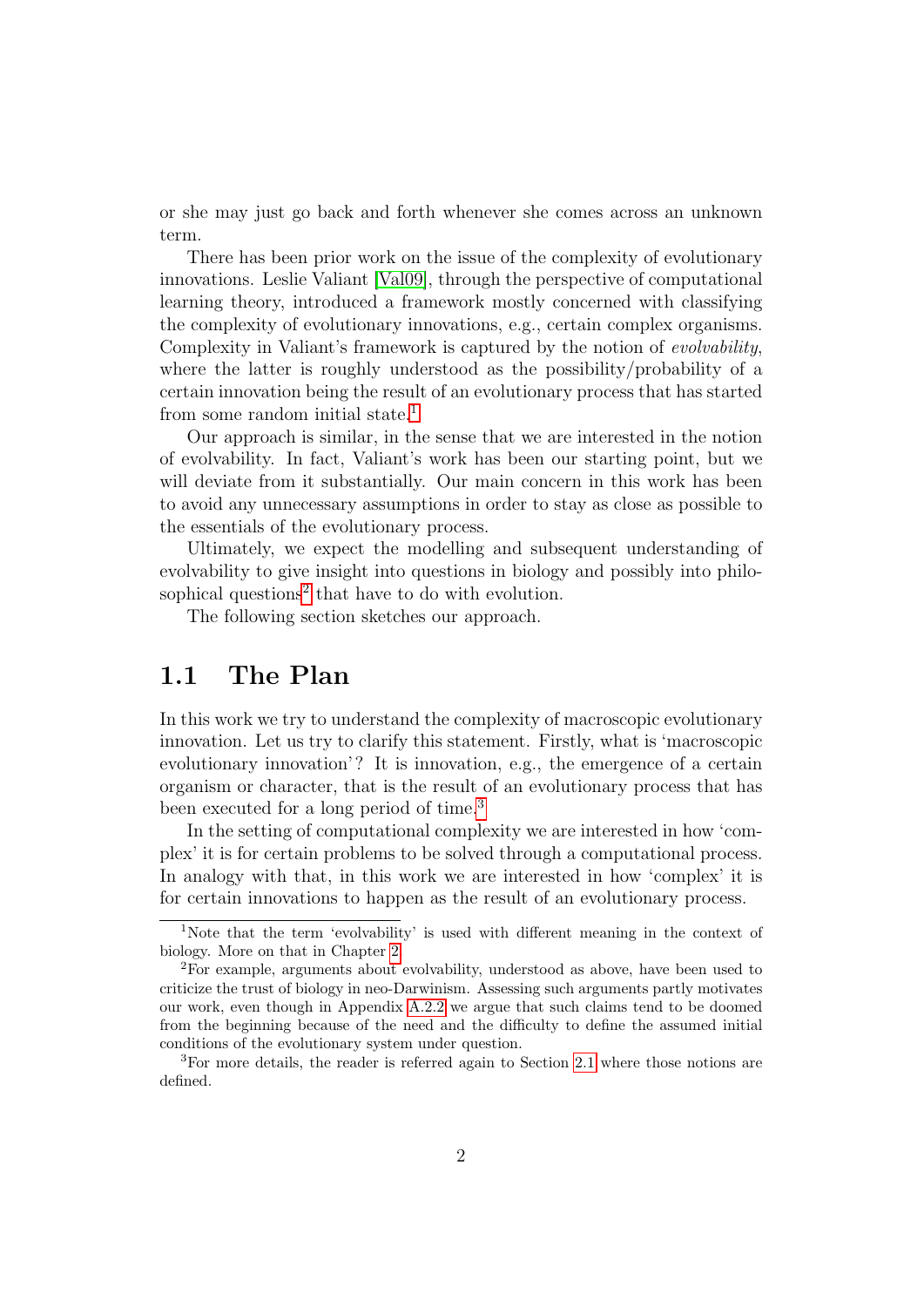We capture the notion of complexity with the notion of evolvability. In a more technical sense, we understand an innovation to be evolvable if it can arise as the result of an evolutionary process. Depending on the application we may restrict the evolutionary process in various ways. For example, we may restrict the possible mutation mechanisms, or require the evolutionary process to be in some sense efficient. One of the main aspects of the process that we may want to bound through the notion of efficiency is time, which can be thought of roughly as number of generations. In this setting, if it takes too long for a certain innovation to arise then we may want to deem it non-evolvable.

### <span id="page-8-0"></span>1.2 Into Perspective

There are probably many ways in which we can relate our work to existing research. In this section we will point out a few of those.

Mathematical work on evolution has assumed (at least) two different, and to a certain extent complementary in nature, trends. One [\[GS07,](#page-68-1) [Gas07\]](#page-68-2) that is focused on the evolution of actual entities that have existed on earth, their history and patterns, and a less empirical one [\[Kau93,](#page-69-1) [Goo01,](#page-68-3) [TH12,](#page-69-2) [LOPA03\]](#page-69-3) that is mainly concerned with how order arises as the result of limited interactions between the basic elements of life. Our work is closer to the latter trend.

Our framework is flexible enough so that we can speak about the properties of evolutionary systems in general, that is, not only about biological evolutionary systems. Similarly, Adami et al. [\[LOPA03\]](#page-69-3), for example, consider the evolutionary origin of complexity in a setting where the entities of interest are computer programs. Fontana and his colleagues work on an abstract level too. In their work at the Fontana Laboratory [\[Fon13\]](#page-68-4) they define a formal language for representing biochemical and biophysical aspects of interaction, which they use to analyze the effects of adaptational forces.

We understand evolvability as a certain kind of complexity. In biology there is a lot of research that considers the evolution of complexity. Kauffman [\[Kau93\]](#page-69-1), for example, has taken a dynamical-systems approach in order to analyze the dynamics of evolution by focusing on the implications of the adaptational forces. McShea [\[McS96\]](#page-69-4) considers four different definitions of complexity and how this complexity can be observed on specific cases of evolution on earth.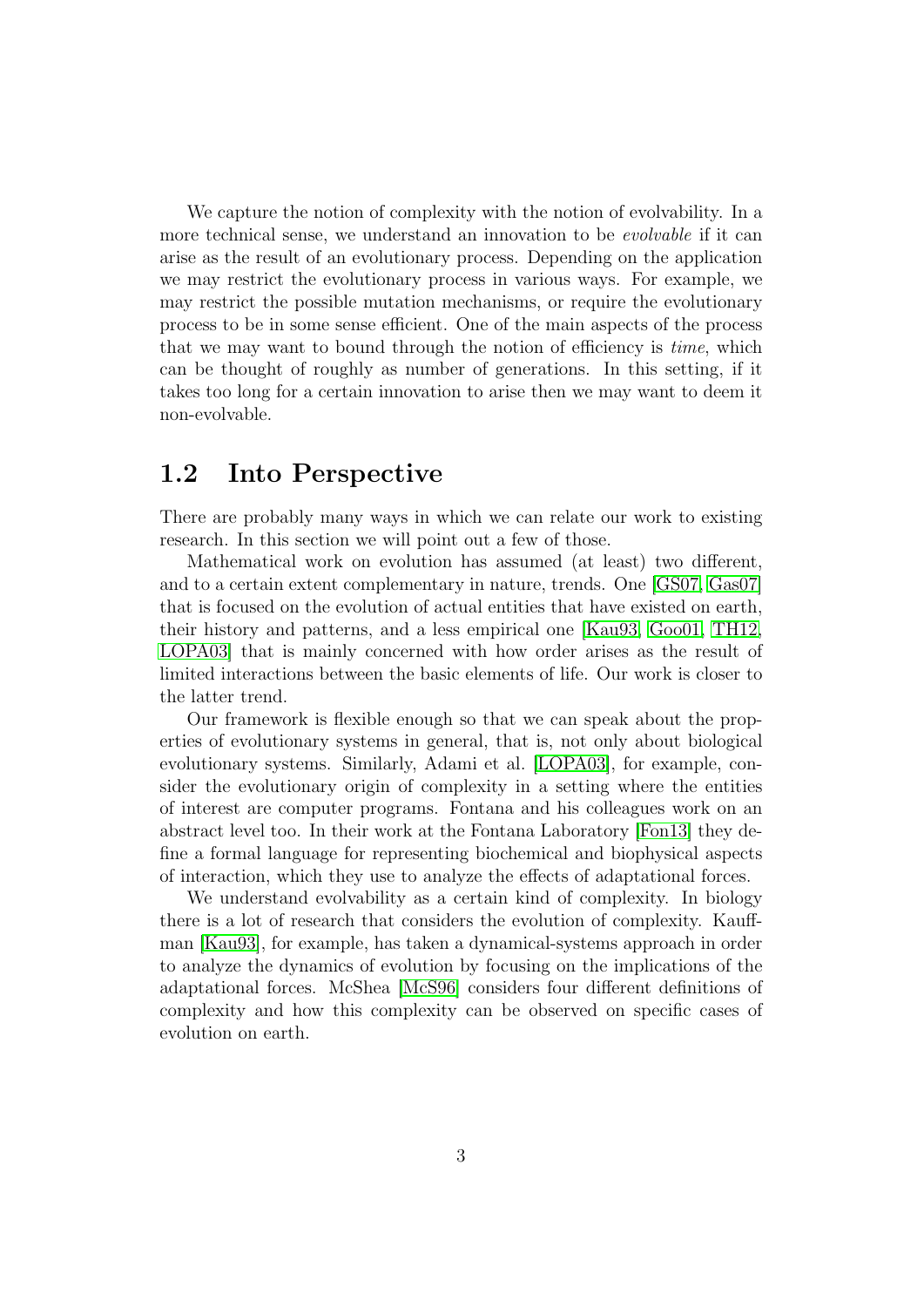### <span id="page-9-0"></span>1.3 Overview

In Chapter [2](#page-10-0) we give a first taste and somewhat clarify many of the basic notions and issues that will concern us in this text. In Chapter [3](#page-14-0) we define and analyze Valiant's framework. In Chapter [4](#page-25-0) we proceed to point out various shortcomings of this framework. In Chapter [5](#page-31-0) we introduce our own framework, and in Chapter [6](#page-37-0) we demonstrate how one may restrict our framework so as to explore certain specific applications. In Chapter [7](#page-46-0) we introduce various problems and use our framework to formalize and analyze them. Chapter [8](#page-61-0) concludes the text. Lastly, Appendix [A](#page-63-0) contains various details and issues complementary to the main body of the text.

If the reader is mainly interested in our framework and not in connections with that of Valiant's, she may skip Chapters [3](#page-14-0) and [4.](#page-25-0) Though, reading those chapters is sure to help one better understand our framework and we would advise at least a quick reading of the introduction of Chapter [3,](#page-14-0) Section [3.1,](#page-15-0) and Chapter [4.](#page-25-0)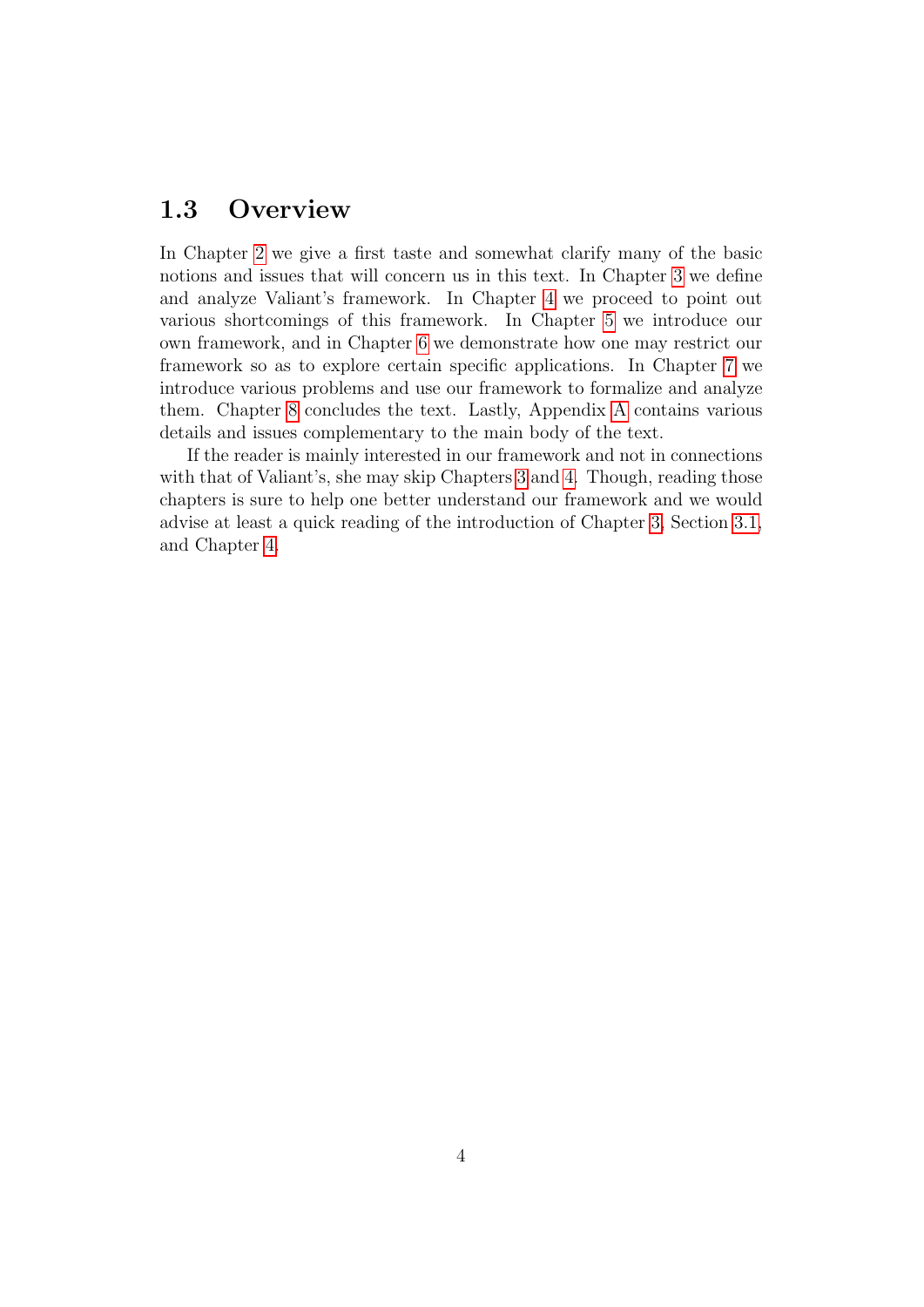### <span id="page-10-0"></span>Chapter 2

### Preliminaries

In this work our focus will be on an abstract process of evolution that is driven mainly through mutation and natural selection. However, the knowledge of this process still comes from the understanding of how this process took place on earth and we should expect that the notion of evolution can become clear only in analogy to its manifestation on earth.

### <span id="page-10-1"></span>2.1 Concepts in Evolutionary Theory

In this section we give the definitions of various terms that we use throughout the text. Some of the definitions are the standard ones while others, such as that of natural selection and evolvability, are somewhat more particular to our purposes here. Be sure to read the remarks in the end of this section.

Evolution, or evolutionary process, is a process that drives the change of biological populations through time.

Evolutionary innovation commonly refers to some change that is the result of an evolutionary process. In general, we use the term to denote a large-scale change, in analogy to macro-evolution—defined later in this section. We may also use the term *innovation* just by itself wherever there is uncertainty whether the corresponding change can be the result of an evolutionary process.

The *genotype* of an organism corresponds to the hereditary information of the organism, i.e., its genetic makeup. The genotype should be distinguished from the phenotype it produces. An organism's phenotype is its observable body and behavior. The phenotype of an organism is determined to a large extent from its genotype. However, knowing the phenotype of an organism does not necessarily allow us to directly derive its genotype.

In biological classification, organisms are categorized into groups such as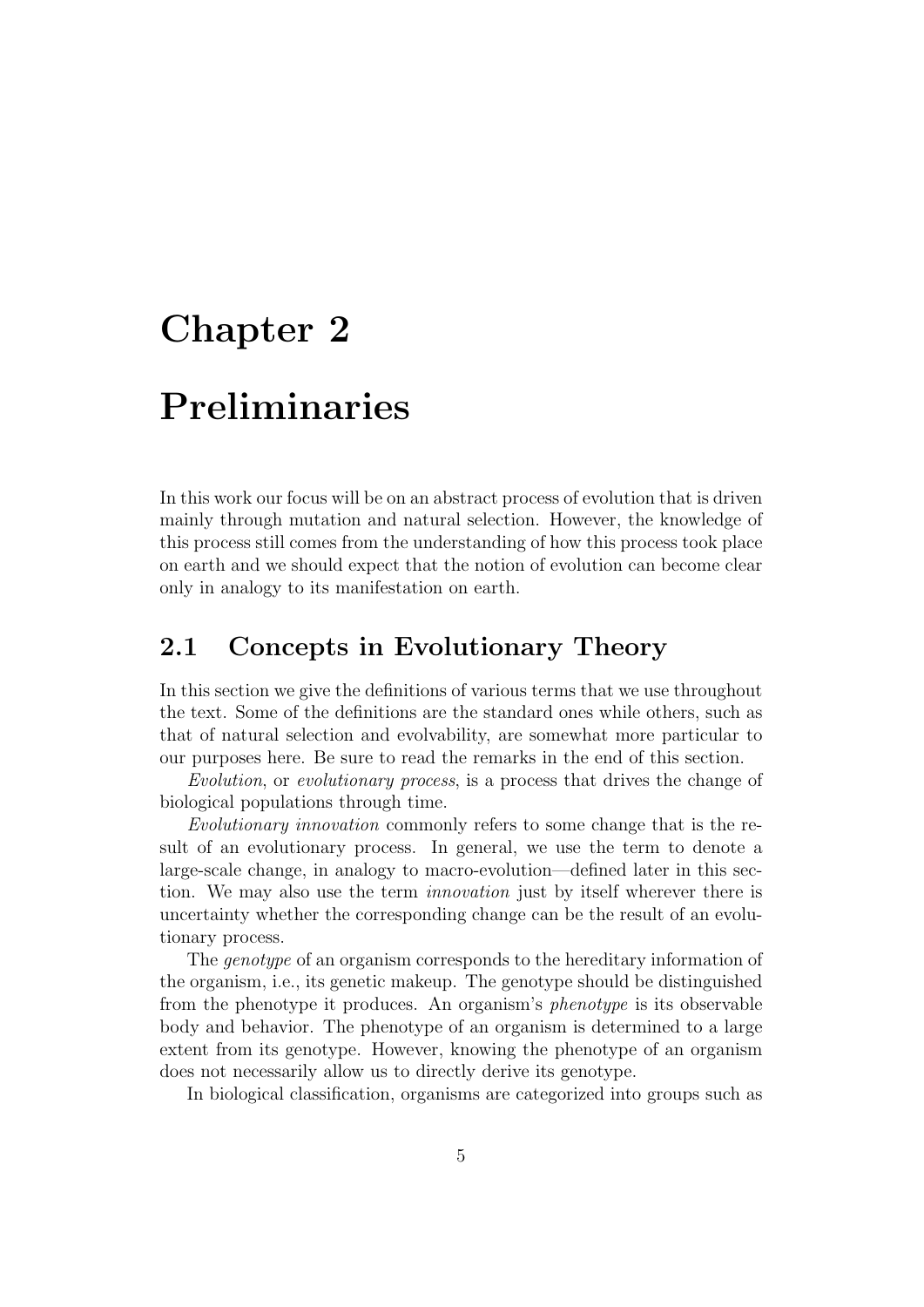kingdom, genus, and species. These groups, known as taxa, form an hierarchy, where, e.g., the organisms of many different species may be members of the same genus. The hierarchy is known as the *taxonomic hierarchy* and has its roots in the work of Carolus Linnaeus.

Natural selection is a principle that automatically occurs given the occurrence of certain conditions. Specifically, "if variation exists for some trait, and a *fitness difference* is correlated with that trait, and the trait is to some degree *heritable* (determined by genetics), then the *trait distribution* will change [towards the variations of the trait that result in fitter individuals] over the life history of organisms in a single generation, and between generations." [\[Car10\]](#page-68-5) The process of change is called adaptation.

Assuming that the more fit an organism is, the more likely it is to reproduce, then natural selection seems somewhat like a tautological principle, since it roughly says that the fitter an organism is, i.e., the more likely to reproduce, the better its chances are to pass its genes to the next generations. All in all, when natural selection is present in a process then adaptation occurs in such a way that fitness increases in the long run.

Microevolution refers to "changes in gene frequencies within populations, under the influence of natural selection and random drift" [\[Rid04\]](#page-69-5). It is evolution in the small scale. Macroevolution, on the other hand, is evolution on the large scale. It refers to "the origin of higher taxa, such as the evolution of mammal-like reptiles into mammals, fish into tetrapods, and green algae into vascular plants. It also refers to long-term evolutionary trends, and to diversification, extinction, and replacements of higher taxa." [\[Rid04\]](#page-69-5)

Neo-Darwinism stands for Darwinian evolution through natural selection coupled with Mendelian genetics. That is, it corresponds to the idea that the dynamics of evolution are characterized by natural selection, and that evolution works by changing the genetic makeup of organisms along reproduction. Specifically, in the context of biology, it is accepted as the essential mechanism that drives (micro)evolution.

In biology, *evolvability* refers to how probable or easy it is for a certain organism to evolve into some new kind of organism. However, in this work we define the term quite differently. In this text, evolvability refers to how probable or easy it is for a certain organism to evolve from certain initial conditions.<sup>[1](#page-11-0)</sup> In the early parts of the text we will mostly use the term in

<span id="page-11-0"></span><sup>&</sup>lt;sup>1</sup>The choice to have this clash of terminology here may be somewhat surprising, but the thing is that the term is very fitting for both notions used (both for ours and Valiant's, and for the standard one in biology). The issue is the particular nature of the notion 'to evolve'. Let us first focus on two other notions, on 'to change' and 'to be created'. A certain thing that does not exist may not change, while it is for a thing that does not exist that we care whether it can be created. On the other hand, when it comes to our notion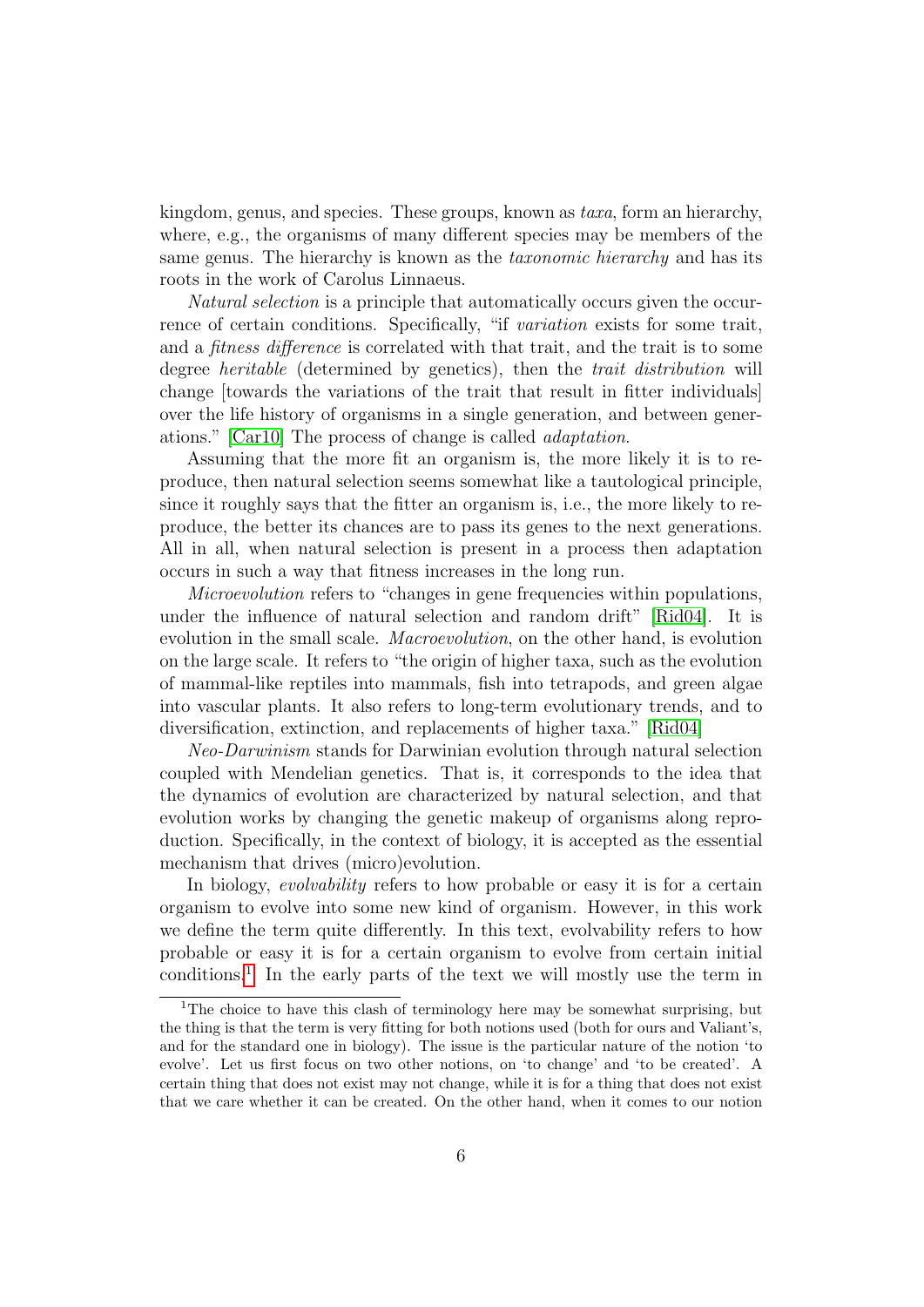connection to the informal definition and we will allow the context to clarify those occasions where a technical one is used.

Lastly, we will use the term *evolutionary system*—or sometimes just *sys*tem—to refer to the collection, at some point in time, of all those elements that are part of or affect the evolutionary process, and are of interest to us. Its technical sense will be context-dependent, and it will be determined by the model in question. For example, the system at some time  $t$  may refer to some environment at time  $t$ , the organisms in that environment, and the properties of the accompanying evolutionary process.

Remark 2.1.1. Our understanding of natural selection may be slightly different than the technical understanding of it in the context of biology. We understand natural selection as a mechanism which spans the whole taxonomic hierarchy of organisms, and does not reside on the lowest level alone, i.e., that of the species. As such, in the context of our work, natural selection is a mechanism that also underlies the interspecies dynamics of evolution, e.g., in our understanding of natural selection, it is the latter that is at work when gazelles and crocodiles clash as a result of both needing access to the same water supply.

You may notice, later on, that this abstraction we make is so natural that it is hardly noticeable if not made explicit, especially for non-biologists whose understanding of natural selection tends to be a direct extrapolation from the fact that competition manifests itself between the members of any group of living organisms who strive for the same resources.<sup>[2](#page-12-0)</sup>

The most widely accepted model for macroevolution in biology, and the only one that can be illustrated with detailed fossil evidence, is the extrapolative model which suggests that "macroevolution proceeds by the same process [as microevolution], that of natural selection and adaptive improvement, as has been observed within species and at speciation; but the process is operating over a much longer period" [\[Rid04,](#page-69-5) p. 586].

The details of this process are not yet fully understood. However, these details will not affect our work here. Our understanding of natural selection will be in line with the extrapolative model and possibly will give the freedom for our framework to encapsulate even more intricate theories (if anyone ever wants to consider such a thing).

of interest, a certain thing that does exist may have the ability to evolve (in analogy with 'to change'), but also a certain thing that does not exist may have the ability to evolve (in analogy with 'to be created'). This may clarify a bit why the same term may be so fitting for two different notions.

<span id="page-12-0"></span><sup>2</sup>More information on interspecies competition may be found in [\[Con83\]](#page-68-6).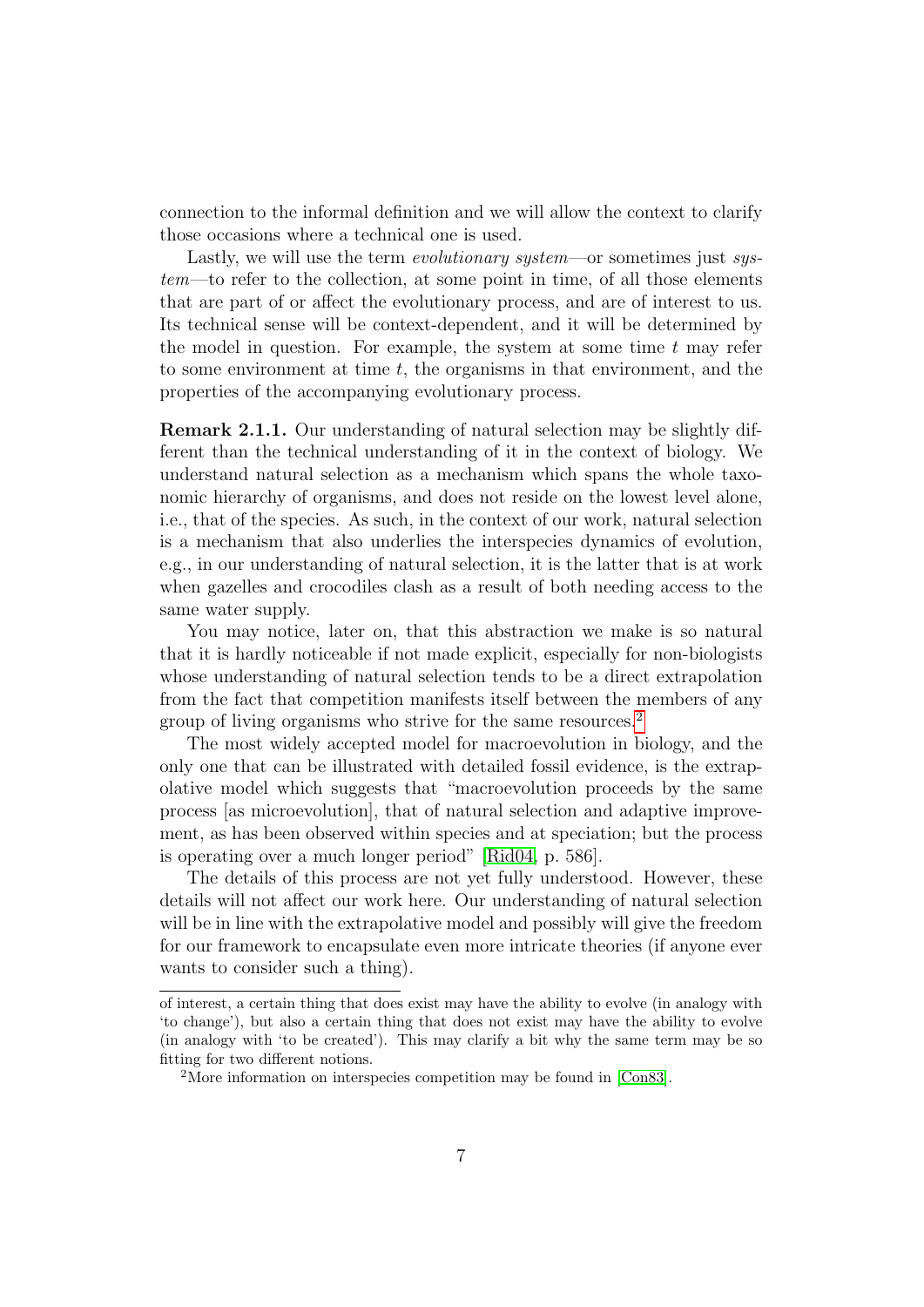### <span id="page-13-0"></span>2.2 Life, Environment, and Evolutionary Mechanism

We start here by formalizing a few ideas that rely on very basic assumptions that are hardly questioned in the context of biology. This will serve as a starting point for our framework in Section [5,](#page-31-0) it will allow us to better understand Valiant's model, and it will also allow us to compare our framework to that of Valiant's.

Understanding an evolutionary system as an ever-changing system of interrelated components, we differentiate between those components whose evolution we are interested in (we save the symbol  $L$  for those; 'L' for 'life'), those components that correspond to the particulars of the evolutionary process (we save the symbol M for those; 'M' for (evolutionary) 'mechanism'), and the rest of the components (we save the symbol  $E$  for those; 'E' for 'environment'). For example, in the context of life on earth, L may correspond to all living organisms,  $E$  to the physical laws, the state of the earth in terms of its geology and atmosphere, etc., and  $M$  to an evolutionary mechanism in accordance with neo-Darwinism.

More precisely, we use  $L, M$ , and  $E$  to denote representations of the respective components. We also use  $S = (L, E, M)$  to denote a state of the system at a given point in time. For example, in a formal framework, L could denote a set of organisms represented by their DNA sequence, and M could denote an evolutionary algorithm.

Moreover, we talk of the classes  $\mathcal{L}, \mathcal{E}$ , and M that contain all the possible  $L$ 's,  $E$ 's, and  $M$ 's, respectively. For example, say that any specific  $L$  has the form of a set of entities, where an entity is represented by a binary string of length n, and as such,  $L \subseteq \mathcal{P}(\{0,1\}^n)$ , where for some set X,  $\mathcal{P}(X)$  denotes the power set of  $X$ , i.e., the set of all subsets of  $X$ . Then if we allow for any such string to code for an entity,  $\mathcal L$  will be equal to  $\mathcal P(\mathcal P(\{0,1\}^n))$ .

Lastly, note that in general the state  $S = (L, E, M)$  of a system is dynamic, that is, it changes over time. In principle all of  $L, M$ , and  $E$ , may be dynamic. However, in a formal framework it is only  $L$  that must be dynamic—since we are interested in the evolution of the respective entities, while  $E$  and  $M$  may be static. For example, in analogy with evolution on earth it makes sense to consider  $M$  to be static.<sup>[3](#page-13-1)</sup>

<span id="page-13-1"></span><sup>3</sup>For further discussion on this latter assumption the reader is referred to Appendix [A.2.1.](#page-64-1)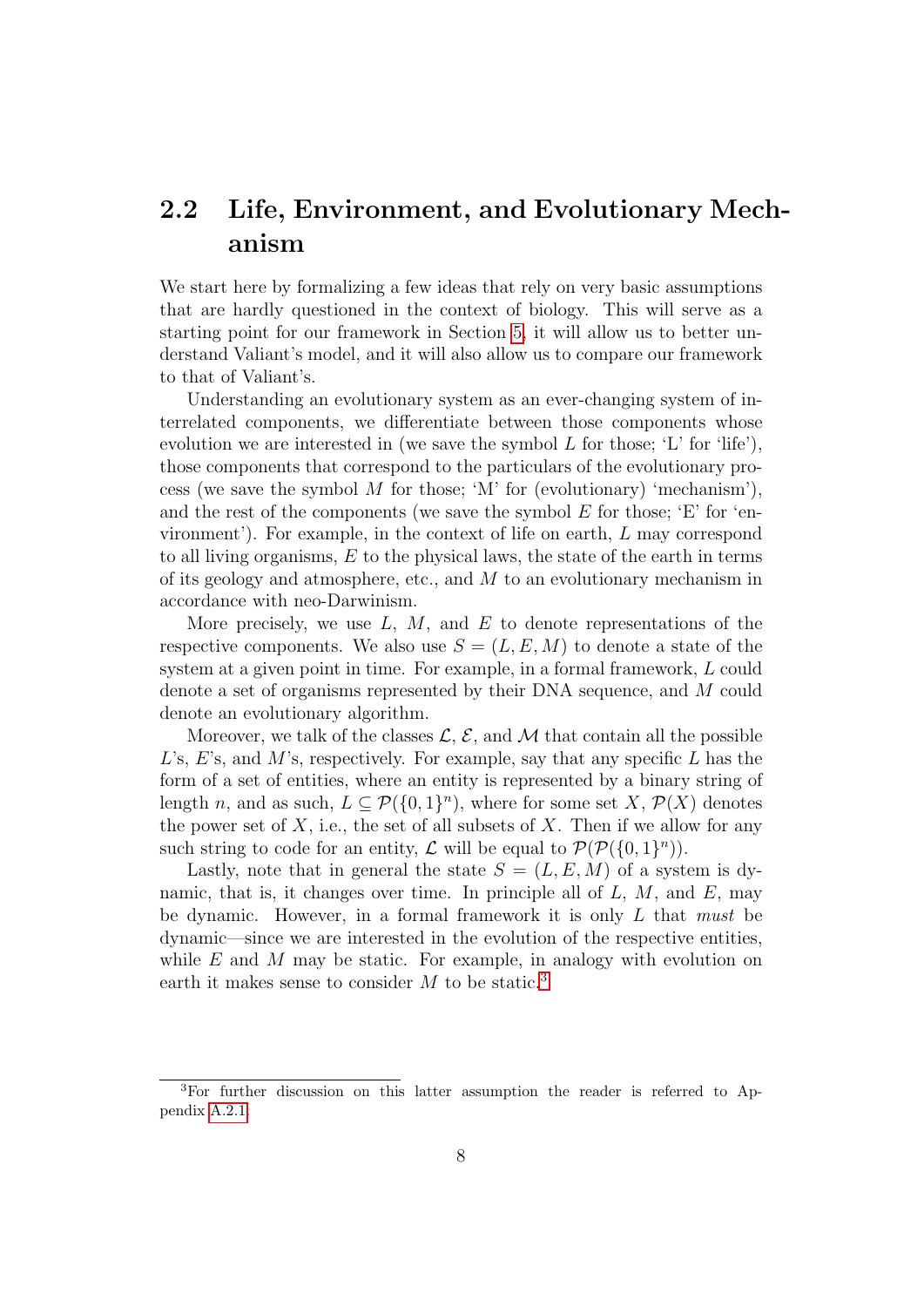### <span id="page-14-0"></span>Chapter 3

## Valiant's Framework of Evolvability

Valiant [\[Val09\]](#page-69-0) suggests that evolution ultimately is a constrained form of learning. He tries to encapsulate the process of evolution in a setting similar to that of computational learning, and, specifically, in the framework of PAC learning [\[Val84\]](#page-69-6).<sup>[1](#page-14-1)</sup> The main notion discussed in PAC learning is that of learnability. According to the theory, some specific concept is learnable if there exists an algorithm that a computer can use so that it learns to (as in, reach a state where it is able to) differentiate between whether some arbitrary example is in line with the concept in question or not.

Similar to the above, in Valiant's evolvability framework an entity is evolvable if there exists an algorithm that, starting from any entity, will converge to the entity in question; with the only catch that the algorithm must be efficient and should work with good probability (similar to the PAC learning framework[2](#page-14-2) [\[KV94\]](#page-69-7) in computational learning, defined in the following section).

The evolutionary process is modelled as a process in which, at each step, the current entity is replaced by a fitter entity—or sometimes by one of similar fitness, the latter being selected from a small pool of mutations of the former. The fitness of an entity is determined relative to some target entity. The target entity serves to lead the evolutionary process towards some "ideal" entity, with some kind of "ideal" behavior.

As such, the starting point in the process is the consideration of a certain ideal function that will lead the evolutionary process. Precisely speaking,

<span id="page-14-1"></span><sup>&</sup>lt;sup>1</sup>The PAC learning framework was proposed in 1984 by Valiant himself, and it is one of the reasons why he was awarded the Turing Award in 2010.

<span id="page-14-2"></span><sup>2</sup>PAC stands for probably approximately correct. The corresponding framework allows for the use of algorithms that can learn a concept *approximately* with good *probability*.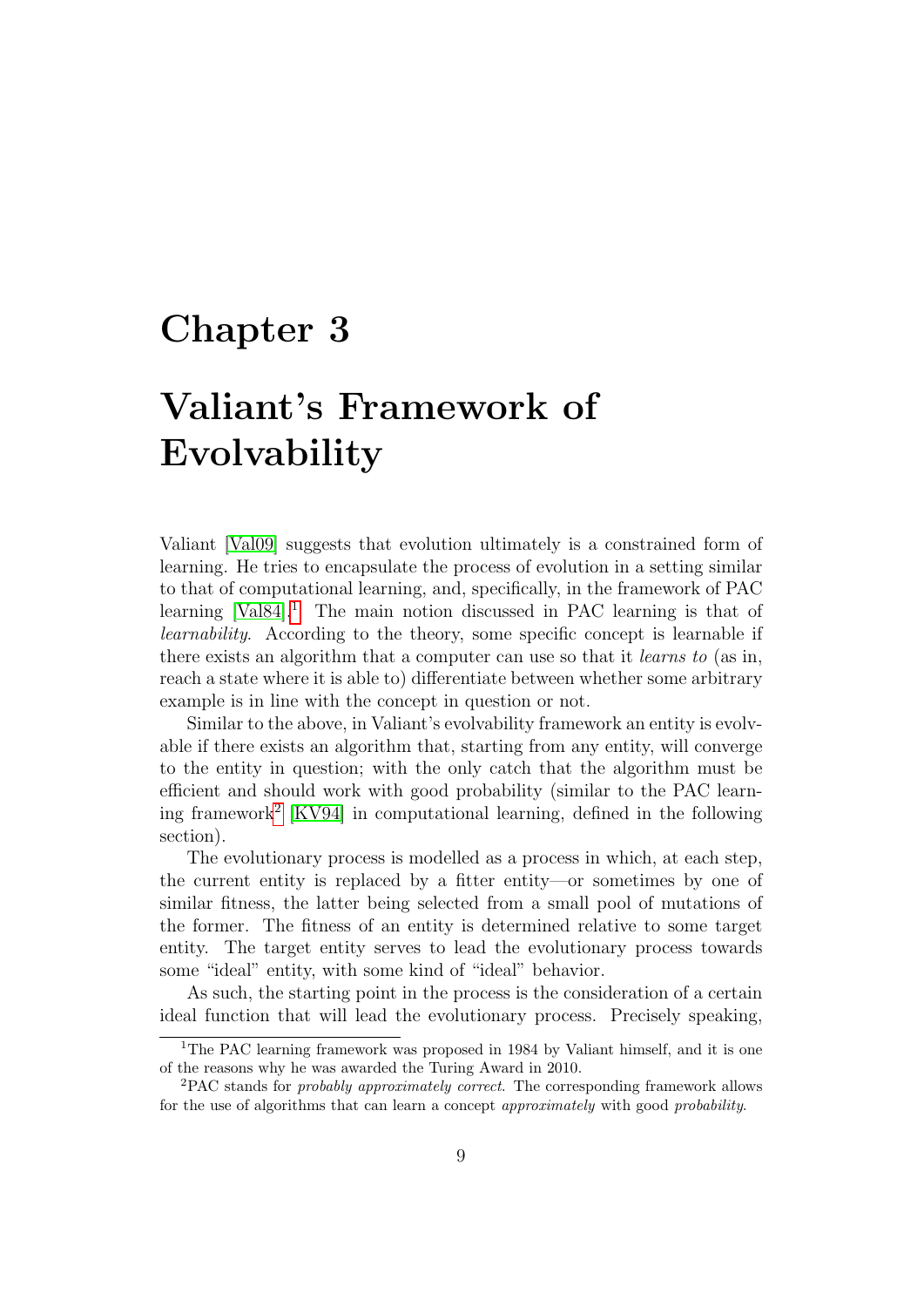we start by considering a class of ideal functions, the functions therein are independently considered as targets for independent runs of the evolutionary process. This point will be made clear when we reach the definition of evolvability (Definition [3.1.5\)](#page-19-0).

### <span id="page-15-0"></span>3.1 Formal Definition

In this section we formally define the framework. We precede the definition of evolvability with that of PAC learning. This will help see how Valiant's framework of evolvability is inspired by (his own) PAC learning framework. The exposition below follows [\[FV08\]](#page-68-7) closely.

#### <span id="page-15-1"></span>3.1.1 Preliminaries

Let  $X = \bigcup_{n \geq 1} X_n$  be the situation space, where  $X_n = \{0, 1\}^n$ , corresponding to the set of possible situations an entity might find itself in. Entities are modelled using functions from  $X_n$  to  $\{+1, -1\}$ , for some n, where  $\{+1, -1\}$ is the set of possible ways an entity may respond to a given situation; in other words, what is modelled is the behavior of an entity.

Let  $D_n$  be a distribution over  $X_n$  that defines the probabilities of the various possible situations  $x \in X_n$ . Let  $D = \bigcup_{n \geq 1} D_n$  be an ensemble of distributions.

A concept/entity class<sup>[3](#page-15-3)</sup> C over X is a set of  $\{+1, -1\}$ -valued functions over X<sup>[4](#page-15-4)</sup>. We have that  $C = \bigcup_{n \geq 1} C_n$  where  $C_n$  is the restriction of C to the concepts/entities over  $X_n$ .

Lastly, we need a way to represent concepts/entities in our formal system. For this reason we use the representation class  $R$  that contains the representations of all possible entities that we wish to consider in our system. For example, while C may correspond to some phenotypic characteristic of the entities, R may correspond to their DNA.

### <span id="page-15-2"></span>3.1.2 PAC Learning

Valiant introduced the PAC (Probably Approximately Correct) learning model in [\[Val84\]](#page-69-6). Let  $C$  be a concept class over  $X$ . Let  $D$  be some unknown distribution over X. The objective is to find an algorithm  $A$  that can learn C

<span id="page-15-3"></span><sup>&</sup>lt;sup>3</sup>In the context of learning we are interested in *concepts* to be learned, while in the context of evolvability we are interested in entities to evolve.

<span id="page-15-4"></span><sup>4</sup>This definition of an entity class is adequate for the needs in Valiant's framework of evolvability. However, in our own framework later we do not restrict the form of an entity class.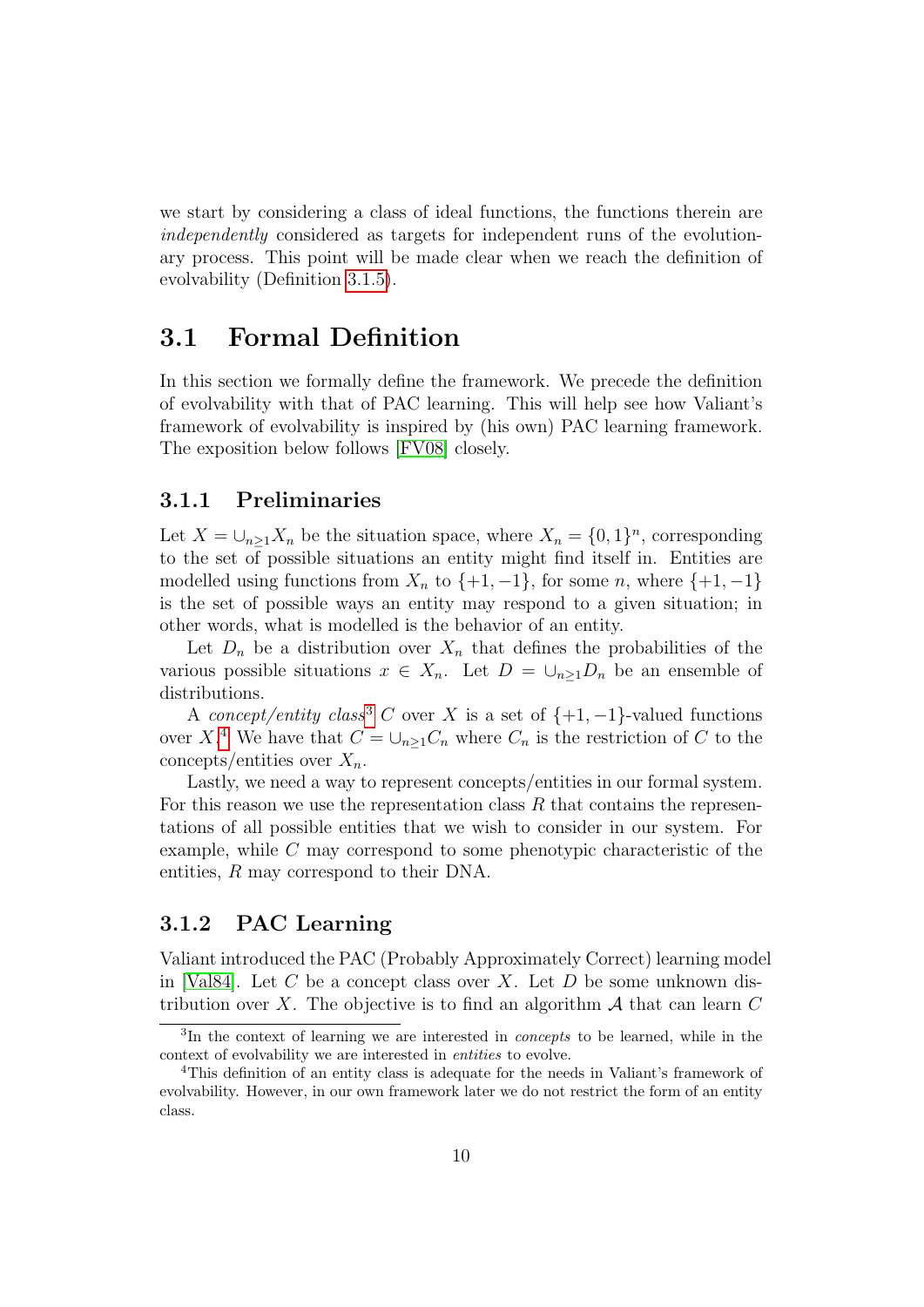under any D, that is, for every concept  $f \in C$ , and every distribution D, A can, with good probability, learn f approximately.

The only access that  $A$  has to  $f$  is through an example oracle that returns tuples of the form  $\langle x, f(x) \rangle$  with x randomly chosen according to D. In other words, the said tuples are random examples together with the value of  $f$  on those examples.

Let  $R$  be the hypothesis space, i.e., a class of representations of concepts, that A is using. What A does is use hypotheses  $r \in R$  in order approximate f. As such, the objective is to find a good  $r \in R$  that has approximately the same behavior as  $f$ .

**Definition 3.1.1.** An algorithm  $A$  is said to *PAC learn C* in time t if for every  $n, \epsilon \in (0, 1), \delta \in (0, 1), f \in C_n$ , and distribution  $D_n$  over  $X_n$ , A given  $\epsilon$ ,  $\delta$ , and access to the example oracle, outputs in time t with probability at least  $1 - \delta$ , a hypothesis r such that  $Pr_D[f(x) \neq r(x)] \leq \epsilon$ .

The learning is called *efficient* if  $t$  is upper bounded by some polynomial  $p(n, 1/\epsilon, 1/\delta)$ . We say C is learnable if there exists an algorithm A that can PAC learn  $C$ <sup>[5](#page-16-1)</sup>

#### <span id="page-16-0"></span>3.1.3 Evolvability

Let  $C$  be an entity class. We understand  $C$  as the class of *ideal* functions/entities, i.e., the functions that will be used as targets for the evolu-tionary process.<sup>[6](#page-16-2)</sup> Let  $R = \bigcup_{n>1} R_n$  be a class of representations of functions, where  $R_n$  is the restriction of R to functions of n variables. We assume functions and representations are polynomially evaluable, i.e.,  $f \in C$  and  $r \in R$ can be efficiently computed for every  $x \in X$ .

Similarly to the setting of PAC learning, on each run of an algorithm  $A$ in the current setting,  $A$  tries to converge to some specific function in  $C$ . In analogy with evolution, the idea here is that  $A$  is run with some specific  $f \in C$  as the ideal function, i.e., the ideal entity towards which all evolution drifts. Having specified that  $f$  is the ideal function, we understand that  $f$ gives the "best" possible response for each situation  $x \in X$ . Subsequently, the closer to f the behavior of a representation (of a function)  $r \in R$  is, the better the performance of  $r<sup>7</sup>$  $r<sup>7</sup>$  $r<sup>7</sup>$ 

<span id="page-16-2"></span><span id="page-16-1"></span><sup>5</sup> In this text when we say 'learnable' we mean 'PAC learnable'.

 ${}^{6}$ For each run of the evolutionary process, we will assume that there exists only one such ideal behavior at any point in time, and, as such, we will not require convergence to more than one ideal function at the same time. Every time the algorithm runs, it tries to converge towards some specific ideal function.

<span id="page-16-3"></span><sup>&</sup>lt;sup>7</sup>Clearly, the performance we are talking about is relative to  $f$ , and it may look strange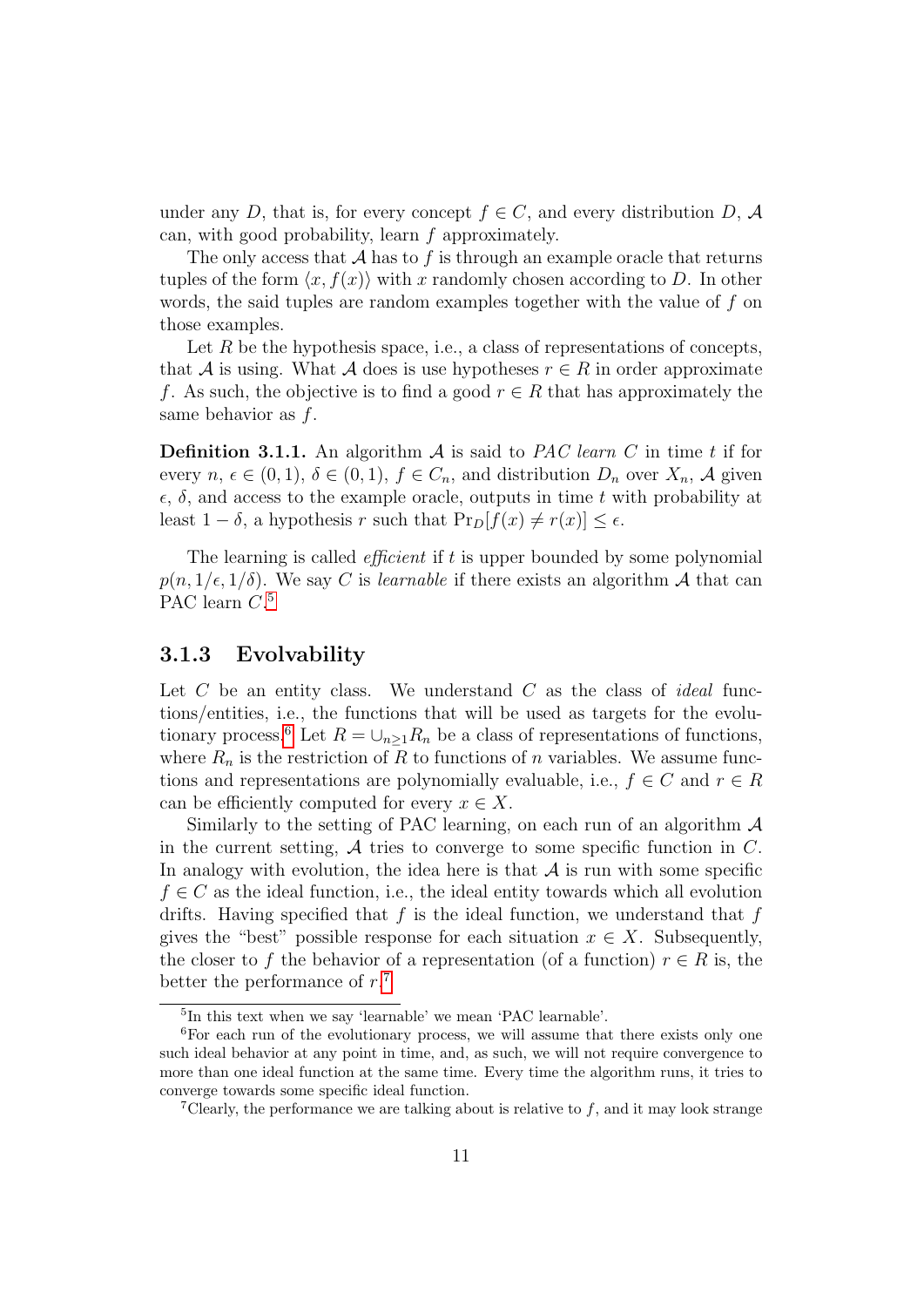The idea here is that the algorithm starts from some random representation  $r_0$  which "mutates" to some representation  $r_1$  and so on. At each point in the algorithm we only remember the last representation. If the latter is close in performance to  $f$ , the algorithm stops.

<span id="page-17-2"></span>**Definition 3.1.2.** We define the *performance* of a representation r relative to some ideal function f over D to be the correlation of r with f taken over all  $x \in X$  weighted according to D. Precisely speaking, we have

$$
Perf_f(r, D) = \mathbf{E}_{x \in D}[r(x) \cdot f(x)],
$$

where  $\mathbf{E}_{y\in P}[\phi(y)]$  is the expected value of  $\phi(y)$  for y chosen according to probability distribution  $P$ , and  $\cdot$  denotes multiplication.

Moreover, we define the *empirical performance*  $\text{Perf}_f(r, D, s)$  which is computed using, instead of all vectors in  $X$ , just s random samples from  $X$ .<sup>[8](#page-17-0)</sup> Precisely speaking, we have the following random variable

$$
Perf_f(r, D, s) = \frac{1}{s} \sum_{i \le s} r(z_i) \cdot f(z_i),
$$

where  $z_1, z_2, \ldots, z_s \in X$  are random variables chosen randomly and independently according to D.

As we already mentioned, we want our algorithm to converge to  $f$ . Specifically, we want an algorithm that with probability  $1 - \delta$  will reach some representation r such that  $\operatorname{Perf}_f(r, D) \geq 1 - \epsilon$  for some small  $\epsilon > 0$ .

We define now a quadruple that holds a vector of parameters for the mutator function  $Mu$  (to be defined).

#### **Definition 3.1.3.** Let  $P = (R, Neigh, \mu, t)$  be a *parameter vector*<sup>[9](#page-17-1)</sup> where

• R is the set of representations of functions over X that the algorithm may use,

to talk about it as if it was absolute performance and still have a whole set, C, of ideal functions. This is a remnant from the setting of computational learning, and later on we will see how the notion of the ideal function is somewhat unnatural for the modelling of evolution.

<span id="page-17-0"></span><sup>&</sup>lt;sup>8</sup>Perf<sub>f</sub> $(r, D)$  depends on all the situations  $x \in X$ , which are  $2<sup>n</sup>$  in number. However, Perf<sub>f</sub> $(r, D, s)$  depends only on s, in number, of the situations in X, and hence will be efficiently computable if s is polynomially bounded.

<span id="page-17-1"></span><sup>9</sup>The term 'evolutionary algorithm' is used in [\[FV08\]](#page-68-7) instead of 'parameter vector', but we opt for the latter because what is called an 'evolutionary algorithm' in [\[FV08\]](#page-68-7) is just a set of parameters for the evolutionary algorithm and not a complete characterization of the algorithm.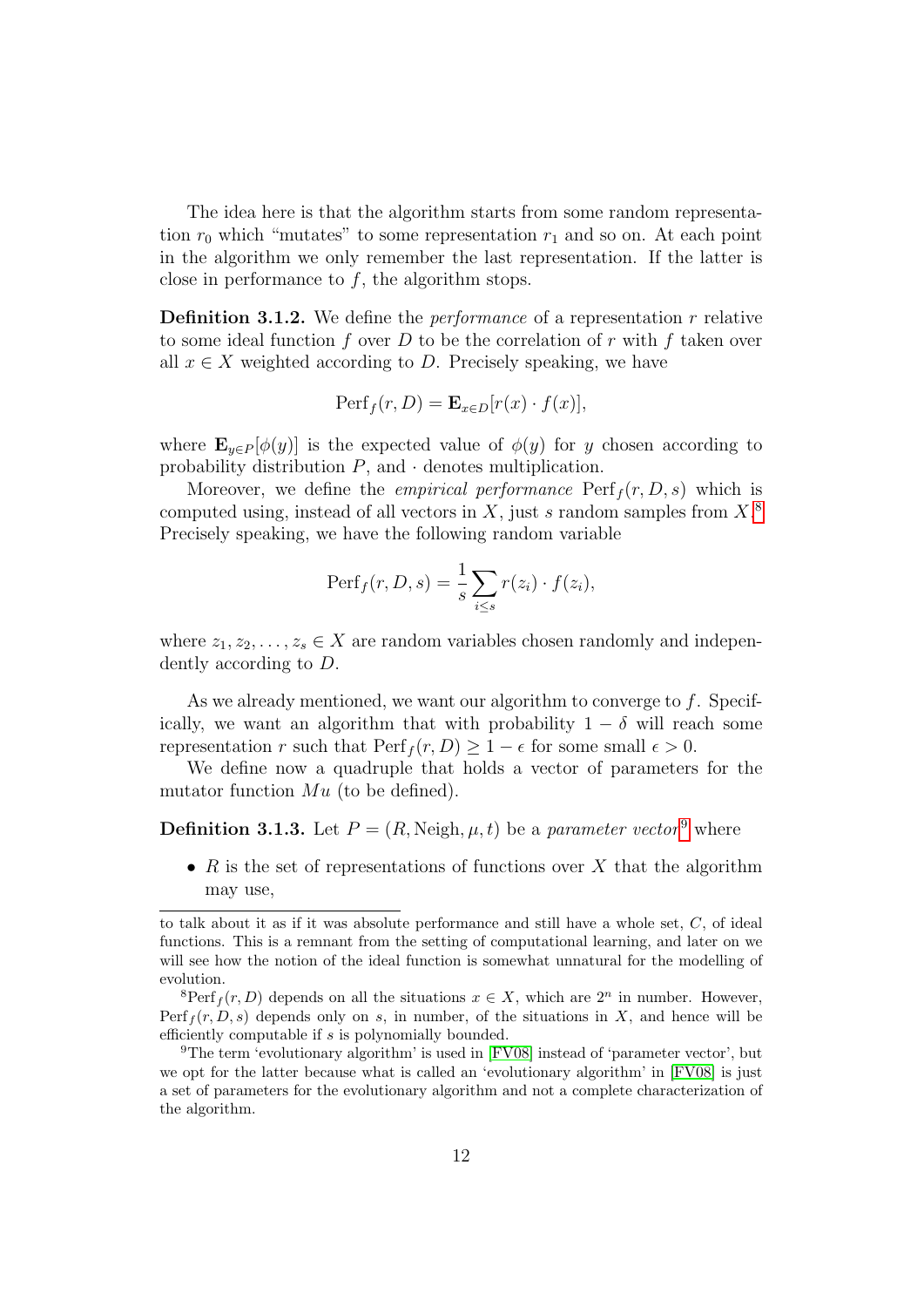- Neigh is a function such that for  $r \in R_n$ ,  $\epsilon \in (0,1)$ , and  $\delta \in (0,1)$ , Neigh $(r, \epsilon, \delta)$  is the neighborhood of r, i.e., the set of representations into which r may "mutate". It holds that  $r \in \text{Neigh}(r, \epsilon, \delta)$  and  $|\text{Neigh}(r, \epsilon, \delta)| \leq p_P(n, 1/\epsilon, 1/\delta)$  for a fixed polynomial  $p_P$ ,
- $\mu$  is the function such that for  $r \in R_n$  and  $r_1 \in Neigh(r, \epsilon, \delta), \mu(r, r_1, \epsilon, \delta)$ is the probability that r "mutates" into  $r_1$ ,
- $t(r, \epsilon, \delta)$  is the tolerance at  $r \in R_n$ , that is, the minimum increase in performance that a "mutation" has to attain in order to be considered beneficial. The tolerance is bounded from above and below by a pair of polynomially-related polynomials in the following sense. There exist a polynomial tu<sub>N</sub> (1/n,  $\epsilon$ ,  $\delta$ ) and a constant  $\eta \geq 1$  such that for all  $r \in R_n$ and  $\epsilon > 0$ ,  $\text{tu}_N(1/n, \epsilon, \delta) \ge t(r, \epsilon, \delta) \ge \text{tu}_N^{\eta}(1/n, \epsilon, \delta).$

Functions Neigh,  $\mu$ , and t need to be computable by a randomized algorithm in time polynomial in n and  $1/\epsilon$ .

Let us see now how "mutation"—corresponding to one step in the evolutionary process—works.

<span id="page-18-1"></span>**Definition 3.1.4.** For a function f, distribution D, parameter vector  $P =$  $(R, Neigh, \mu, t)$ , a representation  $r \in R$ , accuracy  $\epsilon$ , probability of failure δ, and sample size s, the mutator  $\text{Mu}(f, D, m, r, \epsilon, \delta, s)$  is a random variable that takes value  $r_1$  as follows. First the mutator computes an empirical value of  $v(r') = \text{Perf}_f(r', D, s)$  for each  $r' \in \text{Neigh}(r, \epsilon, \delta)$ .<sup>[10](#page-18-0)</sup> Let

$$
Bene = \{r' \mid v(r') \ge v(r) + t(r, \epsilon, \delta)\}
$$

and

$$
Newt = \{r' \mid |v(r') - v(r)| < t(r, \epsilon, \delta)\}.
$$

Then, in case that Bene is not empty, output some  $r_1 \in$  Bene with probability  $\mu(r, r_1, \epsilon, \delta) / \sum_{r' \in \text{Bene}} \mu(r, r', \epsilon, \delta)$ . Otherwise, i.e., Bene =  $\emptyset$ , output  $r_1 \in$ Neut with probability  $\mu(r, r_1, \epsilon, \delta) / \sum_{r' \in \text{Neut}} \mu(r, r', \epsilon, \delta)$ .

In other words, the mutator starts by categorizing the representations in Neigh, which comprise the possible mutations, between beneficial and neutral mutations, or nothing of the two. It does this in terms of the performance of those possible mutations, determined through the use of a sample, of X, of size s. If there is at least one possible beneficial mutation, it selects between

<span id="page-18-0"></span><sup>&</sup>lt;sup>10</sup>Note that  $\text{Perf}_f(r, D, s)$  only takes as an argument the size of the sample, and not the actual sample. As such, the samples  $z_1, z_2, \ldots, z_s \in X$  are chosen independently for the various r.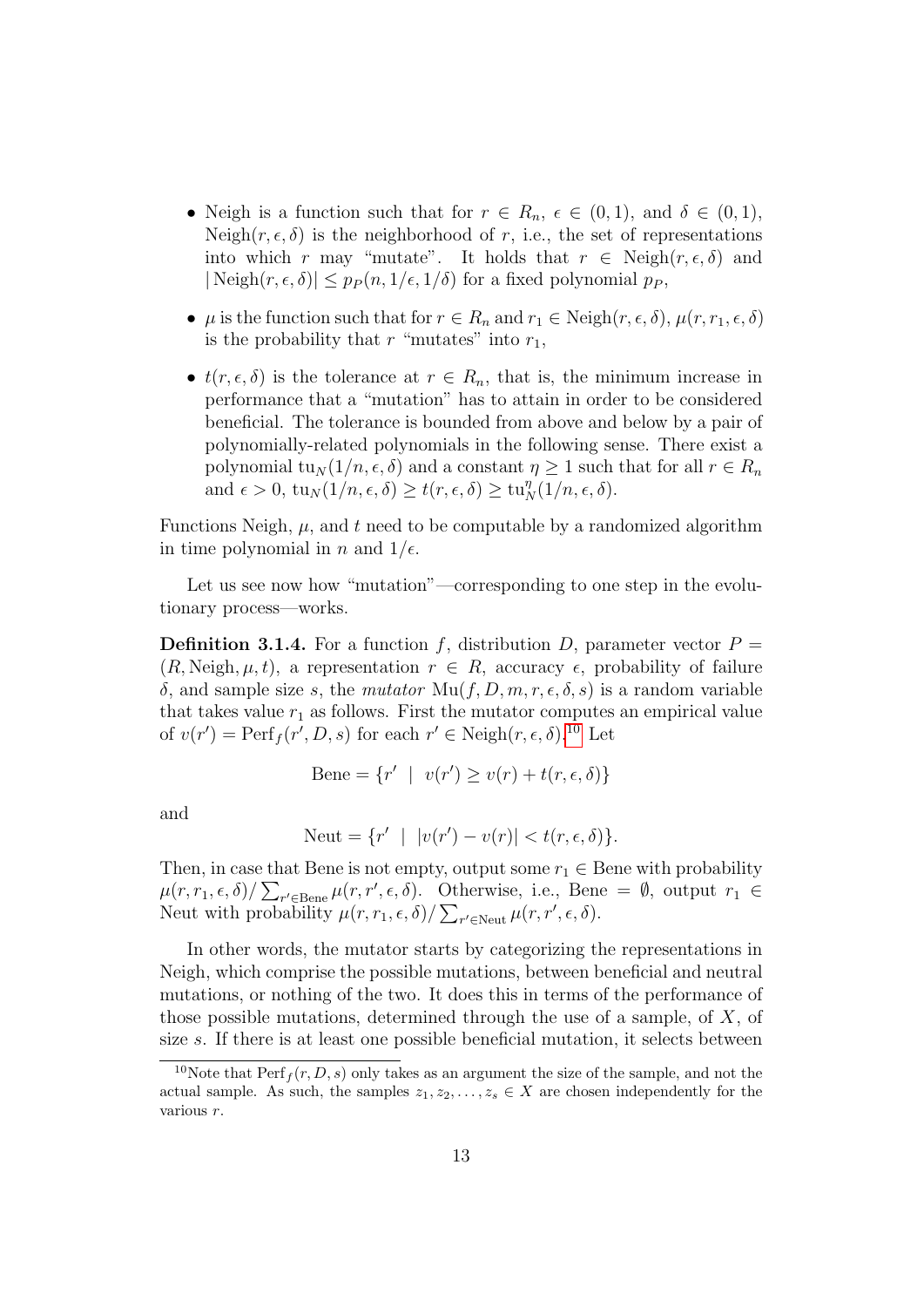all the possible beneficial ones according to  $\mu$ . Otherwise, it uses  $\mu$  to decide among the mutations in Neut.<sup>[11](#page-19-1)</sup> This process gives rise to a sequence of representations  $r_0, r_1, r_2, \ldots$  such that  $r_i = \mathrm{Mu}(f, D, P, r_{i-1}, \epsilon, \delta, s)$ .

We are ready now to define the evolvability of a class of functions.

<span id="page-19-0"></span>**Definition 3.1.5.** Let C be a class of functions, D a distribution over X, and  $P = (R, Neigh, \mu, t)$  a parameter vector. We say that C is *evolvable* by P over D if there exist polynomials  $s(n, 1/\epsilon, 1/\delta)$  and  $g(n, 1/\epsilon, 1/\delta)$  such that for every  $n, f \in C_n$ ,  $\epsilon \in (0, 1), \delta \in (0, 1)$ , and  $r_0 \in R_n$ , with probability at least 1– δ, the sequence  $r_0, r_1, r_2, \ldots$ , where  $r_i = \text{Mu}(f, D, P, r_{i-1}, \epsilon, \delta, s(n, 1/\epsilon, 1/\delta)),$ will have  $\text{Perf}_f(r_{g(n,1/\epsilon,1/\delta)}, D) > 1 - \epsilon$ .

The polynomial  $q(n, 1/\epsilon, 1/\delta)$  is used to bound the number of generations needed for the evolution of  $f$ . Note that in the above definition evolvability is distribution-dependent. The respective distribution-independent definition follows.

<span id="page-19-2"></span>**Definition 3.1.6.** A class of functions C is evolvable if there exists a parameter vector  $P$  such that for all distributions  $D, C$  is evolvable by  $P$  over D (using the same polynomials s and q).

Remark 3.1.1. Let us take a moment to note the parameters to the evolutionary algorithm/process that we defined above and that are implicit in the definition of evolvability. First, there are the "global" parameters  $X$  and D (understood as the environment where the entities reside), and  $P$  (understood as the characterization of the evolutionary mechanism). There is the "local" parameter  $f$ , which is the ideal function, and lastly, there is the characterization of the initial state of the system, which amounts to  $r_0$ , the initial representation.

Lastly, let us give one more definition that will allow us later to handle some notions with more ease.

**Definition 3.1.7.** A concept class C is evolvable by a representation class R over distribution D if C is evolvable over D using R as a representation class.

<span id="page-19-3"></span>**Remark 3.1.2.** Evolvability 'by R over  $D$ ' is a notion in between evolvability as defined in Definition [3.1.6](#page-19-2) and Definition [3.1.5.](#page-19-0) It is similar to evolvability 'by a parameter vector  $P = (R, Neigh, \mu, t)$  over D', only that instead of fixing the whole parameter vector  $P$ , we fix only its first element  $R$ .

<span id="page-19-1"></span><sup>11</sup>Note that there is always at least one representation in Neut, namely the current representation r.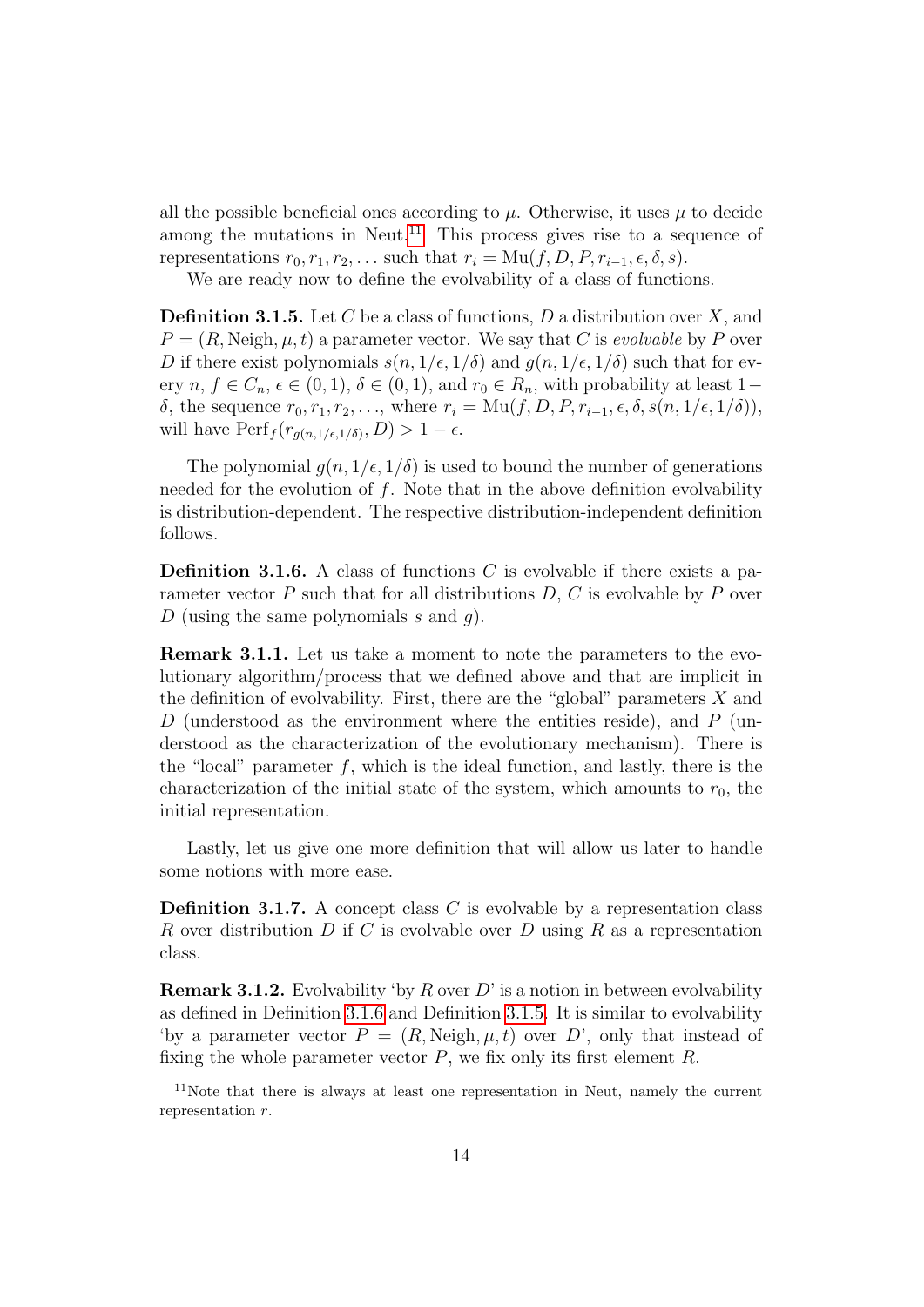Another way to look at it is as follows. Evolvability 'by  $R$ ' demands  $C$ to be evolvable using R specifically, while evolvability as in Definition [3.1.6](#page-19-2) only requires the existence of such an  $R$  under which  $C$  is evolvable.

### <span id="page-20-0"></span>3.2 Some Results

In this section we give some results concerning Valiant's framework.

### <span id="page-20-1"></span>3.2.1 Evolvability Versus Learnability

Here we will present some results on the relative power of the two frameworks, that of evolvability and that of learnability.

If a class is evolvable it is also learnable. The definition of evolvability is closely related to that of learnability [\[KV94\]](#page-69-7). However, it comes with the following restrictions. Each step of learning chooses from a hypotheses set of polynomial size, tolerates at most a small decrease in performance, and the next hypothesis is chosen on the basis of its average performance on example situations, and not according to their exact behavior on the example situations.

In fact, every evolutionary algorithm in Valiant's framework can be simulated by a PAC learning algorithm. Specifically, the following holds.

<span id="page-20-2"></span>**Proposition 3.2.1.** Let  $C$  be a concept class,  $R$  a representation class, and D a distribution over the situation space X. If C is evolvable by R over D then C is learnable by R over D. Moreover, if C is evolvable by R then C is learnable by R.

In light of Remark [3.1.2](#page-19-3) we get the following corollary of Proposition [3.2.1.](#page-20-2)

**Corollary 3.2.1.** If C is evolvable then C is learnable.

The main idea in the proof of Proposition [3.2.1](#page-20-2) is that the evolutionary algorithm can be simulated in the PAC learning framework. At each step of the process, the algorithm takes a sample of  $s(n, 1/\epsilon, 1/\delta)$  examples from  $X$  according to  $D$ , computes the empirical performance for the current hypothesis, forms the neighborhood of the latter, and from that neighborhood it chooses the next hypothesis. All those steps are easily implemented in the PAC framework.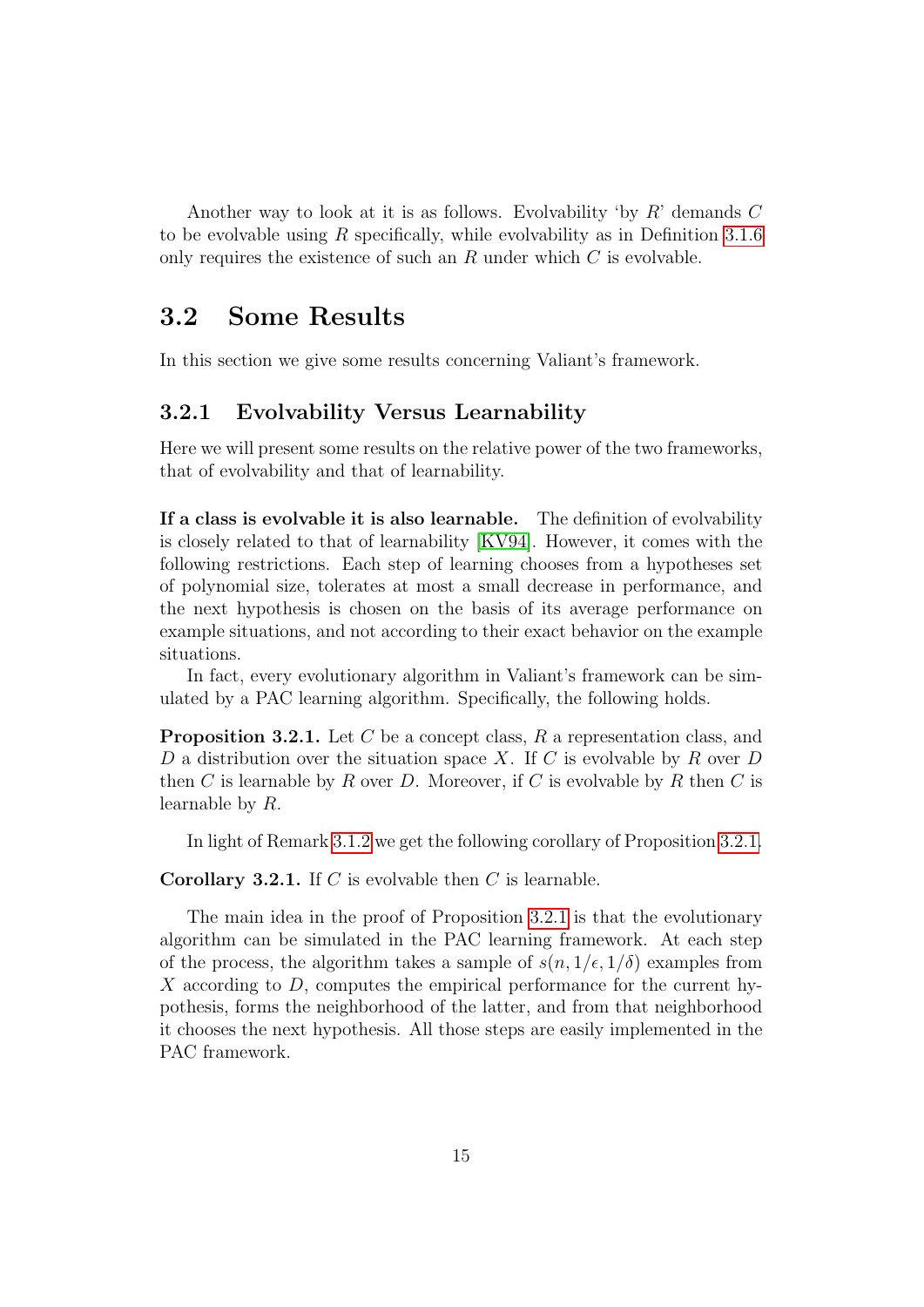Evolvability is equivalent to CSQ-learnability. Valiant [\[Val09\]](#page-69-0) proved that if a class is evolvable it is also SQ learnable, i.e., learnable in the statistical queries  $(SQ)$  framework  $[Kea98].^{12}$  $[Kea98].^{12}$  $[Kea98].^{12}$  $[Kea98].^{12}$  Feldman [\[Fel09\]](#page-68-8) took this result further and proved that evolvability is *equivalent* to a natural restriction of statistical queries, referred to as correlational statistical queries (CSQ). In other words, the following holds.

<span id="page-21-2"></span>**Proposition 3.2.2.** C is evolvable iff C is learnable by CSQs.

This latter result is not difficult to see. A CSQ allows a learning algorithm to obtain an estimate of the correlation between the current hypothesis/representation and the target/ideal function. But this is exactly the performance metric used in Valiant's framework of evolvability as seen in Definition [3.1.2.](#page-17-2)

Evolvability is strictly weaker than learnability. Kearns [\[Kea98\]](#page-69-8) has found a class that is PAC learnable but not SQ learnable. This, together with Proposition [3.2.2](#page-21-2) and the fact that CSQs are weaker than SQs, gives us that evolvability is strictly weaker than learnability.

Lastly, note that since the evolutionary process in the framework is a constrained form of PAC learning, it is more difficult to design algorithms that give rise to the evolution of a certain function than designing PAC learning algorithms to learn that function.

#### <span id="page-21-0"></span>3.2.2 Examples of Evolvable Structures

Here we see a few examples of evolvable structures under Valiant's framework. Firstly, let us consider conjunctions and disjunctions on  $n$  variables  $x_1, \ldots, x_n$ . A conjunction or disjunction is *monotone* if it contains no negated literals. Valiant [\[Val09\]](#page-69-0) proved the following.

Proposition 3.2.3. Monotone conjunctions and disjunctions are evolvable over the uniform distribution by their natural representations (as lists of literals).[13](#page-21-3)

This result can be strengthened if initialization is allowed. Valiant defines evolvability with initialization similar to evolvability in Definition [3.1.5,](#page-19-0) but instead of requiring convergence from any starting point  $r_0 \in R$ , we require only that there exists some specific starting point  $r_0$  such that we have convergence for all targets  $f \in C$ . Valiant proved that

<span id="page-21-3"></span><span id="page-21-1"></span><sup>12</sup>SQ and CSQ are defined in Appendix [A.1.](#page-63-1)

<sup>&</sup>lt;sup>13</sup>Note that, in line with Remark [3.1.2,](#page-19-3) this result is stronger than saying that "monotone" conjunctions and disjunctions are evolvable over the uniform distribution".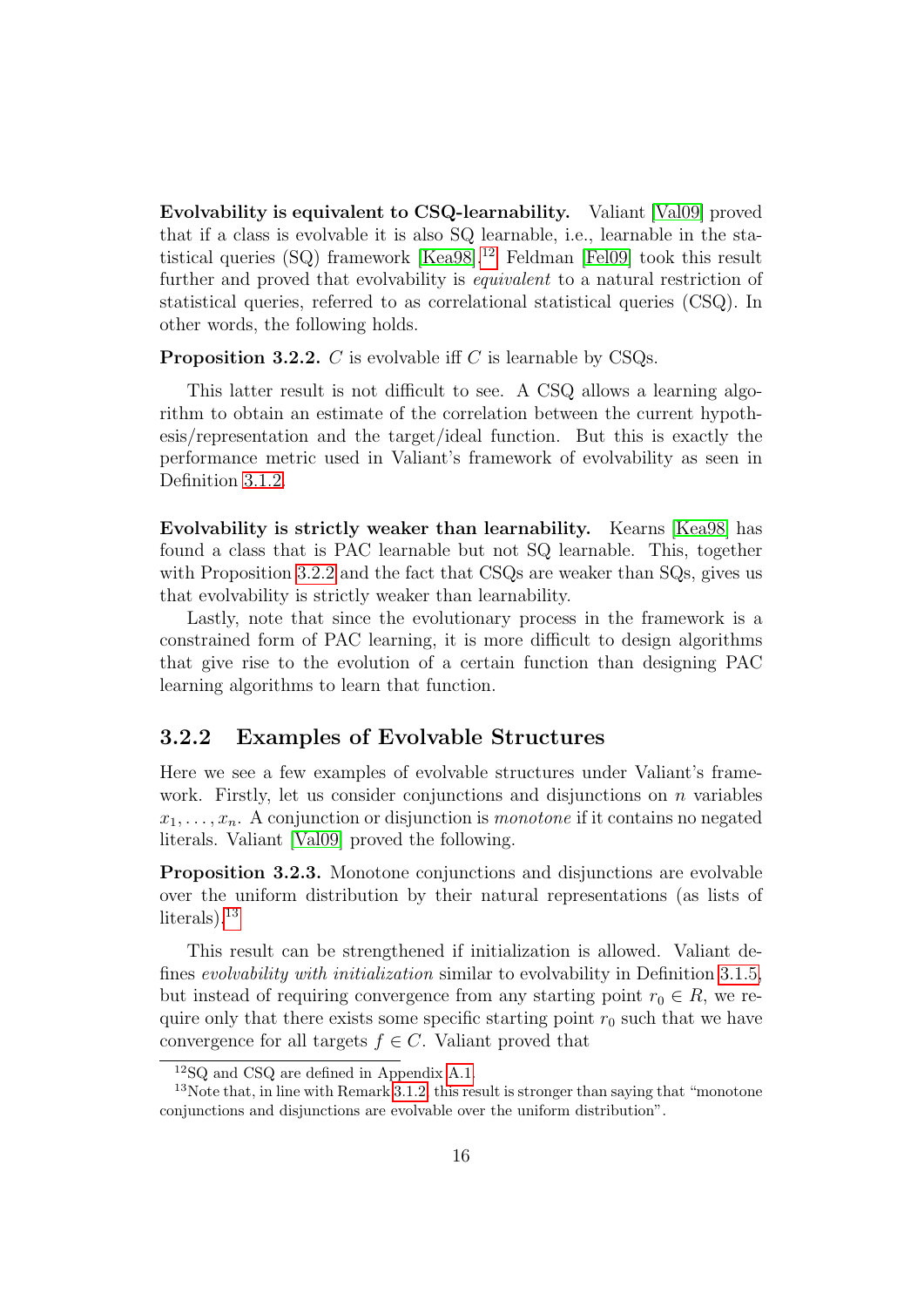Proposition 3.2.4. Conjunctions and disjunctions are evolvable with initialization over the uniform distribution.

Moreover, Feldman [\[Fel08\]](#page-68-9), based on the equivalence of evolvability with CSQs, proved that

**Proposition 3.2.5.** For any fixed distribution  $D$ , if a class of functions is learnable by SQs over D then it is also evolvable over D.

Lastly, Michael in [\[Mic07\]](#page-69-9) gave an algorithm for evolving decision lists using a different fitness/performance metric over hypotheses.

### <span id="page-22-0"></span>3.3 Robustness of the Model

Feldman [\[Fel09\]](#page-68-8) examined the robustness of Valiant's model, by comparing some variants of it in order to find which modelling choices affect the power of the model. The two most important parameters were the performance metric and the selection procedure. In this section we sketch some of his results.

### <span id="page-22-1"></span>3.3.1 Performance Metrics

In learning theory, a loss function is usually used as a measure of the distance between a hypothesis and an ideal concept. For functions with range  $Y$ , a loss function L is a non-negative mapping  $L: Y \times Y \to \mathbb{R}^+$ .

For a certain loss function L, the L-SQ model, defined by Feldman [\[Fel09\]](#page-68-8), is roughly a statistical query model that can only find the L-distance between a hypothesis and an ideal function; in contrast to the SQ model that can use any loss function.[14](#page-22-2)

Previously, we saw that evolvability is equivalent to learning by CSQs. Feldman proved that this equivalence can be extended as follows.

**Proposition 3.3.1.** For any admissible loss function  $L$ , evolvability using  $L$ as its performance metric is equivalent to learning by L-SQs.

Moreover, Feldman demonstrated that the power of the model is greatly affected by the performance metric used. We say that a loss function is quasi-linear if for every  $y \in [-1, 1]$  it holds  $L(1, y) + L(-1, y) = L(-1, 1)$ . Feldman proved the following.

**Proposition 3.3.2.** For L quasi-linear,  $L$ -SQ learnability is equivalent to  $\text{CSQ}$  learnability, while for L not quasi-linear, L-SQ learnability is equivalent to SQ learnability.

<span id="page-22-2"></span><sup>14</sup>More information on L-SQs can be found in Sections [A.1](#page-63-1) and [A.1.1.](#page-63-2)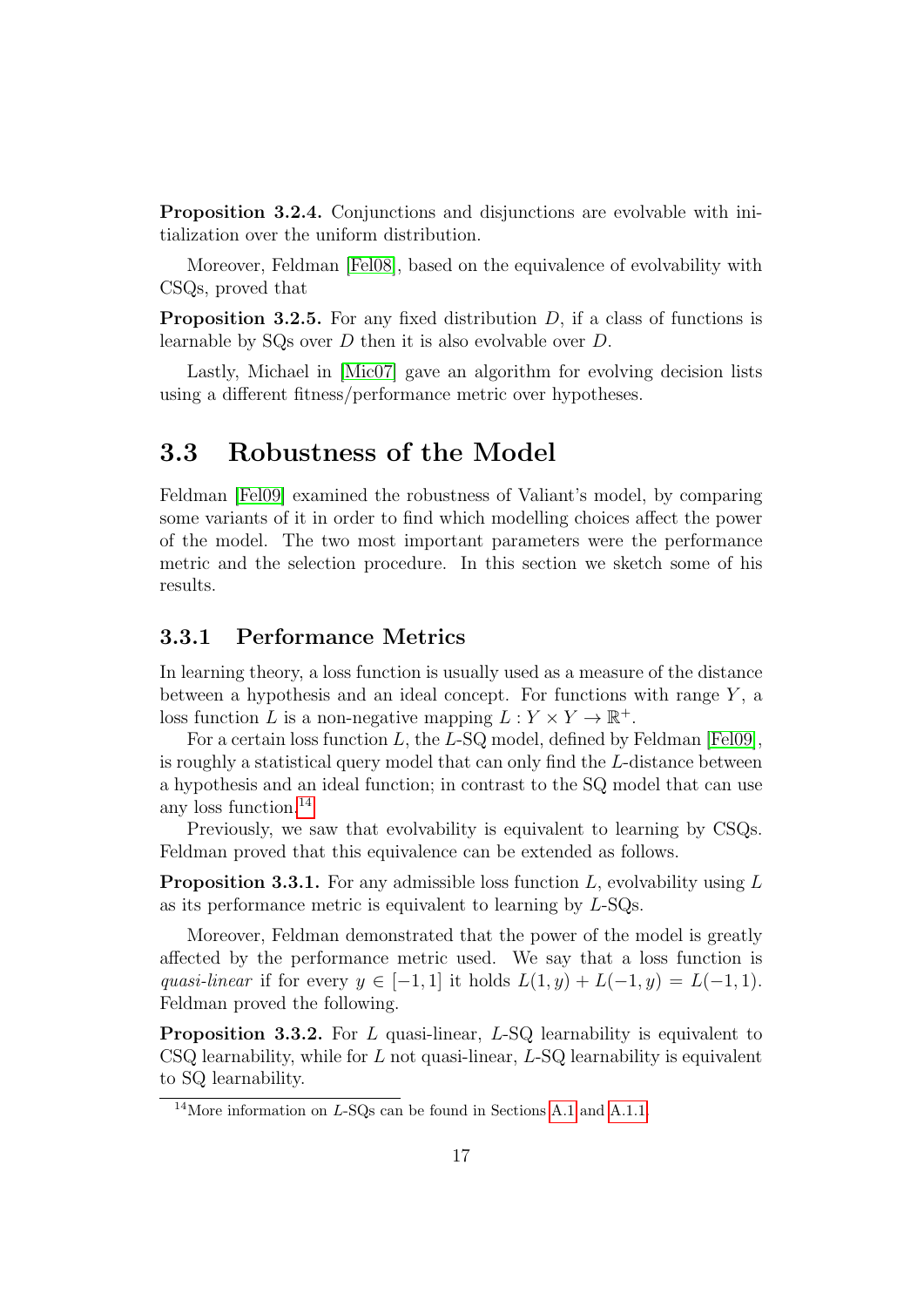#### <span id="page-23-0"></span>3.3.2 Selection Rules

At each stage of the process a selection rule is used to select the next hypothesis/representation. Consider the following two selection rules:

- (i) the selection rule used in Valiant's model, i.e., form the Bene and Neut sets and select a mutation—randomly according to  $\mu$ —from Bene if not empty, otherwise select from Neut.
- (ii) a selection rule which instead of aiming to select some mutation from Bene, which contains all "beneficial" mutations, tries to select one of the mutations that are close to optimal among the pool of mutations available. Specifically, let Opt be the set  $\{r' \in \text{Neigh}(r, \epsilon, \delta) \mid v(r') \geq 0\}$  $p^* - t(r, \epsilon, \delta)$ , where  $p^* = \max_{r' \in \text{Neigh}(r, \epsilon, \delta) \cup \{r\}} \{v(r')\}$  and Neigh, v, and t are as in Definition [3.1.4.](#page-18-1) The algorithm selects the mutation from Opt randomly according to  $\mu$ .

Feldman [\[Fel09\]](#page-68-8) proved that the power of the model is not affected by which of the two selection rules is used.

### <span id="page-23-1"></span>3.4 On the Structure of the Definition of Evolvability

In this section we discuss Valiant's definition of evolvability in terms of the components that we are mainly interested in ('life', 'evolutionary mechanism', 'environment'), as they were outlined in Section [2.2.](#page-13-0) This will allow to better understand how the current framework models evolution, and how it relates to our framework.

Recall that the three important components in Section [2.2](#page-13-0) were the characterizations/representations of the entities (corresponding to  $\mathcal{L}$ ), the environment (corresponding to  $\mathcal{E}$ ), and the evolutionary algorithm (corresponding to  $\mathcal{M}$ ). Here we assign to  $\mathcal{L}, \mathcal{E},$  and  $\mathcal{M}$  concrete roles in Valiant's framework. We identify  $\mathcal L$  with the class of representations  $R$ , that is,  $\mathcal L$ contains all the possible representations of entities r. We identify  $\mathcal E$  with the set of all possible distributions  $D$ , where a distribution is interpreted as an environment. Lastly, we identify  $M$  with the set of all possible parameter vectors P, where a parameter vector is interpreted as an evolutionary algorithm.

Given that  $X$  is the set of all possible situations into which an entity may find itself, in Valiant's framework we understand the environment as the distribution D on X; that is the reason why we use  $\mathcal E$  as mentioned. Moreover, a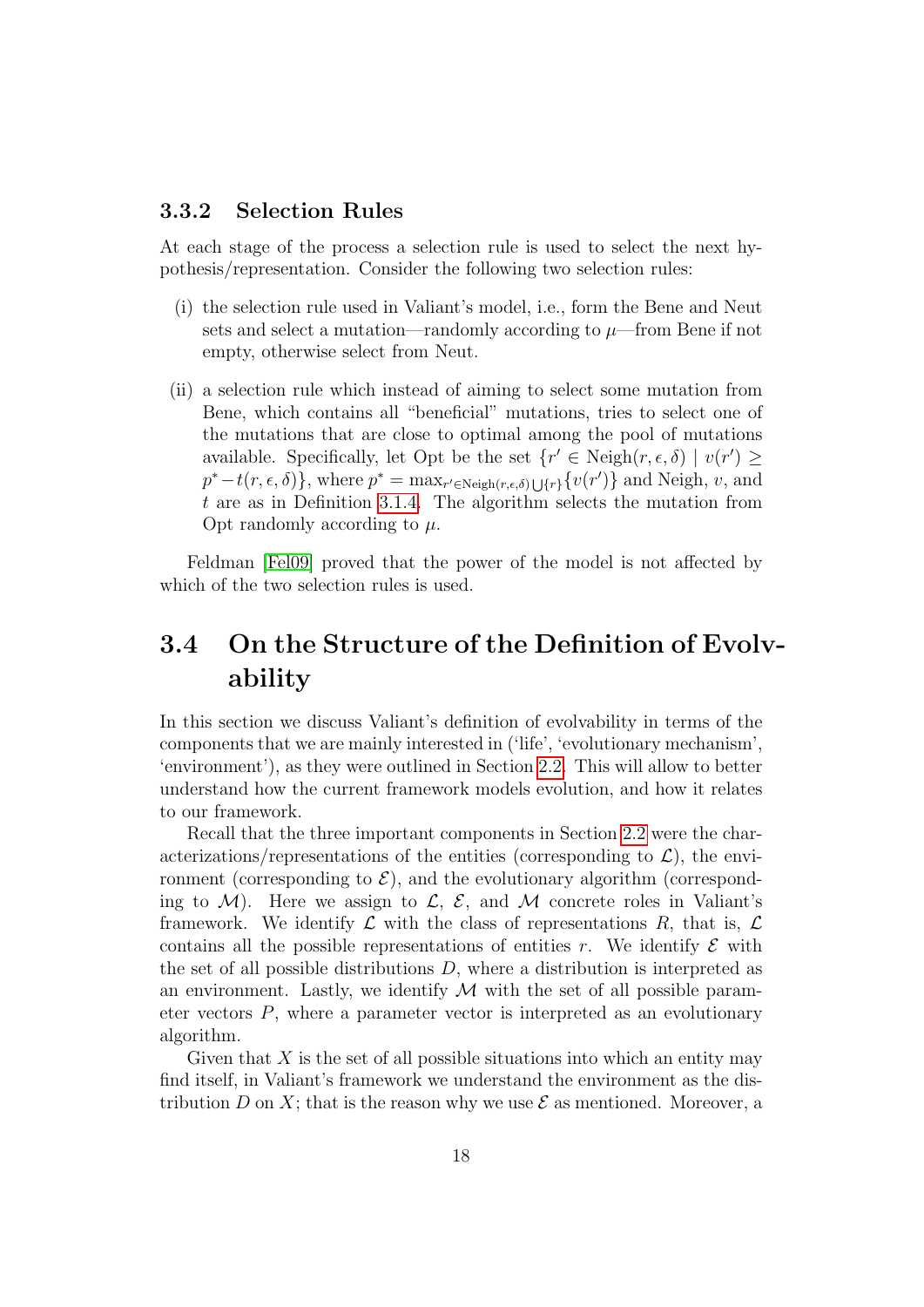parameter vector P completely determines the evolutionary algorithm; that is why we use  $\mathcal M$  as mentioned.

From Definitions [3.1.5](#page-19-0) and [3.1.6,](#page-19-2) we have the following for any concept class C:

C is evolvable  $\Leftrightarrow$ 

<span id="page-24-0"></span> $\exists P \in \mathcal{M}, \forall D \in \mathcal{E}, \exists$  polynomials  $s(n, 1/\epsilon, 1/\delta), q(n, 1/\epsilon, 1/\delta),$  $\forall n, \forall f \in C_n, \forall r_0 \in \mathcal{L}$ s.t.  $\forall \epsilon, \forall \delta$ , with probability at least  $1 - \delta$ , the sequence  $r_0, r_1, \ldots$ , where  $r_i = \text{Mu}(f, D, P, r_{i-1}, \epsilon, \delta, s(n, 1/\epsilon, 1/\delta)),$ will have  $\text{Perf}_f(r_{g(n,1/\epsilon,1/\delta)}, D) > 1 - \epsilon.$  (3.1)

Note that in Valiant's framework the environment and the evolutionary algorithm are static, while the only dynamic part is the current entity  $r_i$ .

One thing we may notice from [\(3.1\)](#page-24-0) is that Valiant, in order for a class of functions C to be evolvable, demands the existence of an evolutionary mechanism  $P$  that results in all the functions in  $C$  being able to evolve in all possible environments  $D$ , starting from any possible initial entity  $r_0$ . More about this in Section [4.3.](#page-27-0)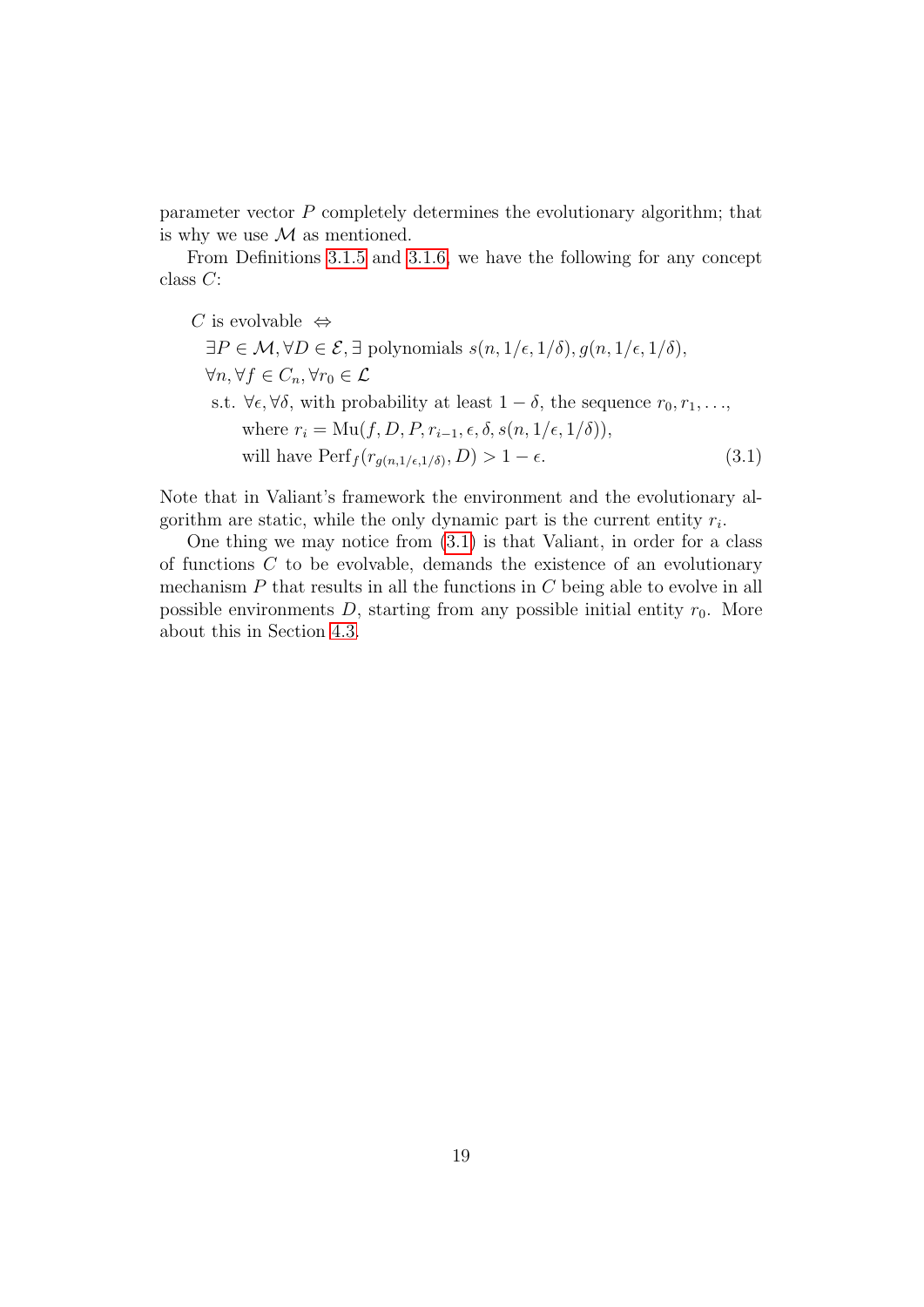### <span id="page-25-0"></span>Chapter 4

## Shortcomings of Valiant's Framework

In this chapter we attempt to point out various shortcomings of Valiant's framework. They constitute mostly discrepancies with standard facts of biology or clash with the intuition we get from evolution as it happened on earth. Later in the text, it will be rather evident that those shortcomings are mainly the result of Valiant's decision to fit his framework of evolvability into that of PAC learning.

The main reason we analyse the framework in this way is in order to better understand the issues at stake. As such, this analysis serves as a starting point for our own framework.

Each choice/assumption made in the framework may give rise to many shortcomings. The following subsections are categorized according to the assumptions made in the framework, rather than according to the shortcomings induced by those assumptions. Sometimes, for example, two different assumptions may force the framework to the same discrepancy, but we still analyse those two assumptions separately.

### <span id="page-25-1"></span>4.1 One Representation Assumption

Let us denote by ORA the One Representation Assumption of Valiant, which stands for the fact that in his framework he only considers the setting where only one type of entity exists at any given point in time.<sup>[1](#page-25-2)</sup>

<span id="page-25-2"></span><sup>&</sup>lt;sup>1</sup>Recall that he considers successive representations  $r_i$  that the evolutionary mechanism tries to push towards some ideal function. Note that the Neigh function allows the mechanism to also consider some neighbours of the current entity, that is, roughly, a limited set of entities that are used to model entities in the same species with the current entity.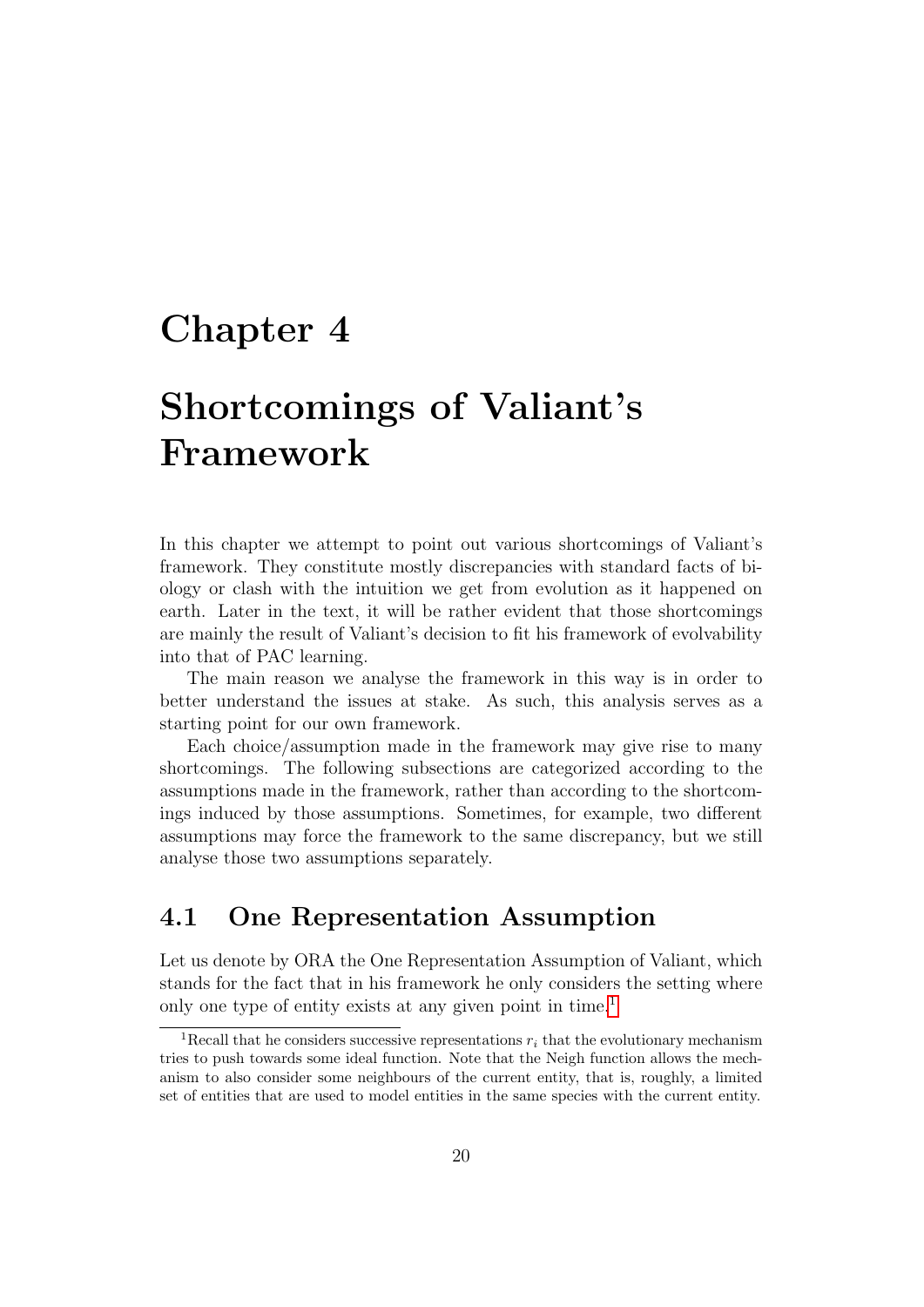Coevolution. It directly follows from ORA that the model of the evolutionary process prescribed in the framework does not consider the coexistence of many entities of different type.

In order for Valiant to handle the issue that the model of the process cannot account for the possible coevolution of many entities of different type, he needs to consider many ideal functions, each of which acts as a target towards which the evolutionary mechanism must be able to evolve, completely ignoring all other ideal functions. This gives us no guarantee that those ideal functions could have evolved all together in the same system. As such, the framework cannot account for a multitude of entities concurrently evolving in the same system.

Natural Selection. Natural selection forces the evolution of the entities of some environment, at a certain moment in time, to drift towards the fittest of them, while taking into account the interrelationships between all the entities.<sup>[2](#page-26-1)</sup> In other words, natural selection, even if it to a certain extent acts locally, determines the fitness (i.e., the chances of an individual to reproduce) of some individual, relative to the other individuals in the environment.

Given ORA, though, we see that the current framework only allows us to determine fitness in an absolute way (in the sense that the fitness of an individual is always the same regardless of the state of the other entities). This is another reason why Valiant's framework cannot account for macroevolution since it does not consider interspecies relationships.

### <span id="page-26-0"></span>4.2 Static Environment

Valiant assumes that the environment is static. This is a serious restriction since it does not allow for the coevolution of the entities and the environment they reside in. In the context of microevolution this may be acceptable, but in the context of macroevolution we cannot expect the environment to stay unchanged over time. In particular, it may be the case that the change of the environment is a critical factor in driving evolution in the large scale. As such, a framework that cannot handle this change may fail to predict the specifics of evolution.

Note that the assumption of a static environment in conjunction with ORA allows Valiant to use ideal functions, since the corresponding entities are ideal in that environment. If we were to drop the static environment assumption then clearly a changing environment could give rise to different

<span id="page-26-1"></span><sup>2</sup>Since all the entities rely on the same resources for survival.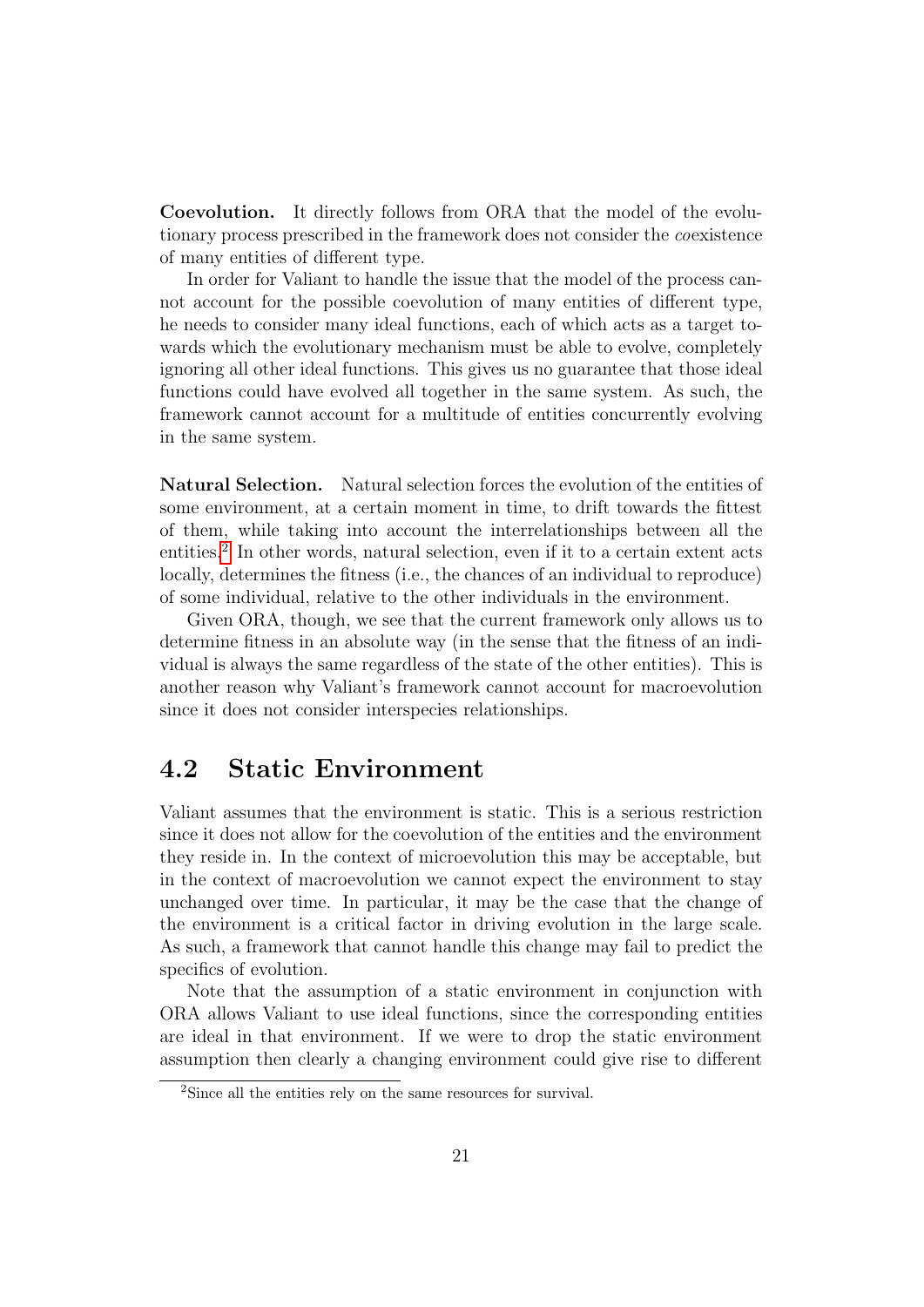ideal behaviors, which means that there would be no a priori ideal functions. While if we were to drop ORA then the fact that an entity in the system would not be independent from the rest of the entities, means that we would not be able to pinpoint independent ideal behaviors.

### <span id="page-27-0"></span>4.3 The Notion of 'Evolvable'

Another questionable point is Valiant's modelling of 'evolvable'. As we can see from  $(3.1)$ , for a function f to be evolvable it needs to be the case that there exists an evolutionary mechanism  $P$  through which  $f$  may evolve under any environment  $D$ , starting from any initial state  $r_0$ . This seems to be a definition for something that is bound to evolve, regardless of environment and initial conditions, that is, regardless of chance. This definition stems from the setting of computational learning, where the objective is to find a mechanism such that the concept will be learned no matter what.

However, one would expect some entity to be 'evolvable' if it can arise with some fair probability<sup>[3](#page-27-1)</sup>, corresponding to being able to evolve under some settings, instead of under all settings. The latter is a less strict definition that would allow for more intricate analysis.

Another counterargument for the above definition of evolvability goes as follows. A widely accepted thesis, for example, is that animals have evolved from unicellular organisms, but it may not be the process of evolution that gave rise to the latter. As such, in analogy to evolution on earth, we cannot require of an organism to be able to evolve from any possible initial state in order to call it evolvable. For in that case we would not be able to call animals evolvable, since in the above example animals would not have evolved if starting from some initial state where no unicellular organisms were around, except only if we took into account some other process (other than the evolutionary one) that could give rise to unicellular organisms. Such a process, however, would be out of the scope of this framework.

All in all, what we may safely argue is only that the notion of evolvability is context-dependent and Valiant's definition corresponds to only a special case of it. More on the context-dependent nature of the notion of evolvability can be found in Appendix [A.2.2.](#page-65-0)

<span id="page-27-1"></span><sup>3</sup> In the case of Valiant's framework specifically, the random parameters on which we may quantify the said probability are the initial representation  $r_0$  and the distribution D.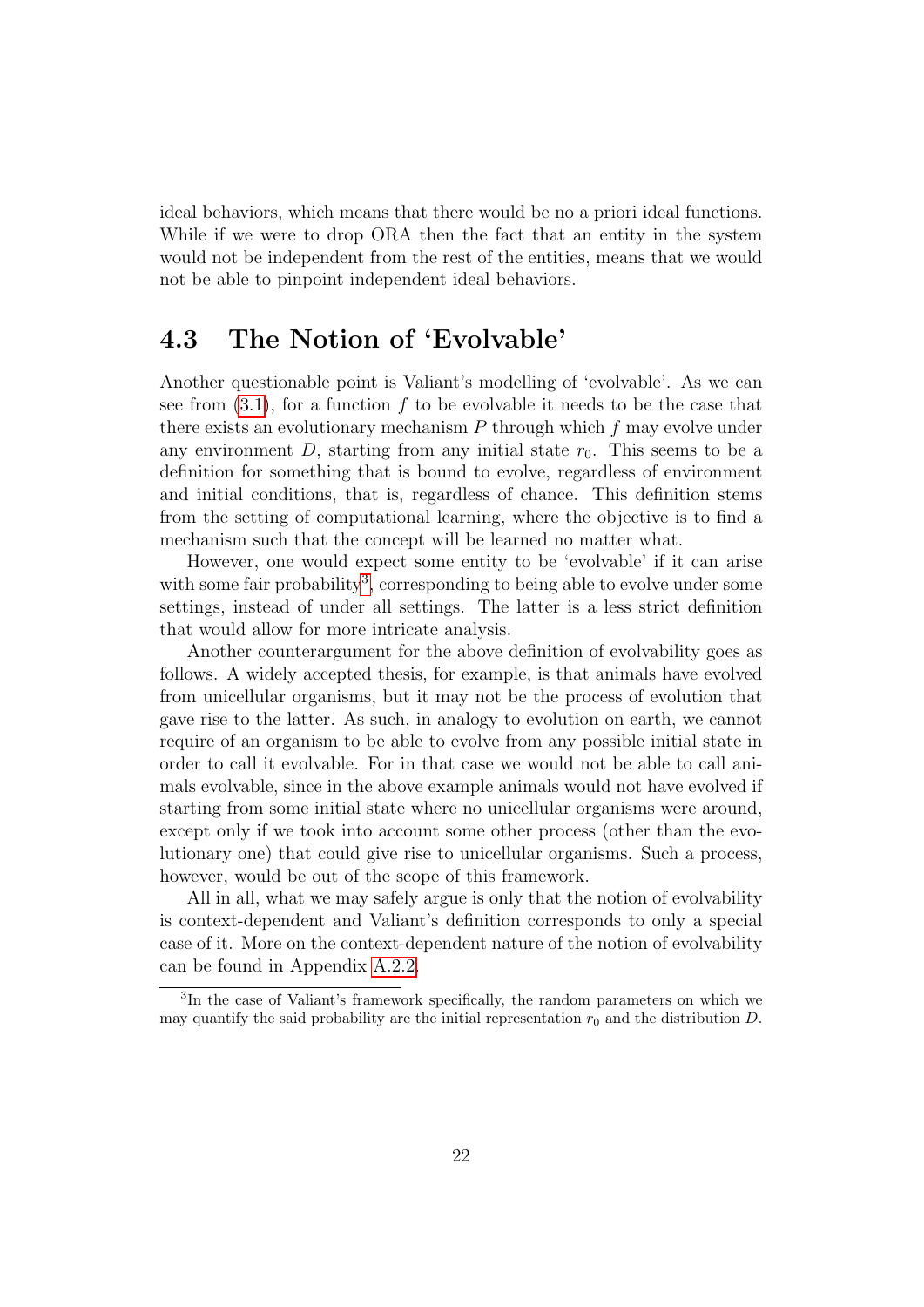### <span id="page-28-0"></span>4.4 Distant Targets

In Valiant's framework, on every run of the evolutionary algorithm there exists exactly one ideal function  $f$ . Evolution is modelled as starting from a certain initial entity  $r_0$  and evolving towards f, while every entity  $r_i$ , in between  $r_0$  and f, has f as its target. Let's keep this in mind.

In macroevolution we are interested in the evolution of organisms starting from simple unicellular ones and reaching complex modern-day animals. In such a setting Valiant's framework suggests that the unicellular organism (corresponding to its initial entity  $r_0$ ) has as its target ideal function a modern-day animal, such as the human. However, it makes no sense to assess the performance of a unicellular organism on the situations  $x \in X$  that are important to a human. Adaptational forces that act on a unicellular organism are very different from those that act on a human, as those organisms have largely different needs to satisfy.

Moreover, we would expect the target ideal function of the unicellular organism to be a lot simpler than that of the human, and as such it would be a lot easier for the unicellular organism to evolve to that intermediate target function. In the same vein, it may be also a lot simpler to evolve to many intermediate targets that are successively closer to a human than to evolve towards a human while having the human as a target right from the start.

Lastly, note that Valiant is explicit about the phenomenon we discuss here. He writes: "the theory, analogously to learning theory, analyses only the granularity of the structure that can evolve in a single phase with a single ideal function" [\[Val09,](#page-69-0) pp. 15]. He adds: "[i]f multiple phases are allowed with different ideal functions in succession, then arbitrarily complex structures can evolve. For example, in response to various initial ideal functions some set of conjunctions and disjunctions may evolve first. At the next phase the outputs of these functions can be treated as additional basic variables, and a second layer of functionality can evolve on top of these in response to other ideal functions. This process can proceed for any number of phases, and build up circuits of arbitrary complexity, as long as each layer is on its own beneficial. We call this evolvable target pursuit."

It is even more interesting to note what Valiant writes in the Abstract of [\[Val09\]](#page-69-0): "[w]e suggest that the mechanism that underlies biological evolution overall is 'evolvable target pursuit', which consists of a series of evolutionary stages, each one inexorably pursuing an evolvable target in our technical sense, each such target being rendered evolvable by the serendipitous combination of the environment and the outcomes of previous evolutionary stages." However, the two quotes above are the only places where Valiant mentions 'evolvable target pursuit'. As such, at this point his framework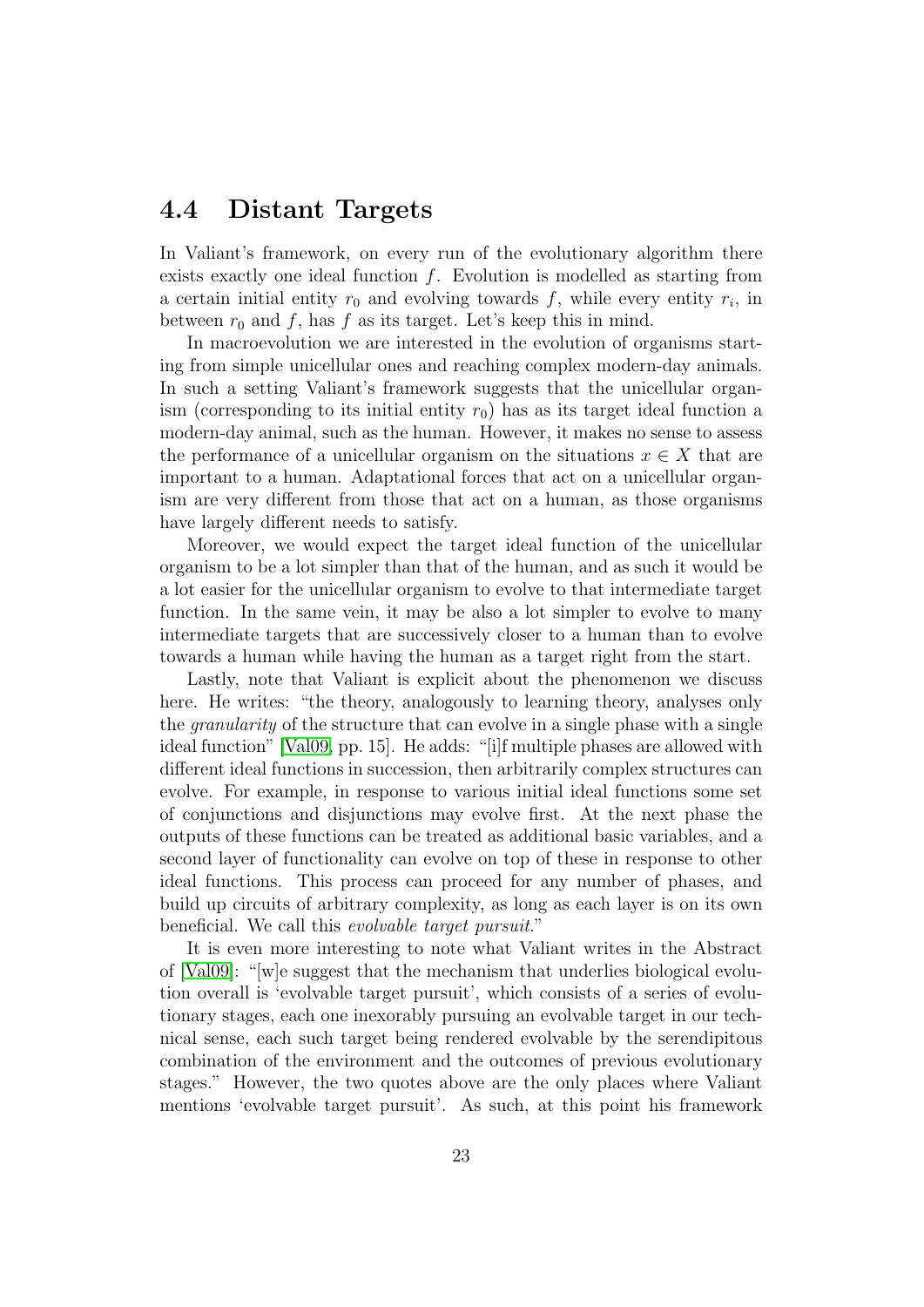seems to overlook some macroevolution.

### <span id="page-29-0"></span>4.5 Monotonicity

An entity being able to evolve to some target does not necessarily mean that it can evolve to it monotonically, in terms of performance. In his model Valiant allows for a mutation to be selected only from the beneficial or neutral mutations. Hence, he effectively bounds the decrease in performance, for any given mutation, by the tolerance  $t(r, \epsilon, \delta)$ .

A disadvantageous mutation may arise recurrently [\[Rid04\]](#page-69-5). Natural selection may not be able to eliminate such a mutation. Given also exaptation, where that certain trait that resulted from the mutation becomes later a beneficial trait, it is not necessarily a good idea to ignore non-monotonicity of performance.<sup>[4](#page-29-2)</sup>

Let us note here, though, that we have not analyzed the issue in detail and it may be the case that Valiant's restriction does not hinder his framework in the way hinted above. The reason being that the small decrease in performance allowed by his framework may be sufficient to model any other decrease in performance; at least to the extent that evolvability is concerned.

### <span id="page-29-1"></span>4.6 Conclusion

Valiant tried to model evolution staying close to the setting of computational learning. We find this resulted in some unnatural assumptions. Besides the fact that he does not handle evolution of the environment, which would probably be a very difficult task anyway, his notion of 'evolvable', the fact that he uses distant targets, and especially the fact that he does not model coevolution we find to be major restrictions.

Aside from the static environment, Valiant's most important assumption is ORA. Under the latter, the rest of his modelling choices are fairly reasonable. For example, the choice to use ideal functions in order to navigate the course of the representations, i.e., each new mutation tries to approach the ideal function. However, this choice feels fairly unnatural since we do not understand in general the evolutionary process as having some distant innovation as a target, but more like as if it tries to adapt to the issues at hand, i.e., the current problems that the organisms face at each point in time.

<span id="page-29-2"></span><sup>&</sup>lt;sup>4</sup>Note that these phenomena may be too rare, and as such the argument about monotonicity weakens. But if we are to be precise we should probably just model things in such a way that is in line with decrease in performance having a low probability.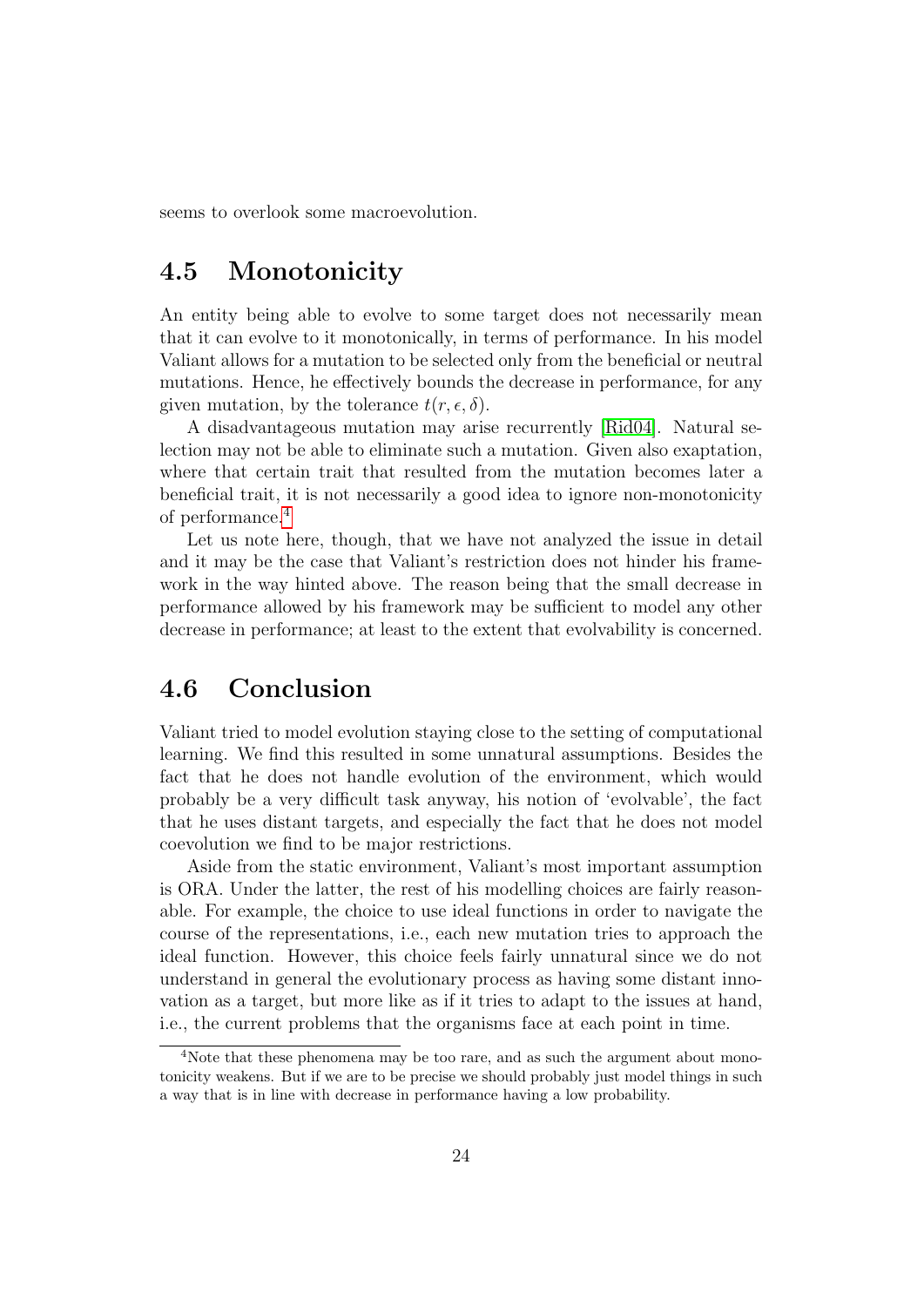Another unnatural assumption that makes sense under ORA is that, without loss of generality, all the resources evolution has in the current framework is one processor, instead of something more in the lines of a massively parallel computer as one would expect.

All in all, the fact that the framework resides in the setting of computational learning resulted in getting many results about evolvability as defined. However, we feel that there is a need for a more precise modelling of the evolutionary process, one that stays closer to our intuitions about evolution.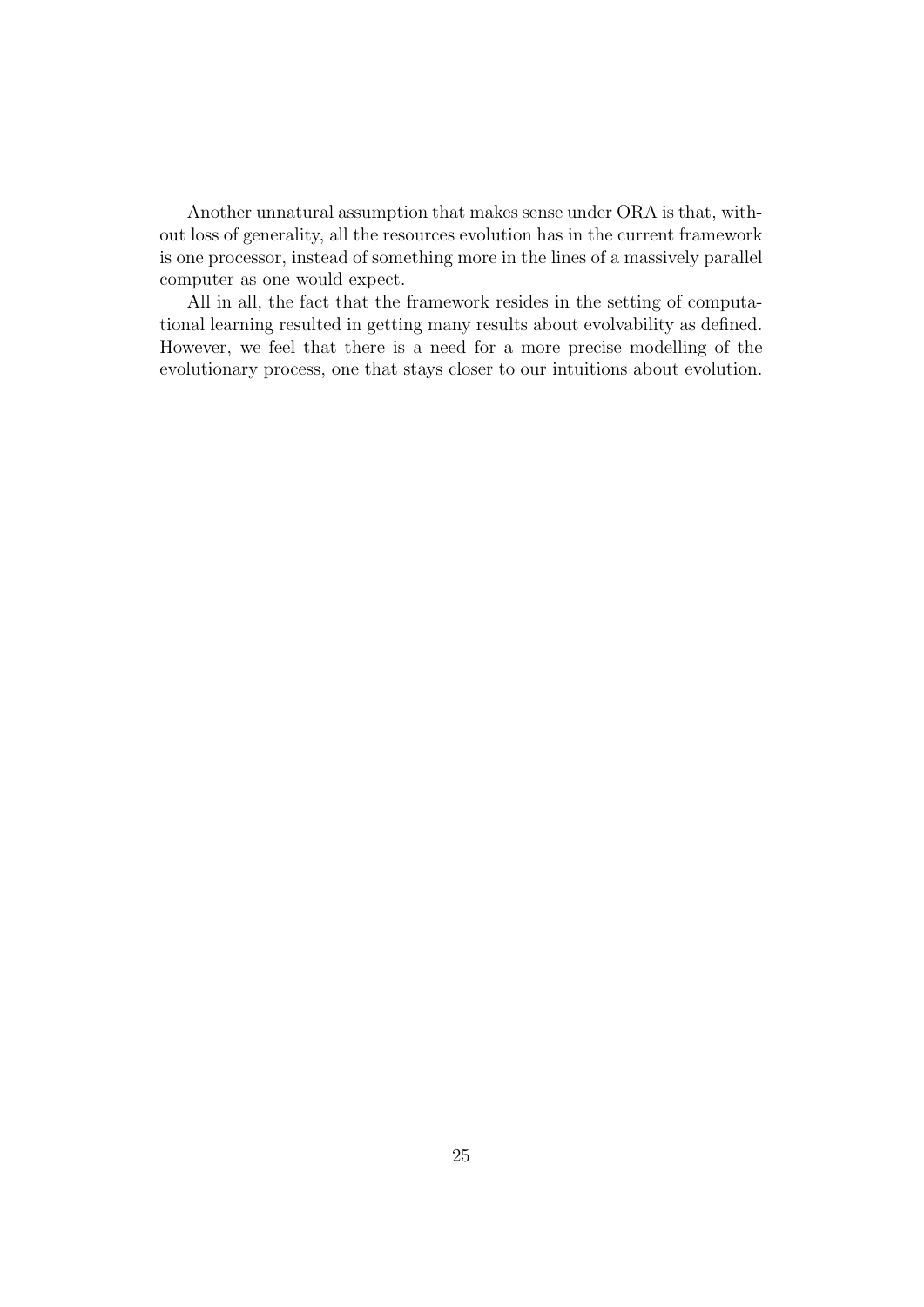### <span id="page-31-0"></span>Chapter 5

### Definition of our Framework

In this chapter we define our framework. Our object of study is evolution that employs mutation and some kind of natural selection; in line with the theory of neo-Darwinism. This determines to a certain extent the details of our framework. However, it still leaves a large degree of freedom. We are interested in formulating a framework that is abstract enough to allow for the analysis of most of the interesting cases of evolutionary systems that fit the picture as described above.

The idea is that the user of the framework should be able to specialize it to her needs. The main property that is analyzed in the framework is the evolvability of entities. However, there are many ways in which one may understand evolvability. As such, we need to give the user a certain amount of freedom in choosing what she considers evolvability to be. We discuss the issue further in Section [6.2.](#page-39-0)

However, before deciding on a working definition of evolvability, the user needs to specify the details of the evolutionary process<sup>[1](#page-31-1)</sup>. To that end we define the Meta-Model (MM) in Section [5.1.1](#page-32-1) which describes the basics of the evolutionary process. The user is supposed to specialize MM in order to get to a model of the evolutionary process that satisfactorily captures the application in mind.

In the next chapter we discuss further how the user may specialize MM so that it satisfactorily models her specific evolutionary system of interest. Moreover, we discuss how the user may design a definition of evolvability that fits her needs and we give some interesting examples of such designs.

<span id="page-31-1"></span><sup>&</sup>lt;sup>1</sup>In this chapter we use the terms 'evolution' and 'evolutionary process' interchangeably.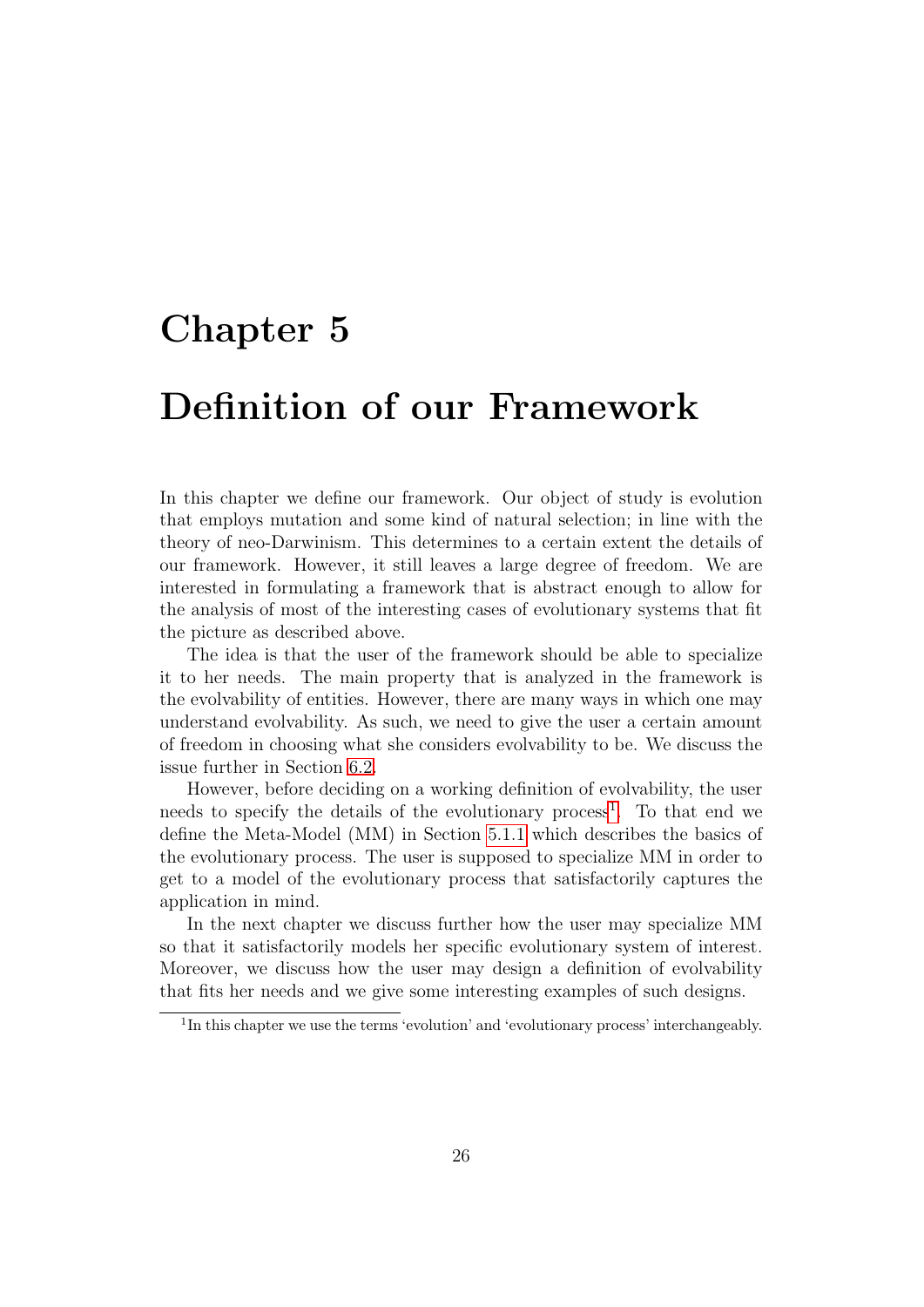### <span id="page-32-0"></span>5.1 Modelling Evolution

In this section we introduce the Meta-Model (MM), which is a high-level meta-model that describes evolution. MM determines only the essential parts of an evolutionary system. Therein one can find our basic assumptions. This is the basis of our framework and the user may specialize MM in order to get to a model that better fits her needs.

Throughout the framework we use the symbols  $S, L, E$ , and M in line with Section [2.2.](#page-13-0) As such, S denotes the state  $(L, E, M)$  of an evolutionary system at a certain point in time. However,  $L, E$ , and M are still open to a concrete definition. Roughly, the only thing that holds true for  $L$ ,  $E$ , and  $M$  throughout the framework is that their concrete definitions are to correspond to modellings of the 'life', 'environment', and 'evolutionary mechanism' components of the system of interest.<sup>[2](#page-32-2)</sup> In general we would like to allow for the possibility for  $L, E$ , and  $M$  to range along many different objects. Hence, we will opt to define the classes  $\mathcal{L}, \mathcal{E}$ , and M that contain all the possible  $L$ 's,  $E$ 's, and  $M$ 's, respectively. This point will be made clear in the discussion about the definition of evolvability later.

We accompany the description of a couple elements of MM with descriptions in pseudocode that briefly encapsulate the processes in question. The pseudocode is quite simple to understand and should be quite clear in conjunction with the accompanying verbal descriptions. A few notes on the format of our pseudocode can be found in Appendix [A.3.](#page-66-0)

### <span id="page-32-1"></span>5.1.1 Meta-Model

The Meta-Model (MM) defines certain details about the form of the components of an evolutionary system  $L, E$ , and  $M$ . Specifically,  $L$  is a multiset that contains representations of entities. The possible representations are elements of a representation class R which is not yet defined. E and M are also not yet defined, except for the fact that  $M$  contains the functions  $b, d$ ,  $Mu$ , and  $N$ , which correspond to the probability that an entity reproduces ('b' for birth), the probability that an entity dies ('d' for death), the mutator function, and the function that returns the multiset of the "significant" neighbors of an entity ('N' for neighborhood), respectively. All those undefined details will be left to the user who is supposed to define them so that she gets a model of evolution appropriate to her needs.

Time is discretized into timeslots t. Let  $S<sup>t</sup>$  be the state of the system during the *t*-th timeslot, with  $S^0$  being the initial state. For  $S = (L, E, M)$  a

<span id="page-32-2"></span><sup>&</sup>lt;sup>2</sup>In addition we restrict  $L$  to be a multiset.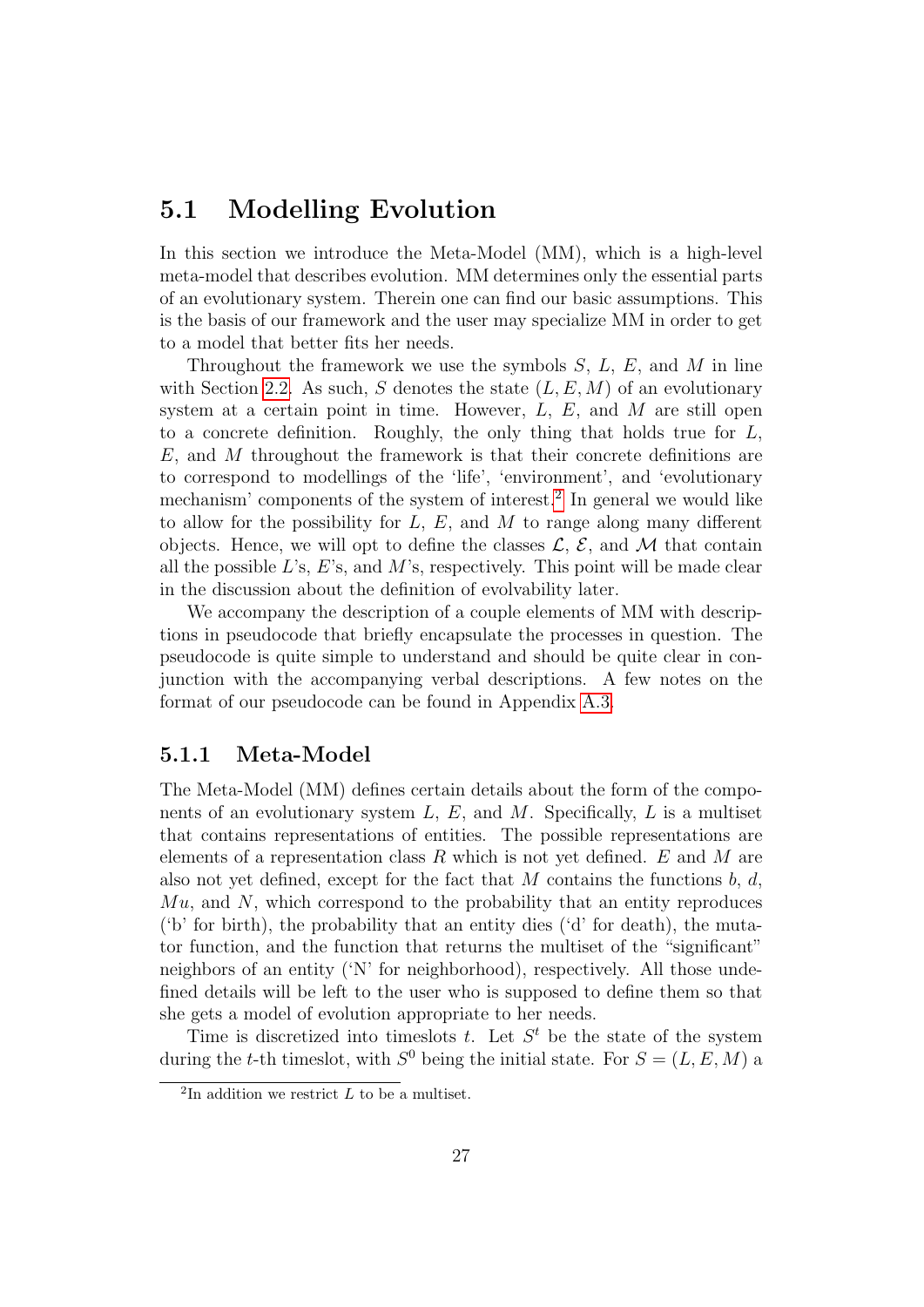state of the system, we denote by  $S.L$  the first component of the tuple S. We use similarly  $S.E$  and  $S.M$  for the other two components of S. Moreover, we use the same convention to point to the components of  $L, E$ , and M themselves, e.g.,  $S.M.Mu$  denotes the mutator function of  $S.M$ .

Some burdensome notation, such as the above, is unavoidable. The reason is that we allow for the possibility for all the components of a system to be dynamic (i.e., varying with time), and as such, we need some way to specify exact components at various points throughout the process. We hope that the reader will appreciate this notation when definitions start getting somewhat complex. This notation carries some redundancy but demands less of the reader in terms of the depth of clarity in which she has to remember what the symbols stand for.

#### A Step in the Process

<span id="page-33-0"></span>The Meta-Model defines functions step and stepL, which correspond to a step in the evolution of the system and a step in the evolution of the life parameter L of the system, respectively. We have  $S^{t+1} = \mathbf{step}(S^t)$ . Functions step and stepL are defined as follows.

Function step is quite simple. It takes a state  $S$  as an input and outputs a new state formed by the three components of S updated by the functions stepL, stepE, and stepM, respectively. The latter two will not be defined in MM, only stepL will be. The corresponding pseudocode follows.

IN: state. OUT: state.  $step(S)$  $L' \leftarrow \mathbf{stepL}(S)$  $E' \leftarrow \mathbf{stepE}(S)$  $M' \leftarrow \mathbf{stepM}(S)$ return  $(L', E', M')$ 

Function stepL is a bit more complicated. Before starting with its description, note that the pseudocode below uses the random function flip, where flip(x) is a random variable that takes the value TRUE with probability x, and FALSE with probability  $1 - x$ .

Function step L takes as input a state  $S$  and updates its life component  $S.L$  to give rise to a new life component  $L'. L'$  is the same as  $L$  except for the entities that die and those new entities that are the result of reproduction.

Each entity may reproduce at most once in a given timeslot; the probability of reproduction of an entity in  $l \in L$  is given by applying the function S.M.b to l. Note that S.M.b, as with all the other components of  $S.M$ , is not defined by MM; the only part defined about the functions that are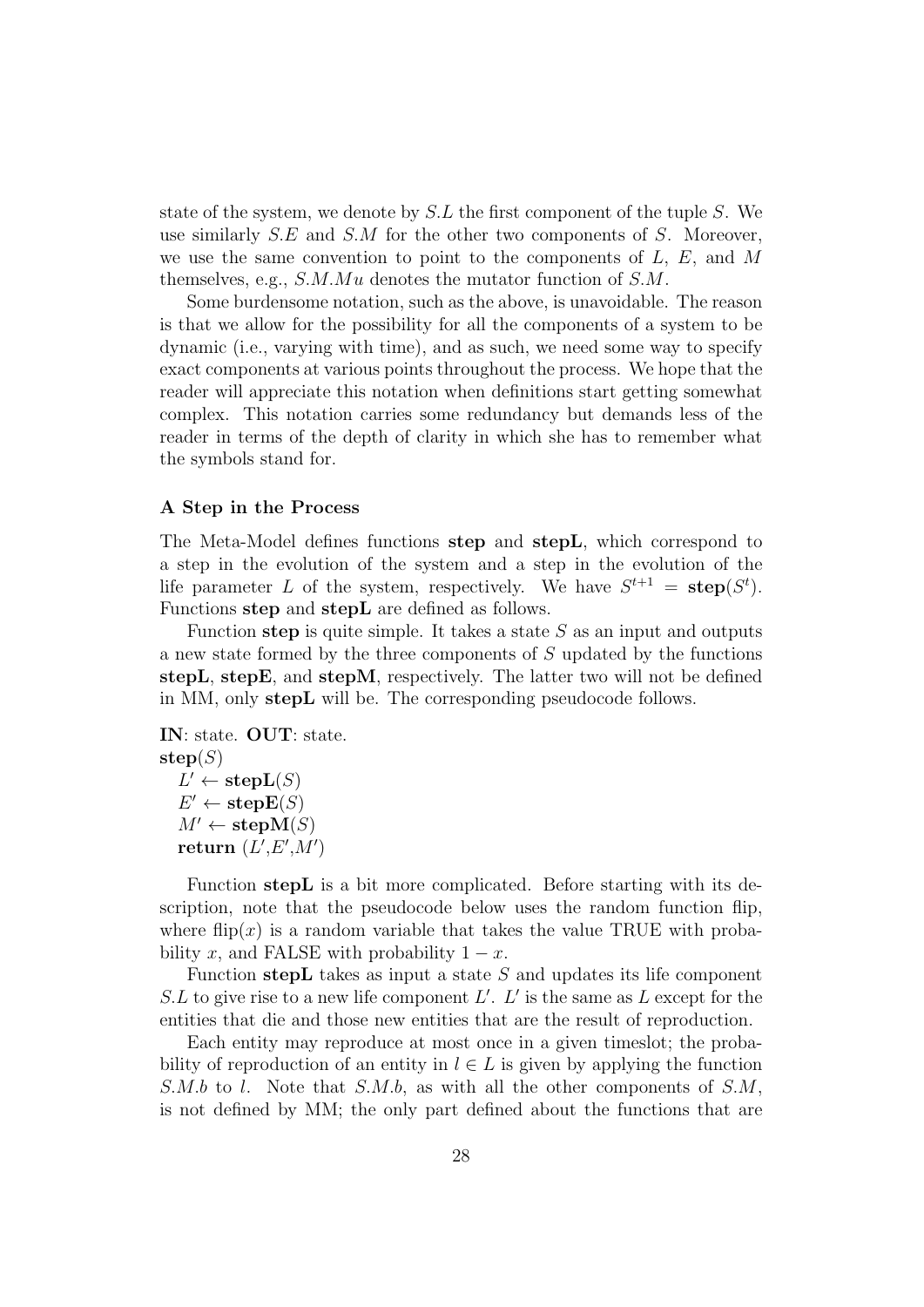components of  $S.M$  is the type of their arguments and of their output. The probability that an entity dies is given by applying S.M.d.

One way to describe the mapping that results from stepL is the following. L' is initialized to S.L. Then, for each  $l \in S.L$ , stepL forms the neighborhood neigh of  $l$  using the function  $S.M.N$ , and based on  $l$ , neigh, and the environment S.E, it computes (probabilistically—using S.M.b, S.M.d, and flip) whether l is to reproduce and/or to die. If l is to reproduce,  $L'$  gains a new element  $S.M.Mu(l, S)$ , which is a mutation of l. If l is to die, l is removed from  $L'$ .

```
IN: state. OUT: life.
stepL(S)L' \leftarrow S.Lfor each l \in S.Lneigh \leftarrow S.M.N(l, S)if flip(S.M.b(l, neigh, S.E)) then L' \leftarrow L' \cup \{S.M.Mu(l, S)\}if flip(S.M.d(l, neigh, S.E)) then L' \leftarrow L' \setminus \{l\}end
   return L'
```
The pseudocode above only defines the mapping that results from stepL and not the actual way in which the process happens. For example, if we were to understand the process as a computational one, we would have that if the computation for each  $l \in S.L$  was done in parallel, then  $\mathbf{stepL}(S)$ could still be computed in finite time even if S.L was infinite.

MM also defines the form of functions step E and step M. Those two functions are similar to step L. They take a state  $S$  as input and return the updated  $S.E$  and  $S.M$ , respectively, as may be seen in the following abstract pseudocode.

IN: state. OUT: environment.  $stepE(S)$ . . .

IN: state. OUT: evolutionary mechanism. stepM(S)

. . .

### <span id="page-34-0"></span>5.1.2 Remarks on MM

In this section we present various remarks on MM considering various possibilities, potential limitations, and implicit assumptions.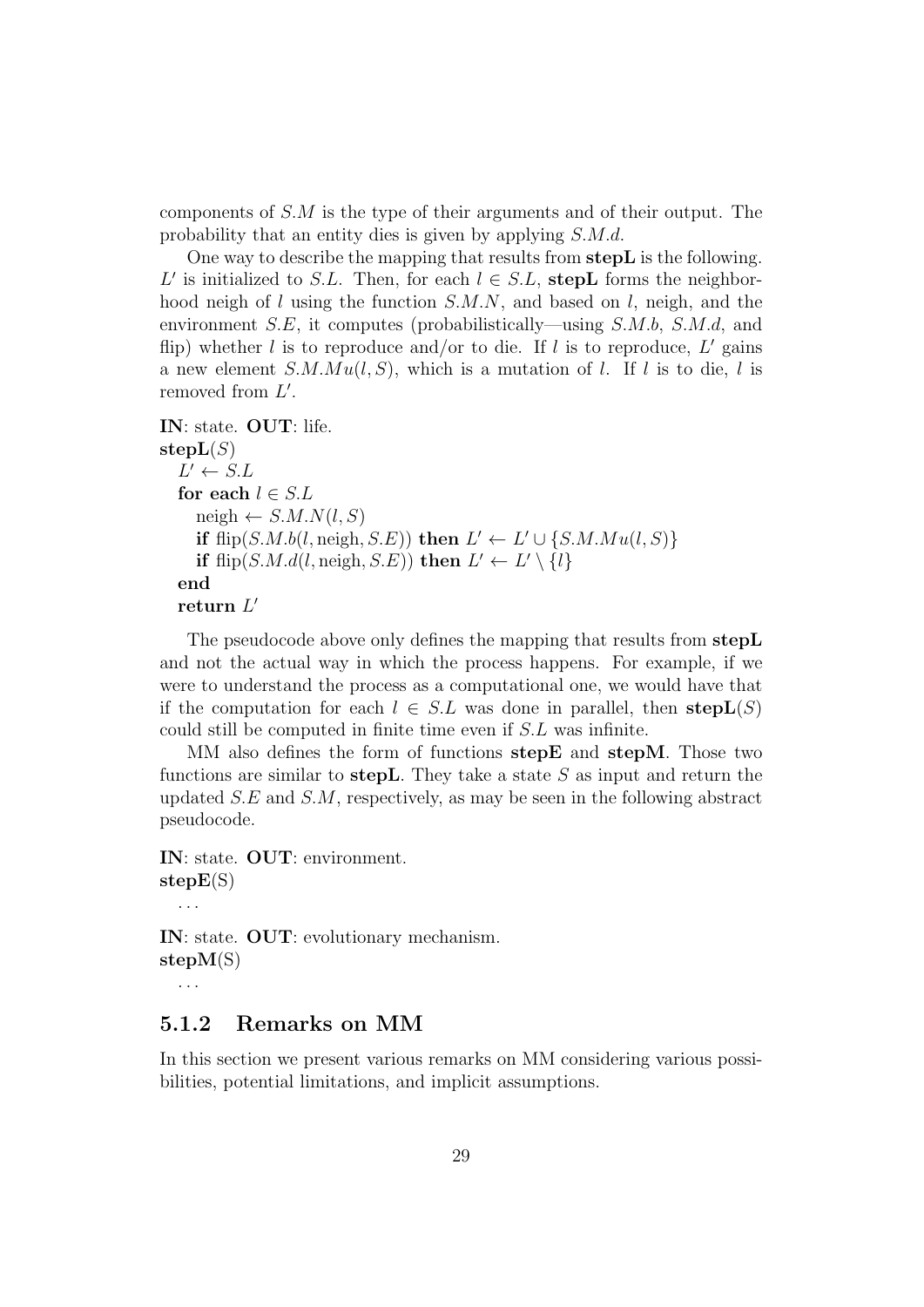**Limits on the size of L.** Notice that the size of L can grow in ways that are perhaps unnatural. Consider, for example, the case where S.M.b always returns 1 and  $S.M.d$  always returns 0. In that case,  $|L|$  would double on each timeslot. However, there are more interesting modelling possibilities. In analogy with a natural system we would expect that a population can only grow to the extent that the resources of its environment allow. As such, a more natural way to model evolution may be to have a negative correlation between the probability that an entity reproduces  $S.M.b$  and  $|L|$ , and a positive correlation between  $S.M.d$  and  $|L|$ .

Sexual reproduction. It is a basic assumption of our model that a new entity is mainly based on one already existing entity (evident in the function call  $S.M.Mu(l, S)$ . This means, for example, that there is no sexual reproduction. Nevertheless, this assumption can be overridden since  $S.M.Mu$ takes the whole of S as an argument and we allow for S to store any kind of information. Note that this has not been our intention initially and it is only a side effect of our design.

One birth per entity per timeslot. Each already existing entity can reproduce at most once in a given timeslot. However, the timeslot may correspond to a very small interval in "real" time and as such we still allow for many reproductions in a short length of time.

Fitness correlation between different entities. An important aspect of MM is that it allows for the reproduction/birth and the death probabilities of a certain entity to be affected by the presence of other entities. That is the main reason for the existence of the neighborhood function  $S.M.N$ , whose output is fed to  $S.M.b$  and  $S.M.d.$  The main idea behind this choice is that in analogy to evolution on earth, entities who live in the same environment need to share common resources.

Note, however, that sometimes there is no such idea of common resources shared by entities. In case, for example, of the evolution of monotone conjunctions there is no natural environment into which we may consider those abstract objects/entities to reside.

Moreover, note that the other factor that affects the S.M.b and S.M.d probabilities, which essentially determine the fitness of the various entities, is the environment S.E. This is similar to what Valiant does if we interpret the distribution  $D$  over the situation space  $X$  as the environment of the entities. However, Valiant does not consider the coevolution of entities, so in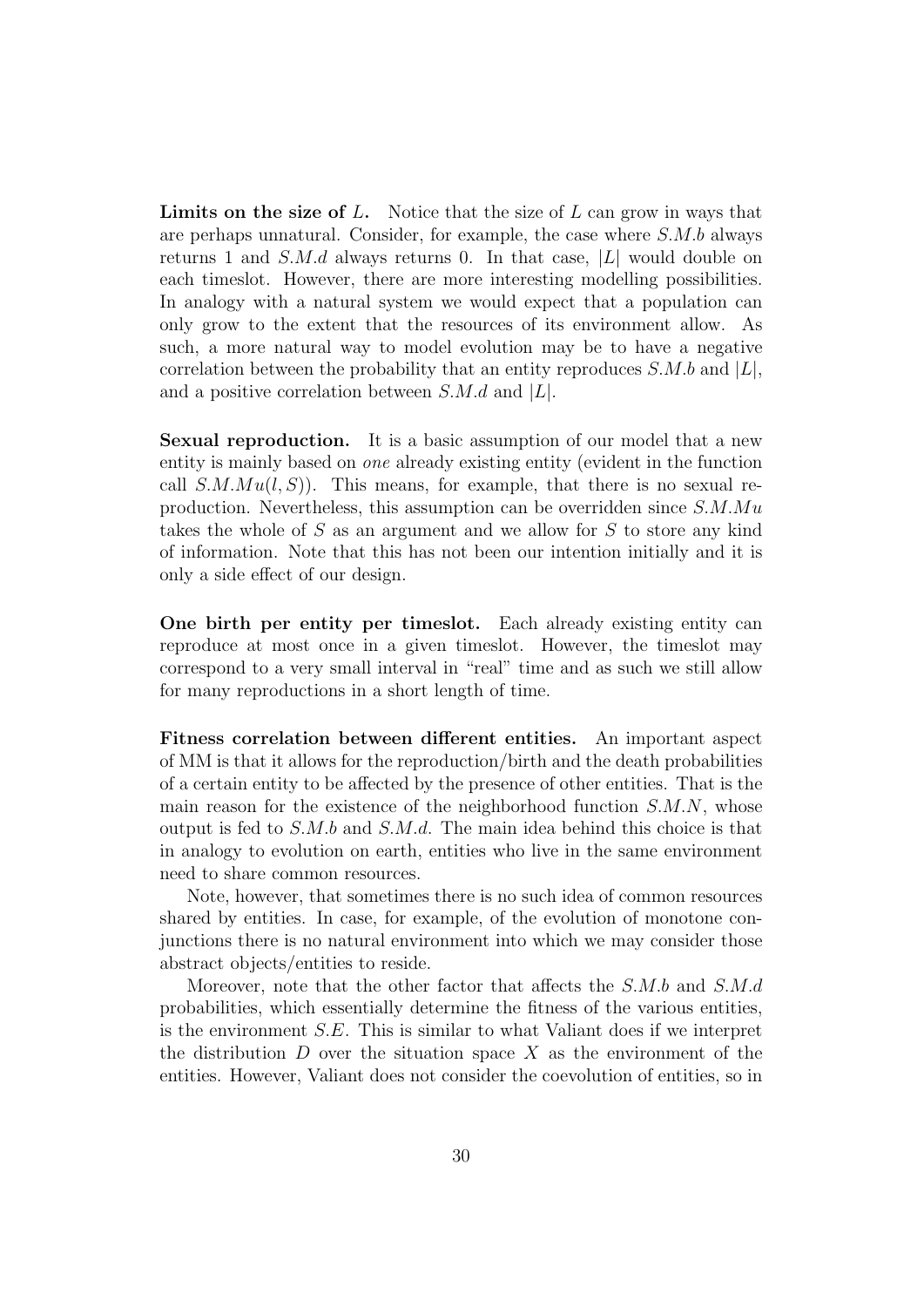his model there is no issue of the fitness of different entities being correlated or not.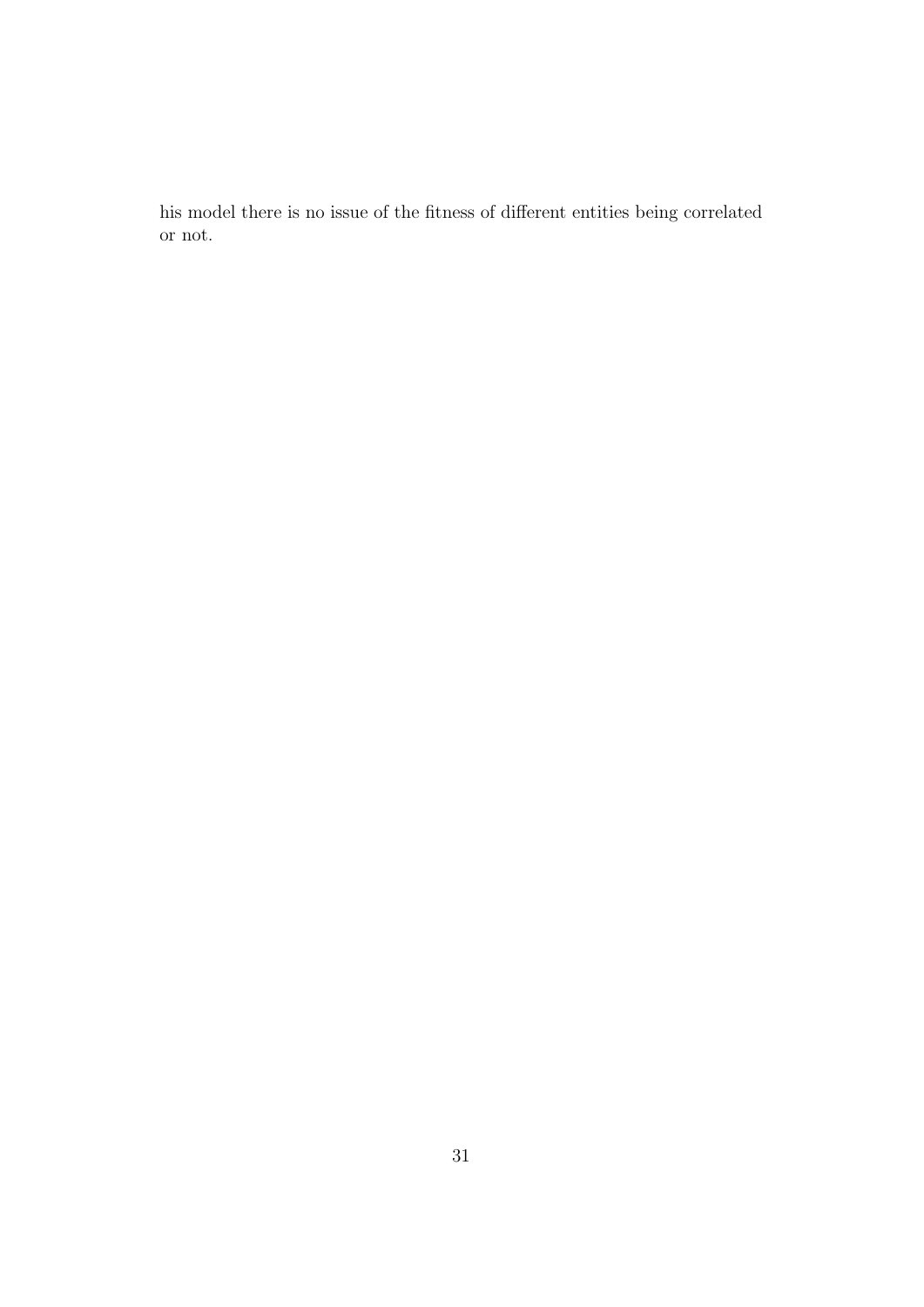### <span id="page-37-0"></span>Chapter 6

### Specializations of our Framework

In this chapter we discuss specializations of our framework. This is the first step towards exploring specific applications. In Section [6.1](#page-37-1) we discuss how the user may specialize the Meta-Model (MM) in order to reach a model of evolution. We also give an example of an interesting but quite highlevel specialization. In Section [6.2](#page-39-0) we discuss how the user may design a definition for evolvability and we also give some interesting examples. Lastly, in Section [6.3](#page-44-0) we demonstrate how Valiant's framework is a special case of our framework.

In the next chapter we will make all these more concrete by examining some applications of our framework.

### <span id="page-37-1"></span>6.1 Specializations of the Meta-Model

For a complete modelling of evolution, as far as MM is concerned, one thing we need to do is specify completely functions stepE, and stepM. Moreover, we need to specify the exact form of  $L, E$ , and  $M$ , which essentially means that we need to specify  $\mathcal{L}, \mathcal{E}$ , and  $\mathcal{M}$ , defined in Section [2.2.](#page-13-0)

The first step in specifying the form of  $L$  is deciding on a representation class  $R$ . At this point of the specialization, we have that  $L$  can be any multiset that contains elements from  $R$ , as defined in Section [5.1.1.](#page-32-1) The user, however, may want  $L$  to always have exactly one entity (as in Valiant's model). In that case, since as we already mentioned in the previous chapter L is a multiset, if we want to force it to have exactly one element at all times, we will have to do that by the appropriate definitions of S.M.b and S.M.d. On the other hand, the user may want to handle  $L$ 's of infinite size. She may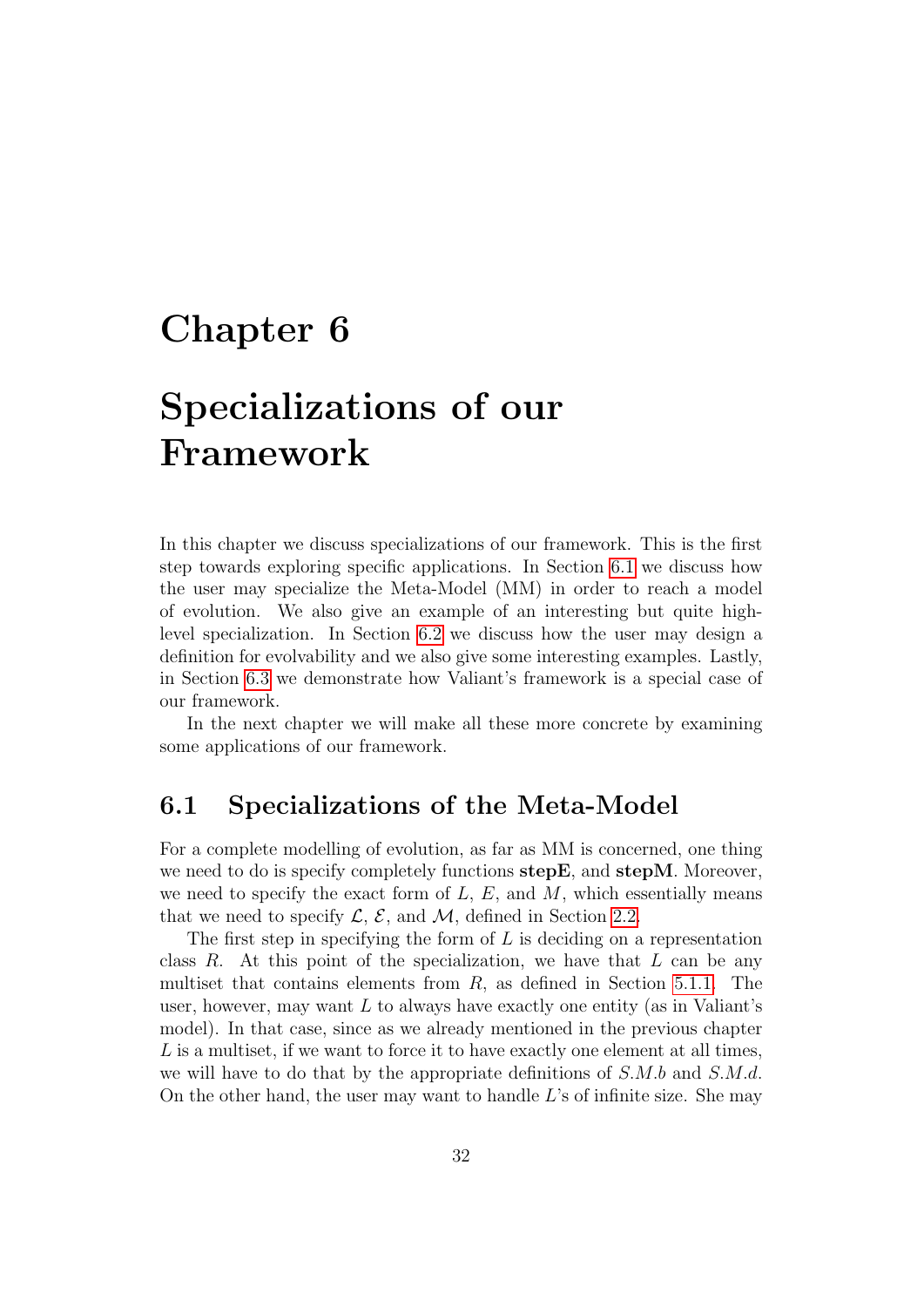represent an entity as a string, attempting maybe to represent its phenotype. It may be that any string in  $\{0,1\}^n$  could represent an entity, or it may be that only a set of strings that satisfy some intricate pattern can be regarded as entities.

The environment  $E$  may be dynamic and represent, for example, just the humidity and the temperature of the physical environment of the entities. Or it may be static, as in Valiant's model where the environment is a distribution on the various situations the entities may find themselves into. Note that modelling the environment in a manner similar to Valiant is quite general and for that reason it will be of interest to us.

The evolutionary mechanism may also be either static or dynamic. It is difficult to imagine a model where the mechanism itself evolves into many different manifestations of different kind, however, it is not as strange to imagine a system where some parameters of the evolutionary mechanism change along time.

An example of a partial specialization of MM follows.

### <span id="page-38-0"></span>6.1.1 Resource-Bounded Meta-Model

MM does not restrict the resources of the evolutionary process in any way. Though, the user may be interested in some process that is efficient in some sense. MM gives a lot of freedom to the user on how to define efficiency. In this section we sketch one of the options. We introduce the Resource-Bounded Meta-Model (RBMM) which restricts the power of MM in order to come closer to modelling the fact that resources in the physical setting are limited. We will bound the resources of the evolutionary process using bounds of a computational nature. As such, we will also understand the evolutionary steps as results of computation.

As we mentioned above, somewhere along the specialization of MM the user needs to define the form of the representations of entities, i.e. the representation class R. Given R we can always define a length function; for an entity l we denote its length as |l|. For example, if  $R = \bigcup_{n \geq 0} \{0, 1\}^n$  then, for  $l \in R$ , we may define |l| to be equal to the length of the string l.

The Resource-Bounded Meta-Model (RBMM) is characterized by the following. S.M.b, S.M.d, S.M.Mu and S.M.N are required to run in polynomial time, and also the sets to which  $S.M.N$  maps should be polynomially bounded in size. The said polynomial bounds, of either time or size, are in |l| where l is the first argument of the above functions.<sup>[1](#page-38-1)</sup>

<span id="page-38-1"></span><sup>&</sup>lt;sup>1</sup>It is standard practice in the context of computational complexity to model efficiency by using polynomial bounds.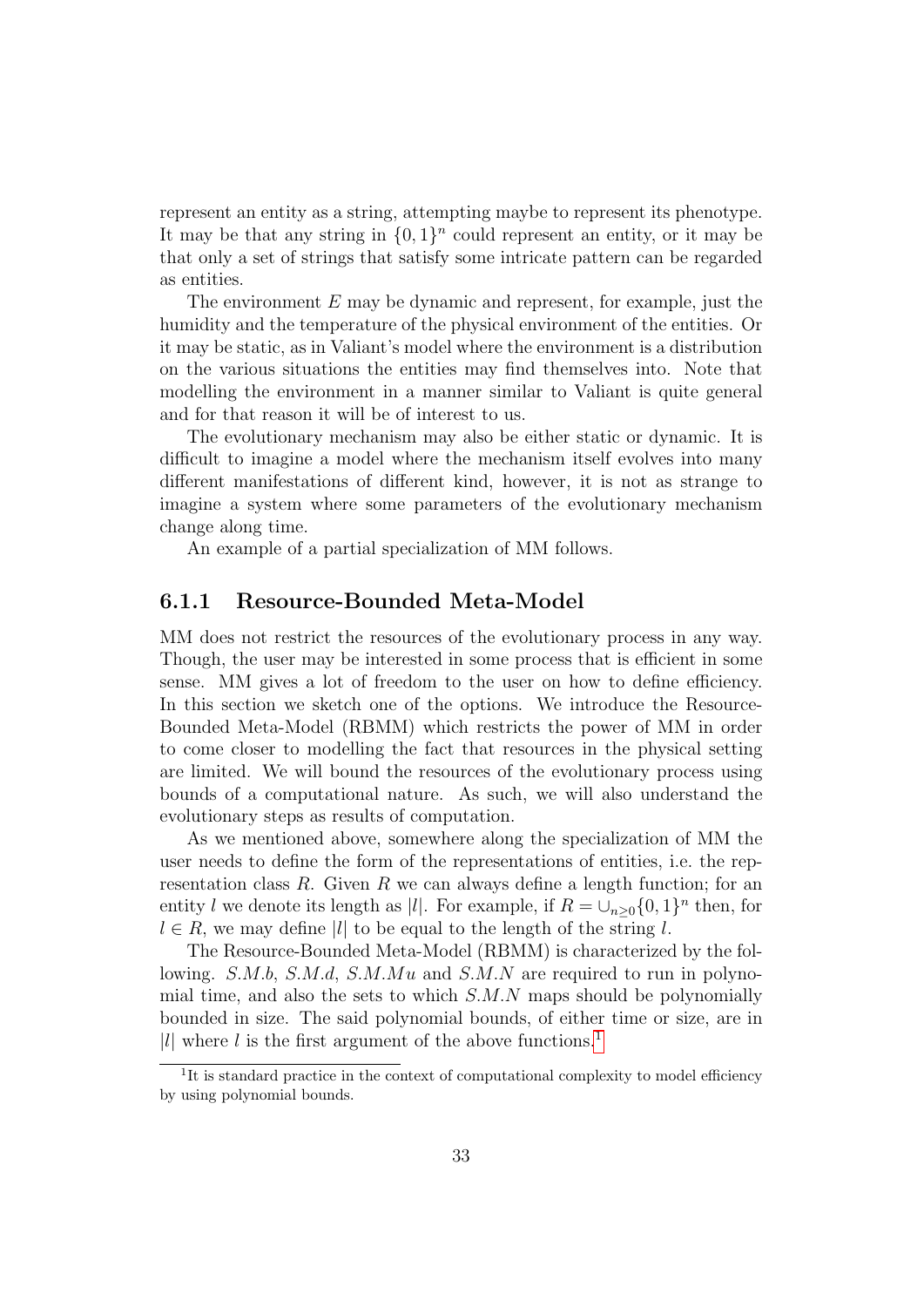Note here that we have not yet decided on a specific model of computation. However, the one that naturally arises given our above definitions is one which understands efficiency as local efficiency. Specifically, the computations are done in parallel, with one processor per entity. In this setting, for example,  $|L|$  could be exponential and the computation could still be efficient.

### <span id="page-39-0"></span>6.2 Modelling Evolvability

The user needs to take into consideration what is the notion of evolvability that she wants to use. The highest-level variable of interest is  $S<sup>t</sup>$ . The evolutionary process gives rise to a certain random sequence  $S^0, S^1, S^2, \ldots$ A definition of evolvability will require certain properties of this sequence. Moreover, the user may quantify along the classes  $\mathcal{L}, \mathcal{E}$ , and M in various ways when setting up a definition for evolvability. She may pick out specific elements from those classes, or even take probabilities on them.

For example, concerning the evolutionary mechanism, the user would need to choose whether the latter is static or dynamic. In case it is static, she may want to be able to choose it a priori (e.g., in the case of evolution on earth, one may consider that the evolutionary mechanism is set in stone and she wants to work with that mechanism only, or maybe work with just a small number of mechanisms), or she may just care about the existence of some mechanism that gives rise to the evolution of a certain entity (e.g., in case where the mechanism is a computer program, she may just want to see whether a program exists under which a certain entity evolves), or maybe she wants a bunch of mechanisms that all together have a fair probability to occur (e.g., in a setting where she would have no control on which mechanism is used and she wants to see whether if things are left to luck, there is still a chance that some certain entity will evolve).

In the next section we consider evolvability under the assumption that the evolutionary mechanism  $M$  is static. In this setting we give a definition of evolvability that tries to capture the notion as it relates to evolution on earth.

### <span id="page-39-1"></span>6.2.1 Evolvability under a Static M

In this section we concern ourselves with evolution under a static evolutionary mechanism M. In Appendix [A.2.1,](#page-64-1) we argue why a static M is a reasonable assumption in the setting of evolution on earth.

Let's start with our basic assumption, i.e.,  $M$  is static. This is captured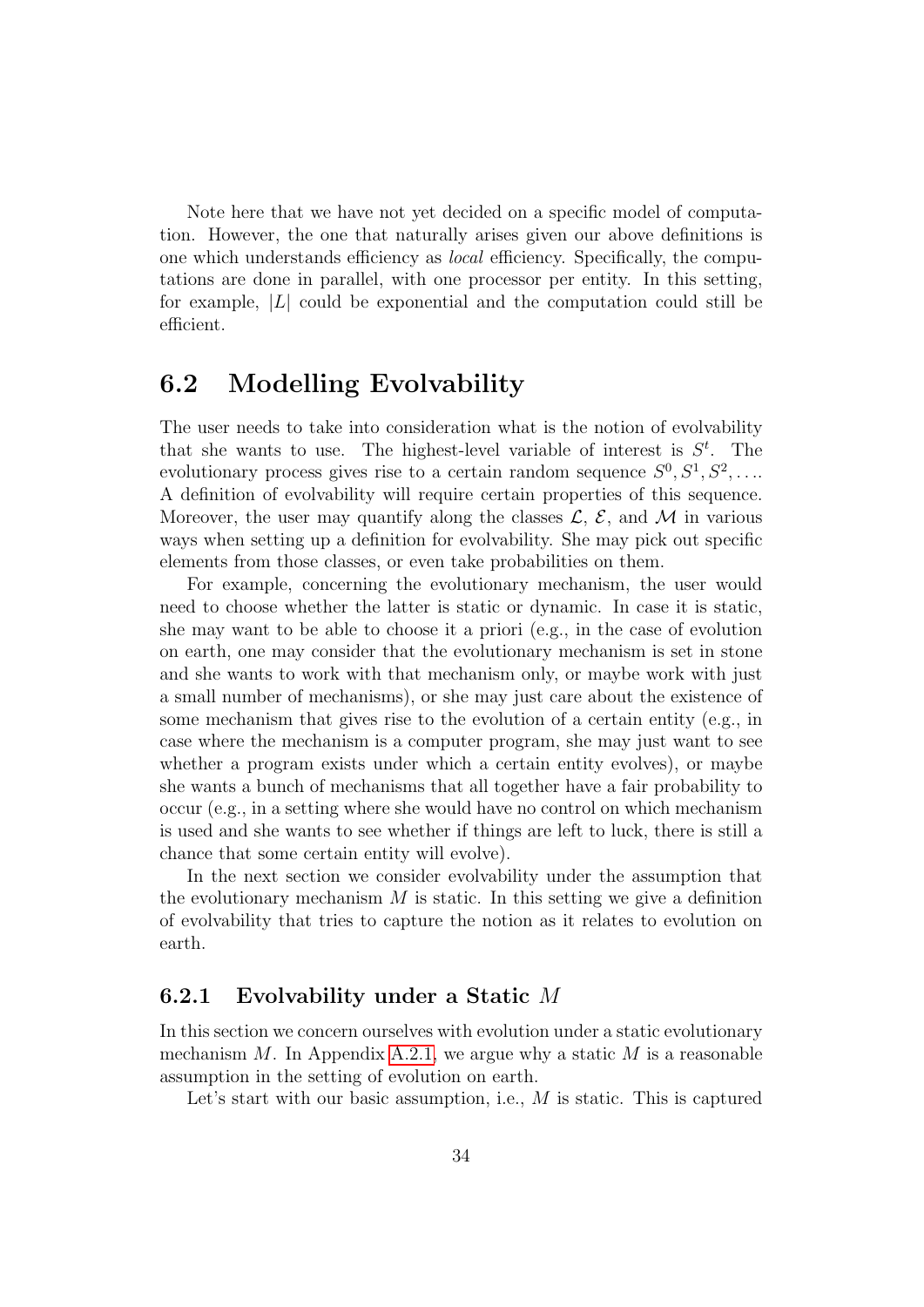by the fact that stepM is the identity function. We want to get now to a definition of evolvability that is in line with evolution on earth.

First we need a distance measure dis( $\cdot$ , $\cdot$ ) that maps from  $C \times R$  to [0, 1], where C is a class of entities<sup>[2](#page-40-0)</sup>, and  $dis(l, l')$  is the distance between l and l'.<sup>[3](#page-40-1)</sup> Given that, we may say that an entity  $l \in C$  has evolved if there exists an entity (technically, a representation of an entity)  $l' \in L$  whose distance from  $l$  is very small.

The intuition that we want to serve here is that a class of entities  $C$  is evolvable if there exists an evolutionary mechanism  $M \in \mathcal{M}$  that can give rise to C. Let us stress here that the mere existence of such a mechanism would be enough to give us evolvability. Note that MM allows for an enormous class of different evolutionary mechanisms to be used. However, we expect that the user will restrict the class of possible mechanisms  $\mathcal M$  so that it represents only those mechanisms that make sense in her application of interest.

Moreover, we understand evolvability to represent the fact that an entity can evolve with a non-negligible probability. The probabilities in question apply to the initial conditions of the system. Specifically, the initial set of entities,  $L^0$ , and the initial environment,  $E^0$ , may be chosen probabilistically, and this is what we do. What we need here is for the user to define two probability measures  $\mu_{L^0}$  and  $\mu_{E^0}$  which dictate the probability of certain  $L^0$ and  $E^0$  being the case, respectively.<sup>[4](#page-40-2)</sup>

Now, the last step before we define evolvability is to define what it means for a class of entities  $C$  to have evolved. We want something like a predicate that represents the event that a class of entities  $C$  has evolved. We are going to define two different predicates  $e^{\text{qual}}(C, S, \epsilon)$  and  $e^{\text{quant}}(C, S, \epsilon)$ . The first predicate will correspond to a qualitative understanding of evolvability which roughly says that a class  $C$  has evolved in state  $S$ , if for every entity l in C there is an entity in the system (during state S) that is similar to l. The second predicate is similar to the first one, however, it also cares about the number of entities in  $C$  and in the system. Let us give now the formal definitions.

**Definition 6.2.1.** For an entity class C, a state of the system S, and  $\epsilon \in$ 

<span id="page-40-0"></span><sup>&</sup>lt;sup>2</sup>Note that similar to Valiant we differentiate between entities (as found in  $C$ ) and their representations (as found in  $L$ ).

<span id="page-40-1"></span><sup>3</sup>We may use here a function similar to Valiant's and Feldman's performance metrics, as introduced in [3.1.3](#page-16-0) and [3.3.1.](#page-22-1) Only we are going to call them distance measures since we do not understand the target entity as an "ideal" entity.

<span id="page-40-2"></span><sup>&</sup>lt;sup>4</sup>If the environment is static then  $E^0$  would actually correspond to the environment along the whole run of evolution.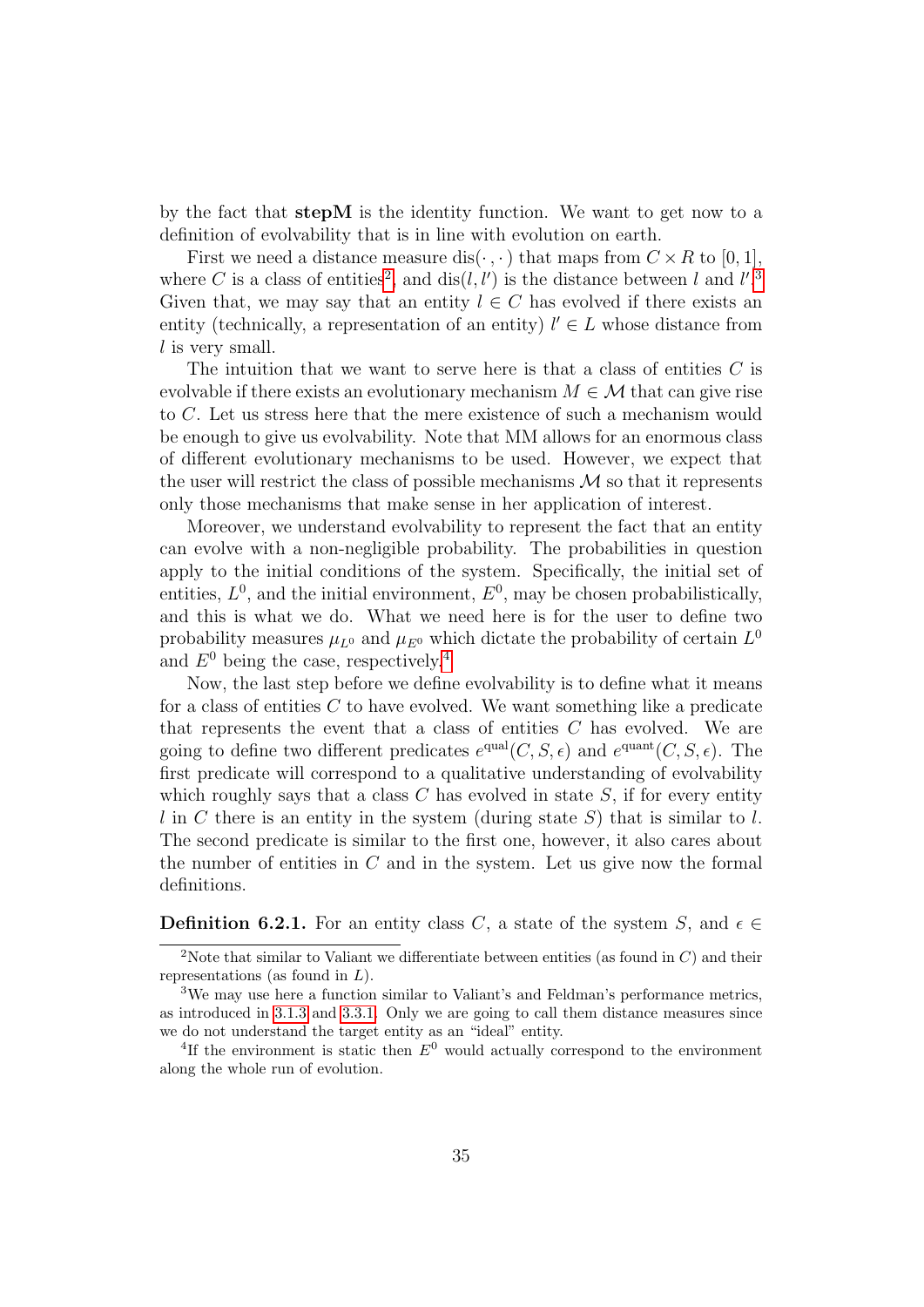$(0, 1)$  we have

$$
e^{\text{qual}}(C, S, \epsilon) \Leftrightarrow \forall l \in C \ \exists l' \in S.L : \text{dis}(l, l') \le \epsilon.
$$

**Definition 6.2.2.** For an entity class C, a state of the system S, and  $\epsilon \in$  $(0, 1)$  we have

 $e^{\text{quant}}(C, S, \epsilon) \Leftrightarrow \exists f : C \to S.L, \ \forall l \in C : \text{dis}(l, f(l)) \leq \epsilon,$ 

where  $f$  is one-to-one.

Thus, whereas in the qualitative understanding we care for every  $l \in C$ to be mapped to some entity  $l' \in S.L$ , in the quantitative one we require the whole of C to be mapped one-to-one on  $S.L$ . The first predicate corresponds to questions of the type "can lions evolve in the system?" while the second predicate may answer the question "can a thousand lions evolve in the system at the same time?" Note that the second predicate may be quantitative when considering the evolution of entities, but if we consider the evolution of the system as a whole then the second predicate may too be understood to have a qualitative nature. Through the latter interpretation we would be answering a question of the type "can the system evolve so that it contains a thousand lions?"[5](#page-41-0)

In other words, whereas qual-evolvability is truer to our initial understanding of evolvability and focuses on the possibility of a certain entity to evolve, quant-evolvability has a flavor of population dynamics since it is also concerned with numbers of entities.

With all the above in hand we can define evolvability for classes of entities C of finite size as follows. Let us start with the qualitative interpretation. We remind the reader that  $\mathcal M$  is the class of all possible evolutionary mechanisms,  $\mathcal E$  is the class of all possible environments, and  $\mathcal L$  is the class that contains all possible multisets of entities.

<span id="page-41-1"></span>**Definition 6.2.3.** Let  $\mu_{L^0}$  and  $\mu_{E^0}$  be probability measures on  $\mathcal L$  and  $\mathcal E$ , respectively. A finite entity class C is qual-evolvable w.r.t.  $\mu_{L^0}$  and  $\mu_{E^0}$  if there exist  $M \in \mathcal{M}$ , and polynomials  $g(1/\epsilon)$  and  $h(1/\epsilon)$  such that for all  $\epsilon \in (0,1),$ 

$$
\Pr_{L^0 \sim \mu_{L^0}} \left[ \exists t \le g(\frac{1}{\epsilon}) : e^{\text{qual}}(C, S^t, \epsilon) \right] > \frac{1}{h(1/\epsilon)},
$$
  

$$
E^0 \sim \mu_{E^0}
$$

where  $S^0 = (L^0, E^0, M)$  and  $S^{t+1} = \text{step}(S^t)$ .

<span id="page-41-0"></span><sup>5</sup>Clearly, we assert here that we understand a system with one lion to be qualitatively different from a system with a thousand lions.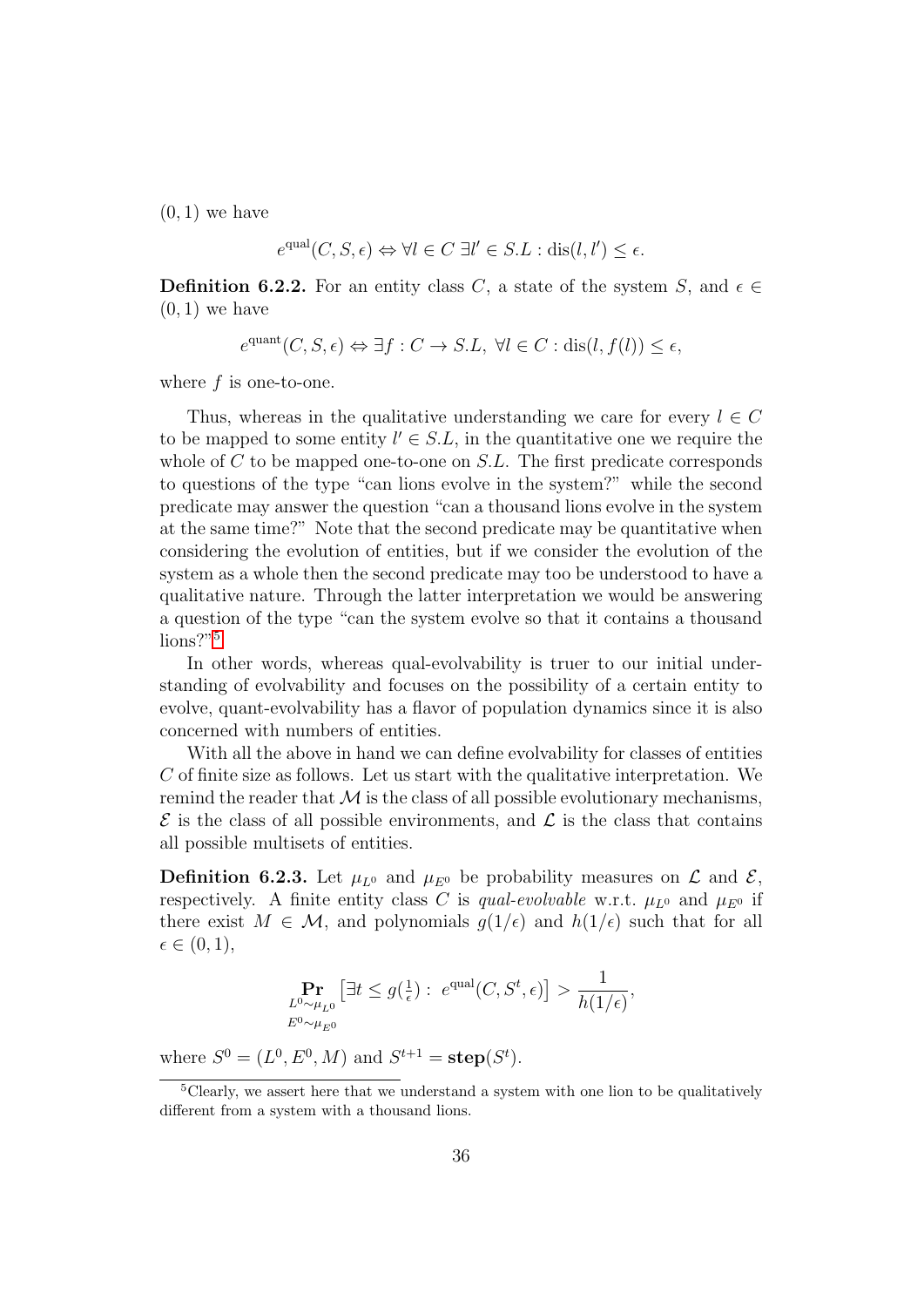Remark 6.2.1. In the evolvability definition above we require the existence of a polynomial  $h$  that bounds the rate of decrease of the success probability as  $\epsilon$  grows smaller. In the context of computational complexity it is standard practice to bound probabilities like that in order to model the fact that the probability does not decrease too fast.

However, in concrete applications of our framework the user may find this to be too restrictive and not representative of the needs of the application. In such a case, the user may want for example to allow the probability to decrease exponentially with  $n$ . In Section [7.3](#page-54-0) we will examine a certain system and see how the above choice affects the evolvability of classes in the system.

Similarly, we require evolution of the entities of interest to happen in a times that is bounded by a polynomial q in order to model for the fact that we do not want the process to take too long. Similar concerns with  $h$ apply here too.

We also define evolvability for classes  $C_n$  of entities of arbitrary complexity. Here *n* corresponds to the complexity of the entities in  $C_n$ . As we said before, evolvability is also in a sense a kind of complexity, however, here when we say complexity we are thinking more of a superficial kind of complexity as in the number of traits of a certain organism, or the length of its DNA.

<span id="page-42-0"></span>**Definition 6.2.4.** Let  $\mathcal{L}_n$  and  $\mathcal{E}_n$  be such that  $\mathcal{L} = \bigcup_{n \geq 1} \mathcal{L}_n$  and  $\mathcal{E} = \bigcup_{n \geq 1} \mathcal{L}_n$ . Let  $\mu_{L^0}$  and  $\mu_{E^0}$  be such that  $\mu_{L^0,n}$  and  $\mu_{E^0,n}$  are probability mea- $_{n\geq 1}$   $\mathcal{E}_n$ . Let  $\mu_{L^0}$  and  $\mu_{E^0}$  be such that  $\mu_{L^0,n}$  and  $\mu_{E^0,n}$  are probability measures on  $\mathcal{L}_n$  and  $\mathcal{E}_n$ , respectively. A sequence of entity classes  $\{C_n\}_{n\geq 1}$  is qual-evolvable w.r.t.  $\mu_{L^0}$  and  $\mu_{E^0}$  if there exist  $M \in \mathcal{M}$ , and polynomials  $g(n, 1/\epsilon)$  and  $h(n, 1/\epsilon)$  such that for all n, and  $\epsilon \in (0, 1)$ ,

$$
\Pr_{L^0 \sim \mu_{L^0,n}} \left[ \exists t \le g(n, \frac{1}{\epsilon}) : e^{\text{qual}}(C_n, S^t, \epsilon) \right] > \frac{1}{h(n, 1/\epsilon)},
$$
  

$$
E^0 \sim \mu_{E^0,n}
$$

where  $S^0 = (L^0, E^0, M)$  and  $S^{t+1} = \text{step}(S^t)$ .

Now we can extend both of the above two definitions to the quantitative interpretation.

Definition 6.2.5. The definition of *quant-evolvable* is the same as *qual*evolvable except that we use  $e^{quant}$  instead of  $e^{qual}$ .

Our definition here of evolvability, in line with Section [A.2.2,](#page-65-0) makes clear the importance of being explicit about the initial state of the system, here captured by  $\mu_{L^0}$  and  $\mu_{E^0}$ , when talking about evolvability. Moreover, note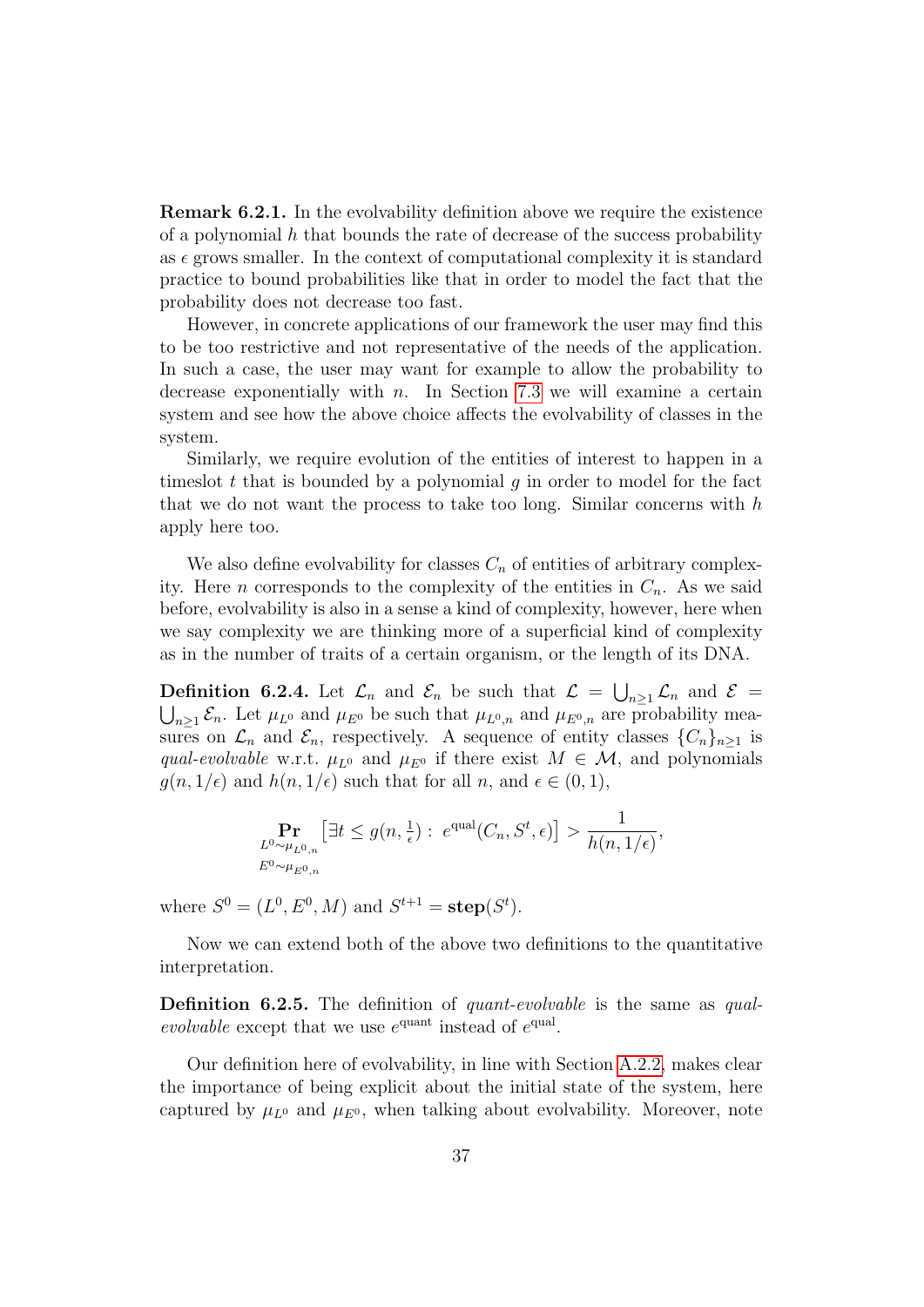that our definition is more flexible than Valiant's, whose definition renders entities *generically* evolvable, under any environment, starting from any initial state.

We also define here a stronger version of evolvability which captures the idea that there exists an evolutionary mechanism under which a certain class of entities is bound to evolve.

**Definition 6.2.6.** A class of entities C is universally evolvable if C is evolvable w.r.t. all pairs of  $\mu_{L^0}$  and  $\mu_{E^0}$  (using the same evolutionary mechanism).

Universal evolvability is a property that in general is very hard to satisfy, and is fairly similar in its interpretation of evolvability to the interpretation implicit in Valiant's definition of evolvability.

<span id="page-43-0"></span>Remark 6.2.2. In certain applications we want to know how the probability of evolution is affected by the size of the entity classes  $C$  under consideration. In the next chapter we will consider in several examples qual-evolvability as in Definition [6.2.3,](#page-41-1) but slightly altered so as to render a class evolvable only if the probability of evolution decreases at most polynomially as a function of the size of the entity class under question. Note that in order to do that we have to consider entity classes of some certain type but of arbitrary size.

Remark 6.2.3. Note that in our definitions of evolvability we find it enough, roughly, if a class of entities  $C$  shows up in only one timeslot. That is, we do not require for the entities of C to stick around for a long time in order to call C evolvable. However, we could instead have required for the entities in C to be in the system for  $q(\epsilon)$  subsequent timeslots, with  $q(\epsilon)$  possibly getting larger as  $\epsilon$  is getting smaller. Such a solution may make sense especially in cases where the the probability of an entity to go extinct given that it has existed for one timeslot (or even  $q(\epsilon)$  timeslots) is non-negligible.

In general, it is an interesting question to examine the sustainability of certain classes. This could be a direction for future work.

Remark 6.2.4. The reader may have noticed some kind of directedness in our basic question in this work. Instead of asking what is evolvable, we ask for specific entities whether they are evolvable. Even though those specifics can be quite general, e.g., we do not need to ask whether the great white shark is evolvable, we can ask whether fish are evolvable, our question still is directed. However, in the setting where the entities under consideration are one-to-one with the elements of the representation class  $R$  that we use (let us assume that f is the corresponding bijection from the set of all entities under consideration to  $R$ ), we can easily reconcile this through the following definition. The class of all evolvable entities is  $\{f^{-1}(r) \mid r \in R \wedge (f^{-1}(r))\}$ .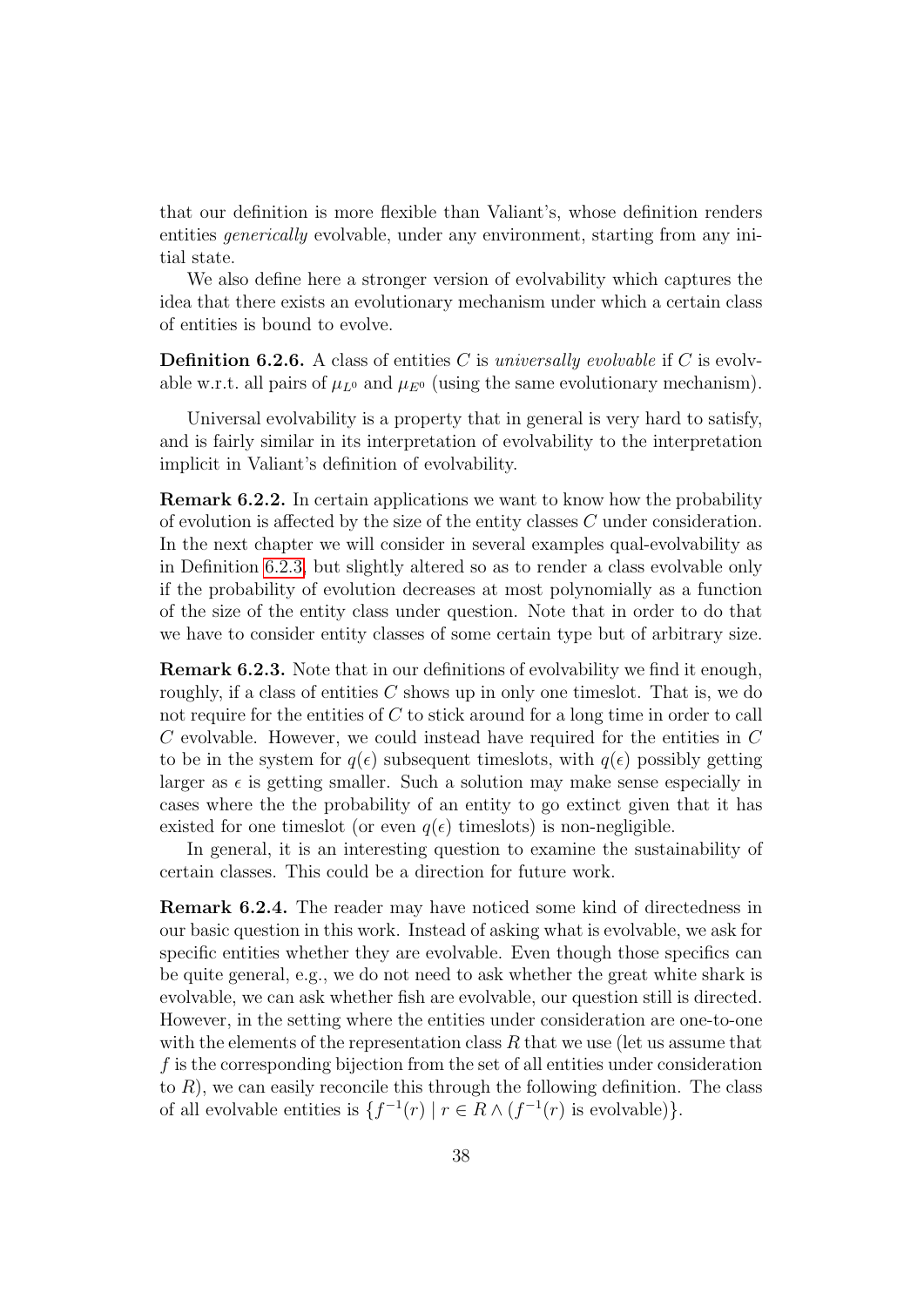One may wonder whether we really address the issue here. Note that what we do is formalize a certain notion, but we do not force any way of analysis of the system at hand so as to find the corresponding classes of interest. The user of the framework is free to analyse the system in a way that makes it easier either to find what entities are evolvable in general or to find for specific entities whether they are evolvable.

### <span id="page-44-0"></span>6.3 Fitting Valiant's Framework into Ours

In this section we specialize RBMM introduced in Section [6.1.1](#page-38-0) in order to get Valiant's model. As the reader may guess, we need to define two things, the evolutionary process and the definition of evolvability. In the following whenever we use  $S<sup>t</sup>$  with t undefined we mean 'for an arbitrary t'.

Consider the following specialization. Functions stepE and stepM are the identity functions.  $S^t$ . E contains the distribution D over X.  $S^t$ . M. N returns the empty set<sup>[6](#page-44-1)</sup>, and  $S^t.M.b$  and  $S^t.M.d$  are always 1.  $S^t.M.Mu$  is the mutator function of Valiant.<sup>[7](#page-44-2)</sup>  $S<sup>t</sup>$ . M also contains an ideal function f so that the process may use  $\text{Perf}_f$ , a parameter vector  $P = (R, \text{Neigh}, \mu, t)$ , and a polynomial s that determines the sample size. Note that  $f, P$ , and s are variables and are only specified through the definition of evolvability.

In this context Valiant's definition of evolvability (Definition [3.1.6\)](#page-19-2) can easily be translated to our framework as follows.

**Definition 6.3.1.** We say that a class of functions C is evolvable if there exists a parameter vector  $P = (R, Neigh, \mu, t)$ , and polynomials  $s(n, 1/\epsilon, 1/\delta)$ and  $g(n, 1/\epsilon, 1/\delta)$  such that for all distributions D, for every  $n$ , every  $f \in C_n$ , every  $\epsilon \in (0, 1)$ , every  $\delta \in (0, 1)$ , and every  $r_0 \in R_n$ , with probability at least  $1-\delta$ , the unique  $r \in S^{g(n,1/\epsilon,1/\delta)}$ . L will have  $\text{Perf}_f(r, S^t.E.D) > 1-\epsilon$ , where  $S^0.L = \{r_0\}, S^t.M.P = P, S^t.M.s = s, \text{ and } S^t.E.D = D.$ 

Remark 6.3.1. The reader may be a bit puzzled on how our framework whose outlook is so much different than Valiant's can accommodate the latter. Specifically, Valiant makes use of oracles and has ideal functions that drive evolution. He essentially models what is referred to in biology as "directed evolution" [\[Rid04,](#page-69-5) pp. 340], an idea that clashes with that of natural selection.

<span id="page-44-2"></span><span id="page-44-1"></span><sup>&</sup>lt;sup>6</sup>Note that  $S^t.M.N$  is a different function than Valiant's Neigh $(r, \epsilon)$  function.

<sup>&</sup>lt;sup>7</sup>Precisely speaking, our mutation function  $S^t.M.Mu(l, S^t)$  is equal to  $Mu(S^t.M.b, S^t.M.D, S^t.M.P, l, \epsilon, \delta, S^t.M.s(n, 1/\epsilon, 1/\delta))$  where  $Mu$  is Valiant's mutation function.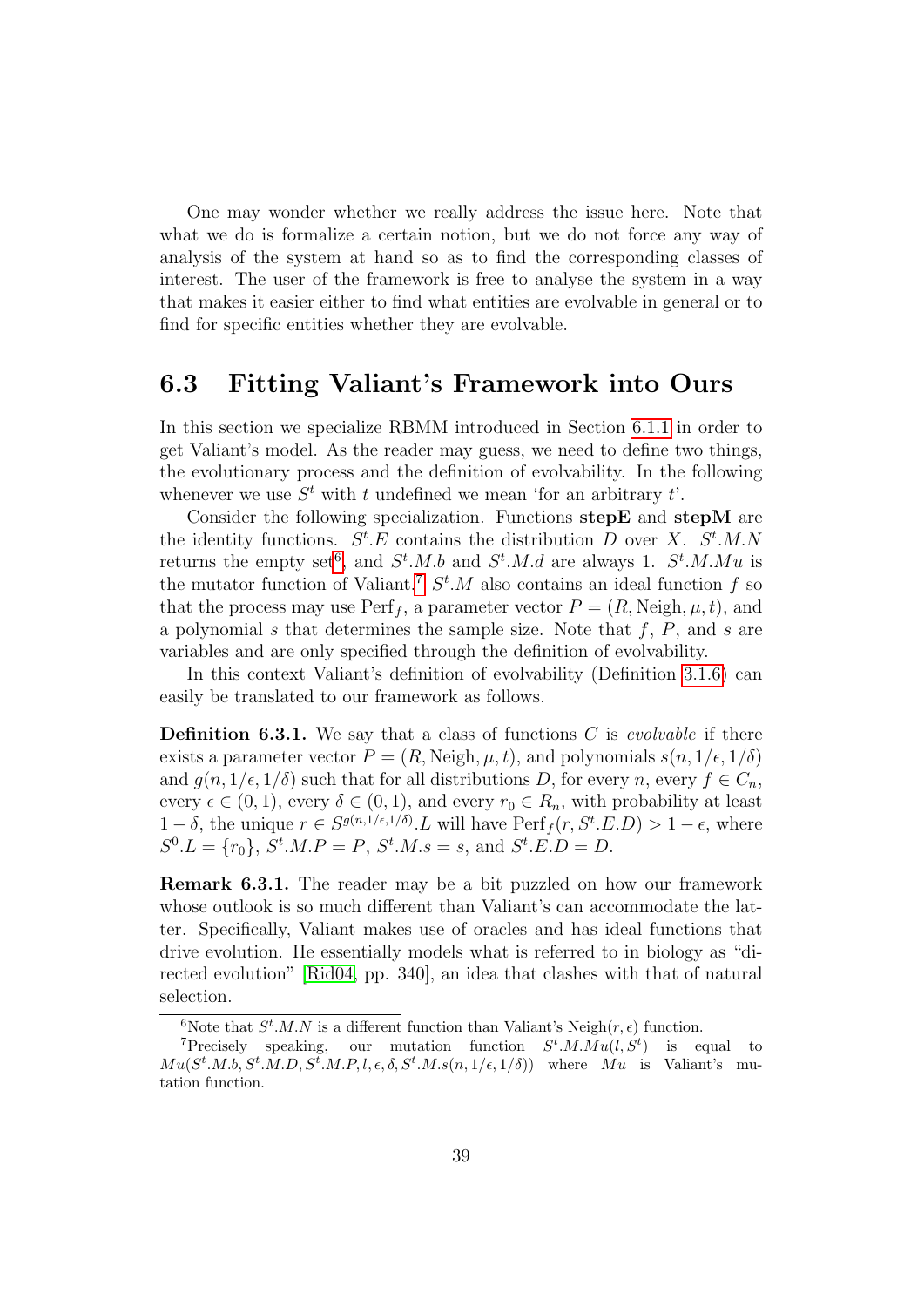The thing, though, is that even though we designed a framework without expecting to use any oracles and ideal functions we also did not restrict it so as to not allow for the use of those. All in all, this example serves to demonstrate how flexible our framework really is.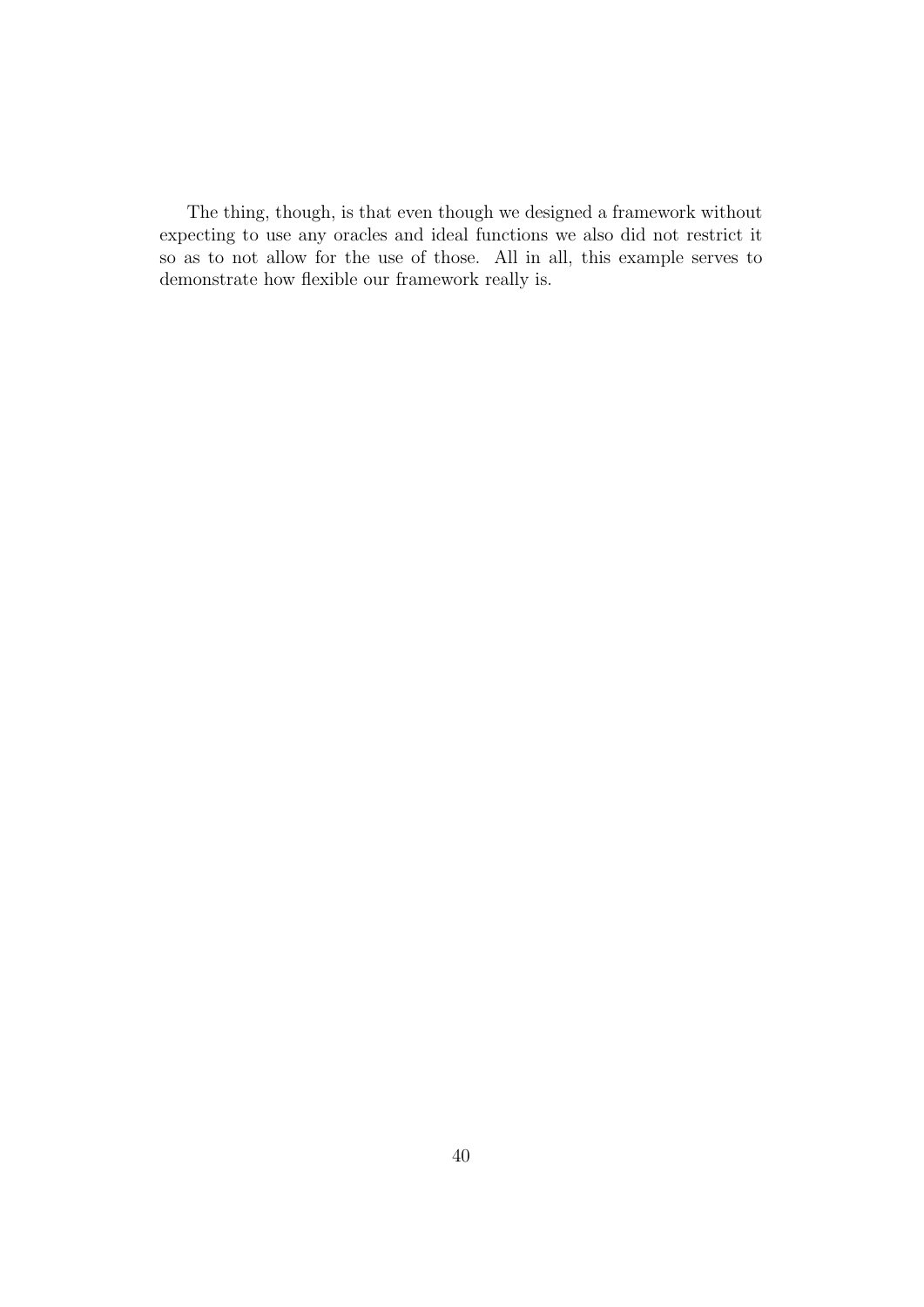### <span id="page-46-0"></span>Chapter 7

### Applications of our Framework

In this chapter we examine various systems to illustrate our framework. As the reader will notice, sometimes we simplify our notation in order to avoid clutter. For example, if the function giving the probability of reproduction is static we may denote it as  $S.M.b$  instead of  $S^t.M.b$ , or we may even denote it as  $b$ . Moreover, if arguments to functions like  $S.M.b$  or  $S.M.Mu$  are redundant or implicit we may omit them, and write, e.g.,  $S.M.b(l)$  instead of  $S.M.b(l, \text{neigh}, S.E)$ .

Let us start with a couple of definitions that will make our exposition clearer. A discrete trait is a trait that can assume finitely many manifestations, e.g., a trait that corresponds to the color of the eyes assuming that the latter can either be brown, blue, or green. A continuous trait is a trait that can vary continuously, e.g., a trait that corresponds to the color of the eyes assuming that the color of the latter can be any combination of different proportions of brown, blue, and green. Lastly, two numbers  $x$  and  $y$  are  $\alpha$ -close if  $|x-y| \leq \alpha$ .

### <span id="page-46-1"></span>7.1 Peppered Moth

We will start with a trivial example in order to clarify the use of our framework. Suppose that there is a large population of white (light-colored) peppered moths, maybe with the occasional black (dark-colored) moth. We model the color of the moth as a discrete trait that can only take two values, black and white. Specifically, we use the representation class  $R = \{0, 1\}$ , where the 0 stands for black and the 1 for white. We remind the reader that the set of entities at timeslot t (which we denote by  $S^t$ . L) is a multiset that only contains elements from R.

Given that the trait of interest is discrete, we also use a discrete distance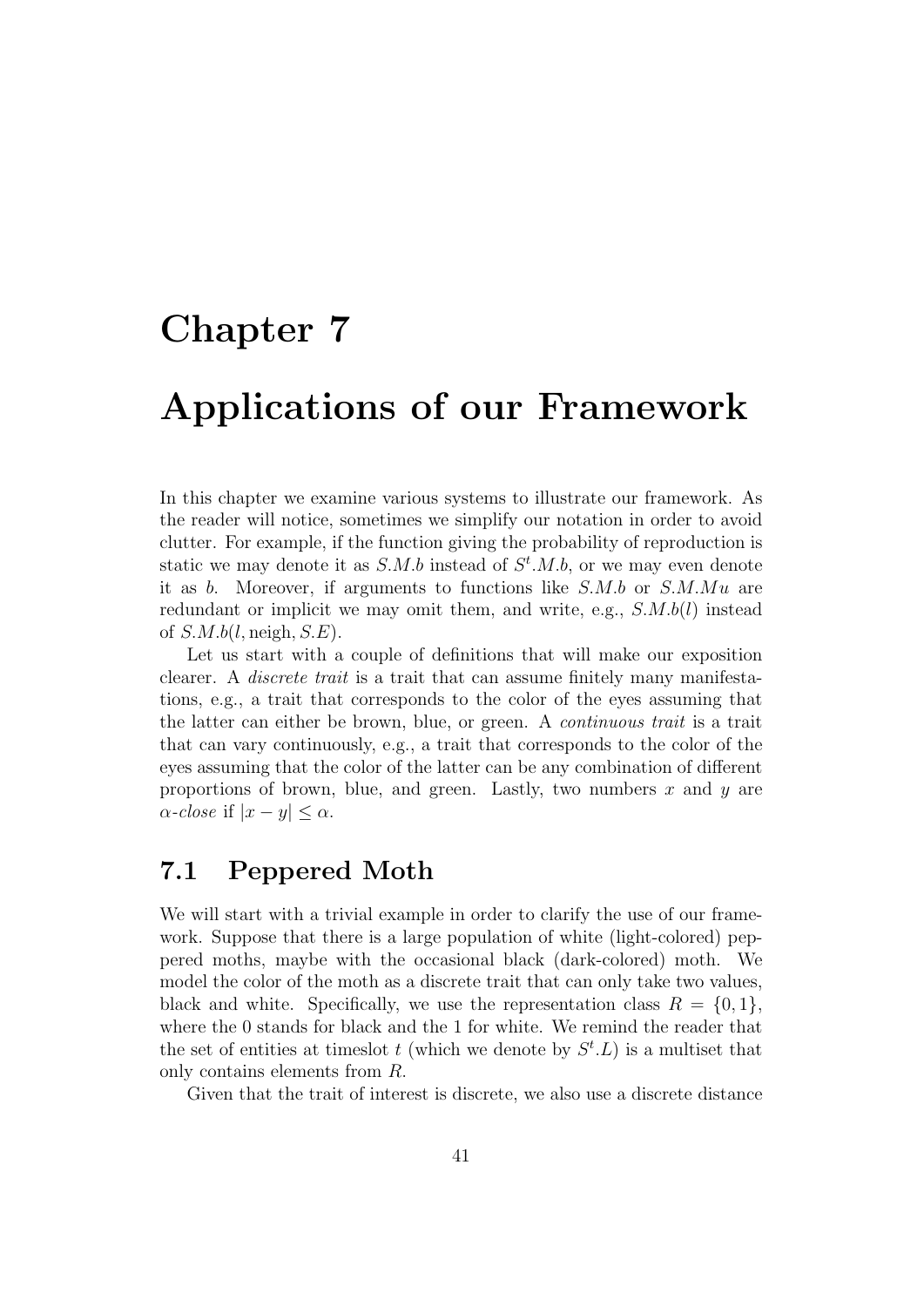function, specifically,  $dis(l, l') = 0$  if  $l = l'$  and  $dis(l, l') = 1$  otherwise. Moreover, note that since the distance function is discrete, the accuracy parameter  $\epsilon$  has no significance in this setting.

The white moths are well protected on the light-colored trees that occupy the area since they are hidden from their predators. However, with the coming of the industrial revolution the trees assume a very dark color, say, overnight. And now the white moths can be easily spotted by their predators. The probability that a black moth dies  $S.M.d(0)$  is equal to some small real number  $p_d \leq 1/2$ . Since we will not allow for those probabilities to change over time, which is a result of assuming a static environment, we will write d instead of  $S.M.d$  and similarly for  $S.M.b$  and  $S.M.Mu$ . Hence, we have  $d(0) := p_d$ . Moreover, we opt for  $d(1) := 1 - p_d$  $d(1) := 1 - p_d$  $d(1) := 1 - p_d$ <sup>1</sup> Note that  $d(1) \geq d(0)$ , meaning that white moths are likelier to die than black moths. The probability that a black or white moth gives birth are the same and equal to some  $p_b \in (0, 1)$ , i.e.,  $b(l) := p_b$  for all  $l \in R$ . We assume that births happen at the start of a timeslot and deaths at the end of a timeslot.

Moreover, there is a very small probability  $p_m$  that a white moth will reproduce a black one, and the reverse. Specifically, for all  $l \in R$  we have  $Mu(l) = l$  with probability  $1 - p_m$ , and  $Mu(l) = 1 - l$  with probability  $p_m$ .

We will consider the case where the initial set of entities  $L^0$  contains no black moths. Is the class C that contains only black moths evolvable? Let us first consider qual-evolvability.

Qualitative evolvability. The case for qual-evolvability is trivial and we only mention it here in an effort to showcase more options in our framework. It is enough that with positive probability<sup>[2](#page-47-1)</sup> there exists some times ot t such that  $S^t$ . L contains a black moth.

Remember from the definition of qual-evolvability that  $S^0.L = L^0$ . It is easy to show that there is a positive probability that  $S^1$ . L contains a black moth. Specifically, suppose that  $S^0$ . L contains at least one white moth. This moth will give birth to a black moth with probability  $p_b p_m$ . And this gives us qual-evolvability. Precisely speaking, any class of black moths C is qual-evolvable, according to Definition [6.2.3,](#page-41-1) w.r.t. any  $\mu_{L^0}$  and  $\mu_{E^0}$  such that there exist a set of entities L and an environment E with  $\mu_{L^0}(L) > 0$ ,  $\mu_{E^0}(E) > 0, |L| > 0, E.p_b > 0, \text{ and } E.p_m > 0.3$  $\mu_{E^0}(E) > 0, |L| > 0, E.p_b > 0, \text{ and } E.p_m > 0.3$ 

<span id="page-47-0"></span><sup>&</sup>lt;sup>1</sup>One way to interpret the choice of  $d(\cdot)$  is that a predator will either eat a black moth or a white moth. However, the main reason behind this modelling choice is to simplify the exposition.

<span id="page-47-1"></span><sup>&</sup>lt;sup>2</sup>We do not care about the rate of decrease of the probability in terms of  $\epsilon$ , because as we mentioned above,  $\epsilon$  has no significance in this setting.

<span id="page-47-2"></span><sup>&</sup>lt;sup>3</sup>Note that E. $p_b$  stands for what we denoted by  $p_b$  above. However, since  $p_b$  is a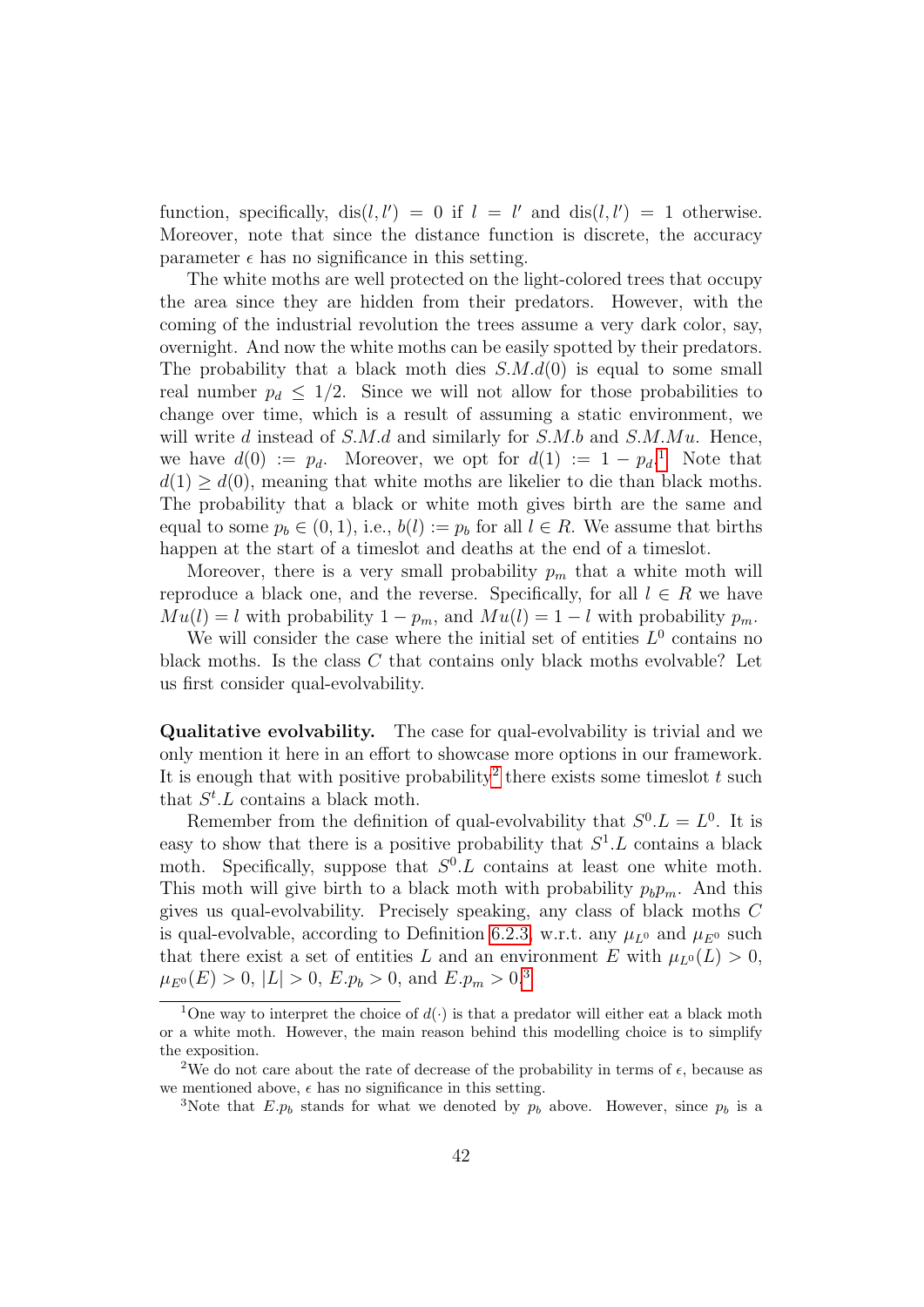Let us now turn to quant-evolvability.

**Quantitative evolvability.** We consider here finite entity classes  $C$  that, as we said above, contain only black moths. The probability that C evolves, in the quant-evolvability sense, is again positive and constant since it is not affected by  $\epsilon$ . The exact probability is a function of  $|L^0|$  and  $|C|$ . To be more precise we have that, for a given  $L^0$ , there exists  $\alpha \in (0,1)$  such that the probability that some arbitrary entity class C evolves is lower bounded by  $\alpha^{|C|}$ . The derivation of this result can be found in Appendix [A.4.](#page-67-0)

This result gives us quant-evolvability but it does not really tell us much. In a sense it tells us that we can get an arbitrarily large class  $C$  to evolve, but it ignores the fact that the probability decreases exponentially as the size of C increases.<sup>[4](#page-48-0)</sup>

In line with Remark [6.2.2](#page-43-0) we would rather have a lower bound that decreases at most polynomially. Let us try to get such a bound now. Let  $X_t$ be a random variable that corresponds to the number of black moths in the system at timeslot t. Let  $I_t := X_t/X_{t-1}$  be the ratio of black moths in the system between timeslots t and  $t - 1$ .

We have that

$$
\mathbf{E}[I_t] \ge 2(p_b(1-p_m)(1-p_d)) +
$$
  
1(p\_b(1-p\_m)p\_d) +  
1(((1-p\_b) + p\_b p\_m)(1-p\_d)) +  
0(((1-p\_b) + p\_b p\_m)p\_d),

where the summands correspond to the events that a black moth reproduces and does not die (results in 2 moths for the next timeslot), it reproduces and dies (results in 1 moth), it does not reproduce or reproduces a white moth and does not die (results in 1 moth), it does not reproduce or reproduces a white moth and dies (results in 0 moths), respectively. The expression is an inequality, instead of an equality, because we do not take into account that some black moths are the result of white moths giving birth. If we tidy this up we get

<span id="page-48-1"></span>
$$
\mathbf{E}[I_t] \ge 1 + p_b(1 - p_m) - p_d := \lambda. \tag{7.1}
$$

parameter defined by the environment we may also denote it by  $E.p_b$ . Similarly for  $E.p_m$ .

<span id="page-48-0"></span><sup>&</sup>lt;sup>4</sup>In most of the examples that we consider in this chapter we will be able to get similar lower bounds, i.e., lower bounds that give us the evolvability of arbitrarily large entity classes C but with a probability that decreases exponentially as a function of  $|C|$ . In the case of continuous traits,  $\epsilon$  is also a significant parameter that would affect the rate of decrease of such trivial lower bounds.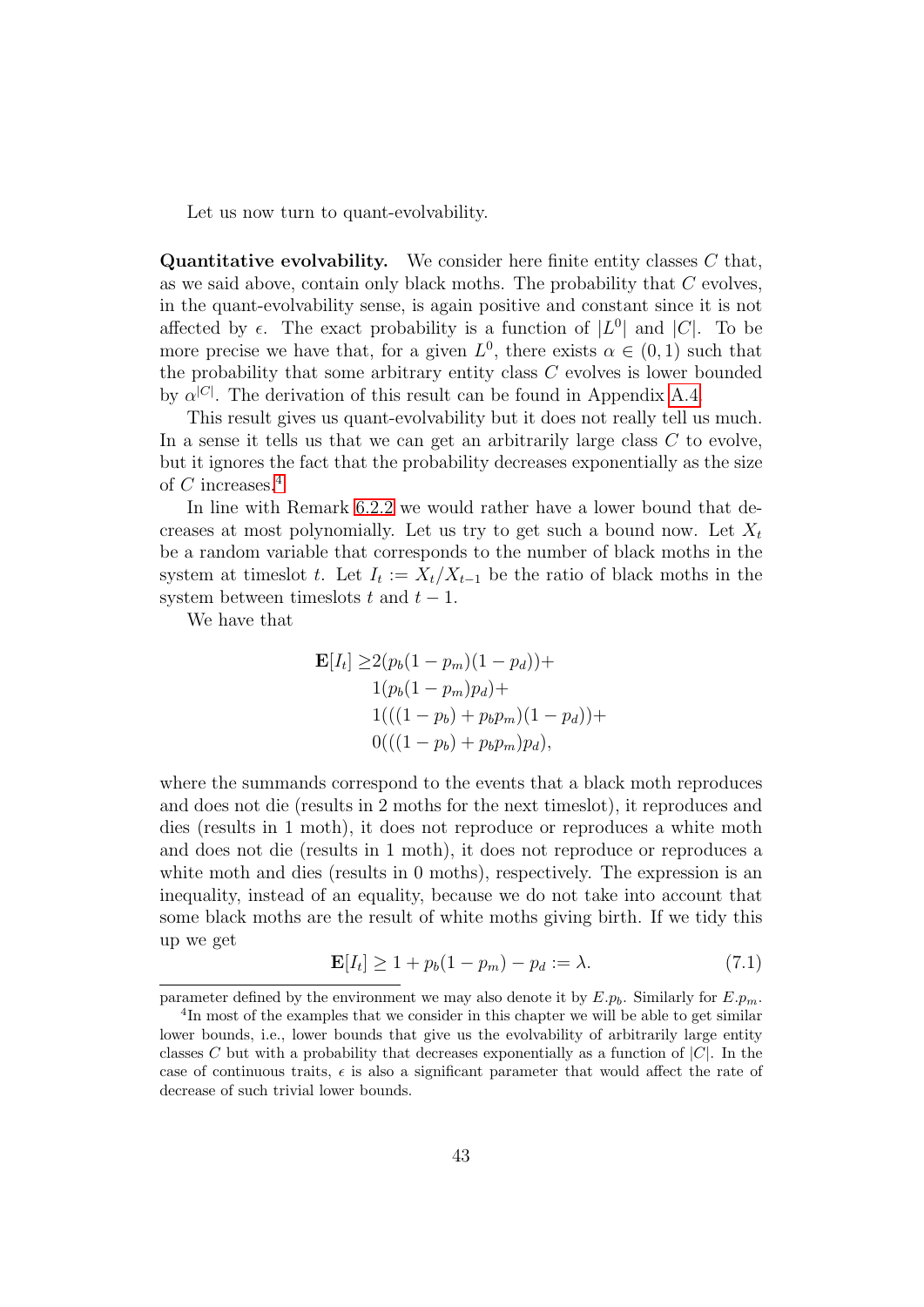Suppose that  $\lambda > 1$ , i.e.,  $p_b(1 - p_m) > p_d$ . We will demonstrate quantevolvability of any entity class C with a probability that decreases at most polynomially with  $|C|$ . From [\(7.1\)](#page-48-1) we have that<sup>[5](#page-49-0)</sup>

<span id="page-49-1"></span>
$$
\mathbf{E}[X_t] = \mathbf{E}[\prod_{i \le t} I_t] X_0 \ge \mathbf{E}[\prod_{i \le t} I_t] = \prod_{i \le t} \mathbf{E}[I_t] \ge \lambda^t. \tag{7.2}
$$

Moreover, we have that since the population can at most double at each timeslot that

<span id="page-49-2"></span>
$$
X_t \le 2^t. \tag{7.3}
$$

For any random variable  $Y$  that takes values from the natural numbers and there exists  $Y_{max}$  such that  $Y \leq Y_{max}$  with probability 1, we have that for every natural number  $k \leq Y_{max}$  it holds

$$
\mathbf{E}[Y] = \sum_{y=0}^{Y_{max}} y\mathbf{Pr}[Y=y]
$$
  
= 
$$
\sum_{y=0}^{k-1} y\mathbf{Pr}[Y=y] + \sum_{y=k}^{Y_{max}} y\mathbf{Pr}[Y=y]
$$
  

$$
\leq (k-1)\mathbf{Pr}[Y < k] + Y_{max}\mathbf{Pr}[Y \geq k]
$$
  
= 
$$
(k-1)(1 - \mathbf{Pr}[Y \geq k]) + Y_{max}\mathbf{Pr}[Y \geq k],
$$

which gives us that

$$
\mathbf{Pr}[Y \ge k] \ge \frac{\mathbf{E}[Y] - k + 1}{Y_{max} - k + 1}.
$$

Hence together with [\(7.2\)](#page-49-1) and [\(7.3\)](#page-49-2) we get for the probability of the evolution of C that

$$
\Pr[X_t \ge |C|] \ge \frac{\lambda^t - |C| + 1}{2^t - |C| + 1}.
$$

Now we can easily find a timeslot t such that  $\lambda^t > |C| + 1 \Leftrightarrow t > \log_{\lambda}(|C| + 1)$ that will give us our result. For example, for  $t' = \log_{\lambda}(|C| + 2)$  we get

$$
\Pr[X_{t'} \ge |C|] \ge \frac{1}{(|C|+2)^{1/\log_2 \lambda} - |C|+1},
$$

which is a bound that fits what we were after, i.e., C is evolvable with a positive probability that decreases at most inverse-polynomially in  $|C|$ .

<span id="page-49-0"></span><sup>&</sup>lt;sup>5</sup>Here we assume for simplicity that  $L^0$  contains at least one black moth and as such  $X_0 \geq 1$ . In case it does not, it takes only constant probability, namely,  $p_b p_m$ , for a black moth to arise at the first timeslot as a result of a birth of a white moth.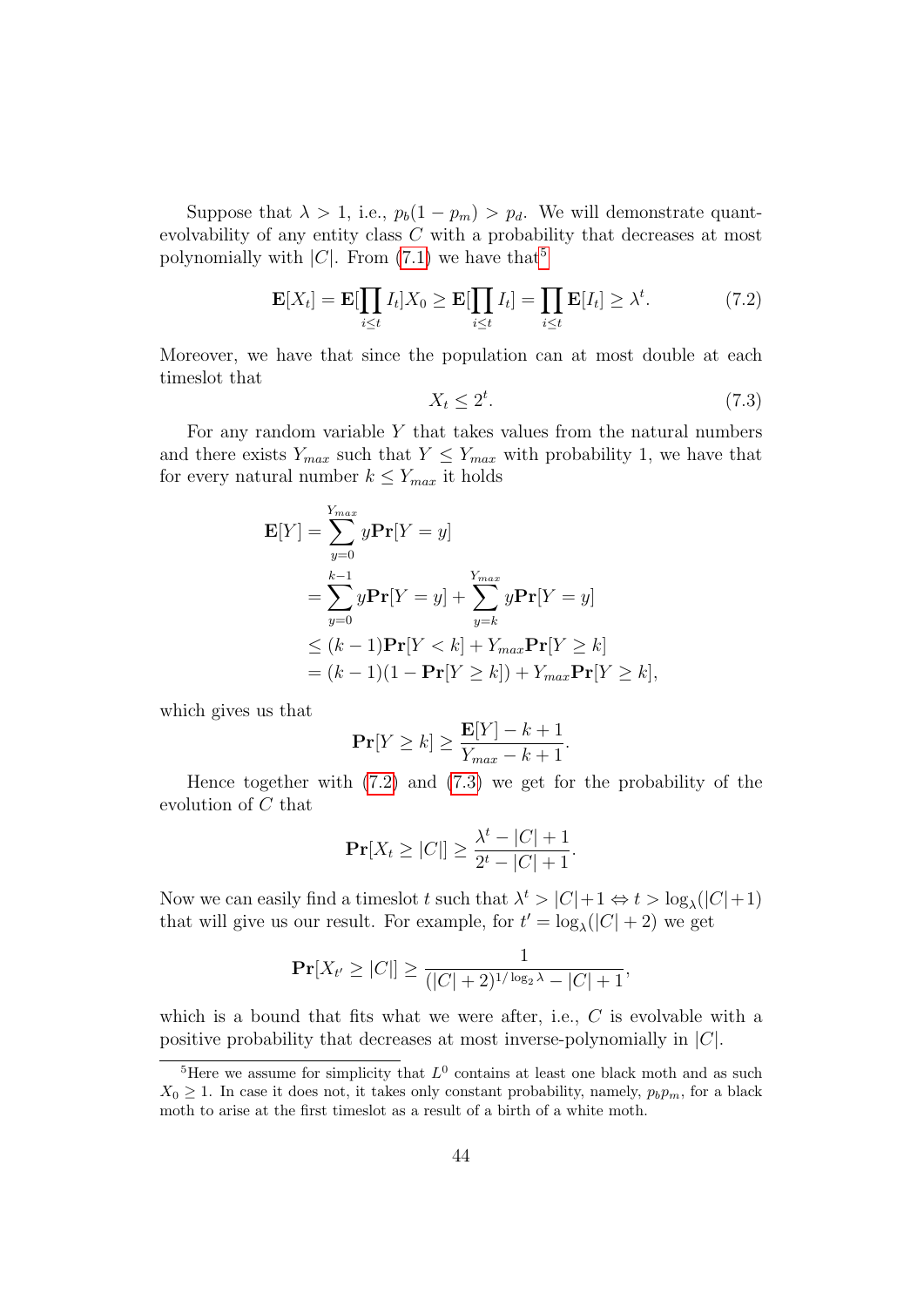### <span id="page-50-0"></span>7.2 A Continuous Trait

We will examine here a system where entities have one continuous trait. Moreover, we will introduce a simple fitness landscape with respect to that trait.

A specific amount of energy, same for all entities, is available to each entity. Each entity l has a specific efficiency  $l_f$  in using that energy. The higher the efficiency, the better the fitness of an entity, which translates to higher probability to reproduce and smaller probability to die.

Our initial expectation here, is that the system will converge to a state were most entities l have  $l_f$  close to 1. However, we cannot say that before defining an evolutionary mechanism. We will actually consider a simple and natural evolutionary mechanism under which we will demonstrate speciation, in the sense that entities with high energy efficiency will be extremely more prevalent than other entities. Moreover, our analysis will also address the population dynamics in the system.

We define  $R = \{l = \langle l_f \rangle | l_f \in [0, 1]\}$ , where  $l_f$  is the energy efficiency of  $l$ . We remind the reader that  $S.L$  is a multiset with elements in  $R$ . Let  $dis(l, l') = |l_f - l'_f|$  be the distance function that we will use.

For a real number  $x \in [0,1]$ , let  $U(x)$  be a random variable that takes values uniformly randomly from  $[x - \eta, x + \eta]$ , where  $\eta$  is a small real number such that  $\eta \leq 1/2$ . Let  $U^*(x) := \min(\max(U(x), 0), 1)$  be the function that for all  $x \in [0,1]$  brings the value of  $U(x)$  in  $[0,1]$ ; note that if x is  $\eta$ -close to one of the boundaries, i.e., 0 or 1, then there is a peak in the probability density of  $U^*(x)$  to equal that boundary.

We will consider the evolutionary mechanism where  $S.M.Mu(l, S) = l'$ with  $l'_f = U^*(l_f)$  being the energy efficiency of the mutated entity. Moreover, for all entities l we have  $S.M.d(l) := 1 - S.M.b(l)$  and  $S.M.b(l) := l_f$ <sup>[6](#page-50-1)</sup> In the following we will abbreviate the above functions by omitting  $S.M.^7$  $S.M.^7$ 

Note that the above probabilities mean that the population can start growing exponentially in size when we have entities l with  $l_f$  close to 1. However, in a real system we would expect the limited resources to bound the maximum possible size of the population. We will assume that this bound is large, i.e., the system can accommodate a large number of individuals.<sup>[8](#page-50-3)</sup>

<span id="page-50-1"></span> $6$ Note that this is a simple and somewhat extreme model. A nicer model would be to have  $S.M.b(l) := p + (1 - 2p)l_f$ , for some  $p \in [0, 1/2)$ , which would yield  $S.M.b(\langle 0 \rangle) := p$ and  $S.M.b(\langle 1 \rangle) := 1 - p$ . We will consider this model later.

<span id="page-50-2"></span><sup>&</sup>lt;sup>7</sup>Moreover, we should have written here  $S.M.b(l, \text{neigh}, S.E)$ , instead of  $S.M.b(l)$ , according to the form of  $S.M.b$  in our framework; analogously for  $S.M.d.$  But for the sake of simplicity we do not.

<span id="page-50-3"></span><sup>&</sup>lt;sup>8</sup>This is a restriction that could possibly follow from modifying the definitions of  $S.M.b$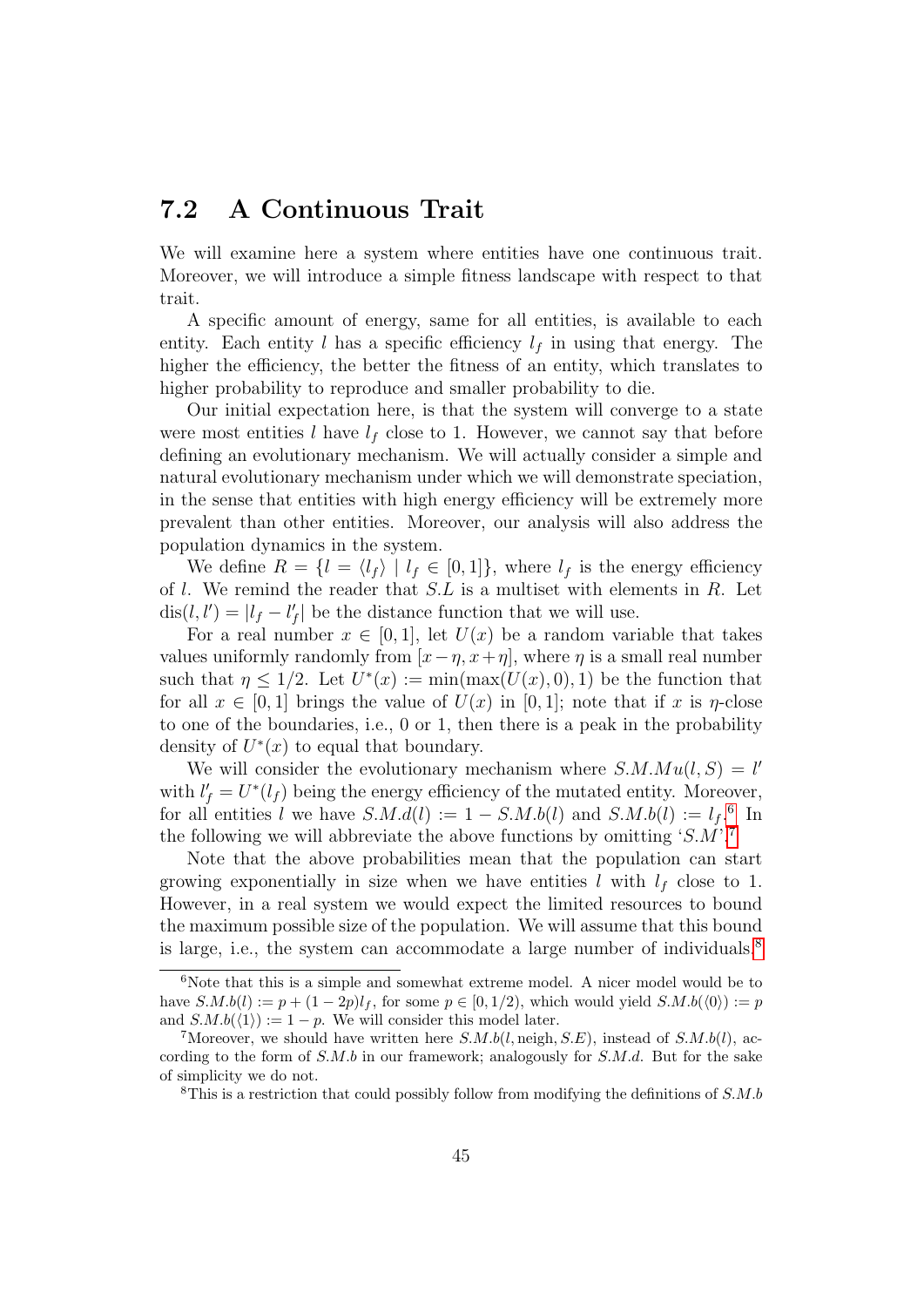Then if we focus on the distribution of the entities and not on the actual number of entities, the analysis for the unbounded-population case and for the bounded one should converge to the same results.<sup>[9](#page-51-0)</sup>

Evolvability. The most useful results in terms of understanding the behavior of the model we obtained through simulations of the system. Our system has only one parameter, namely,  $\eta$ .

For a small  $\eta$ , as seen in Figure [7.1,](#page-52-0) we have that all the entities l have energy efficiency  $l_f$  really close to 1.

While for larger values of  $\eta$ , as seen in Figure [7.2,](#page-53-0) we have also entities with energy efficiencies much smaller than 1 in the system. The reason is that any given entity has a good chance to give birth to entities with fairly smaller energy efficiency. The small peak that we see in the ratio of entities a little before 1 has to do with the fact that our mutation mechanism is defined using function  $U^*(x)$  that, as we mentioned before, gives a quirky behavior to the mutation probabilities near the boundaries.

All in all, our results suggest that there exists an interval around the ideal manifestation of the trait (in our case the trait is energy efficiency and the ideal value is 1) whose size depends on  $\eta$ , i.e., the parameter which determines the variability of the mutations, wherein most of the entities reside. Moreover, the relative frequencies of the entities along the interval converge very fast in the simulation.

and S.M.d. However, for simplicity we do not make the latter two functions account for the fact that resources are limited and as such the population will be bounded at some point.

<span id="page-51-0"></span><sup>&</sup>lt;sup>9</sup>Note that a good reason to examine the unbounded-population case directly, instead of the bounded-population case, is that in the former entities are independent from each other, apart from the interrelation that arises from the act of reproduction.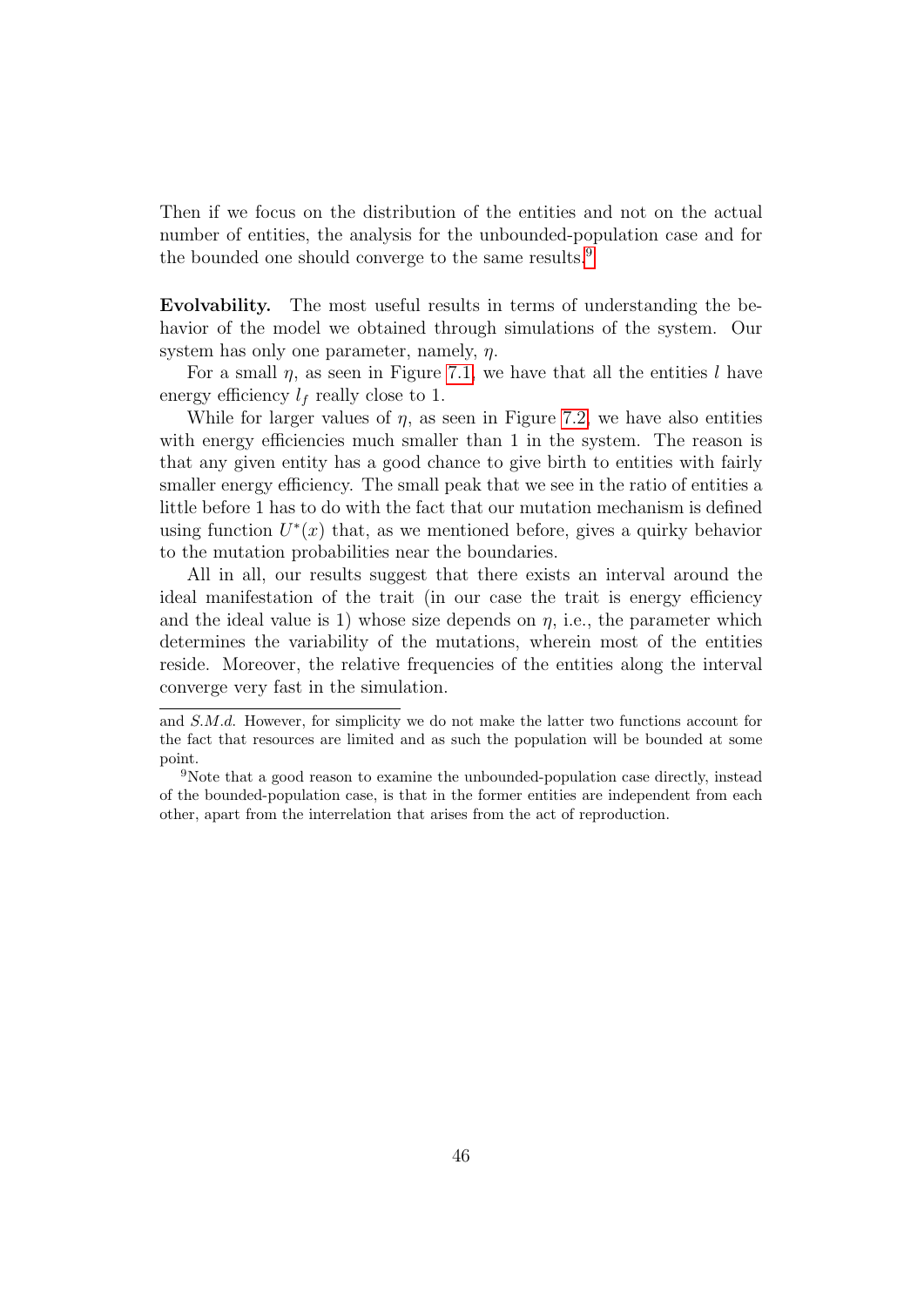<span id="page-52-0"></span>

Figure 7.1: Simulation of the system for  $\eta = 1/133$  for 300 timeslots. There are 25 graphs in this figure, each of which corresponds to a point in time along the first 300 timeslots; the time interval between successive images is roughly 300/25 timeslots. The horizontal axis corresponds to the energy efficiency interval [0, 1]. The vertical axis depicts the relative frequencies of entities with different energy efficiencies. In the initial distribution the entities are uniformly distributed along [0, 1].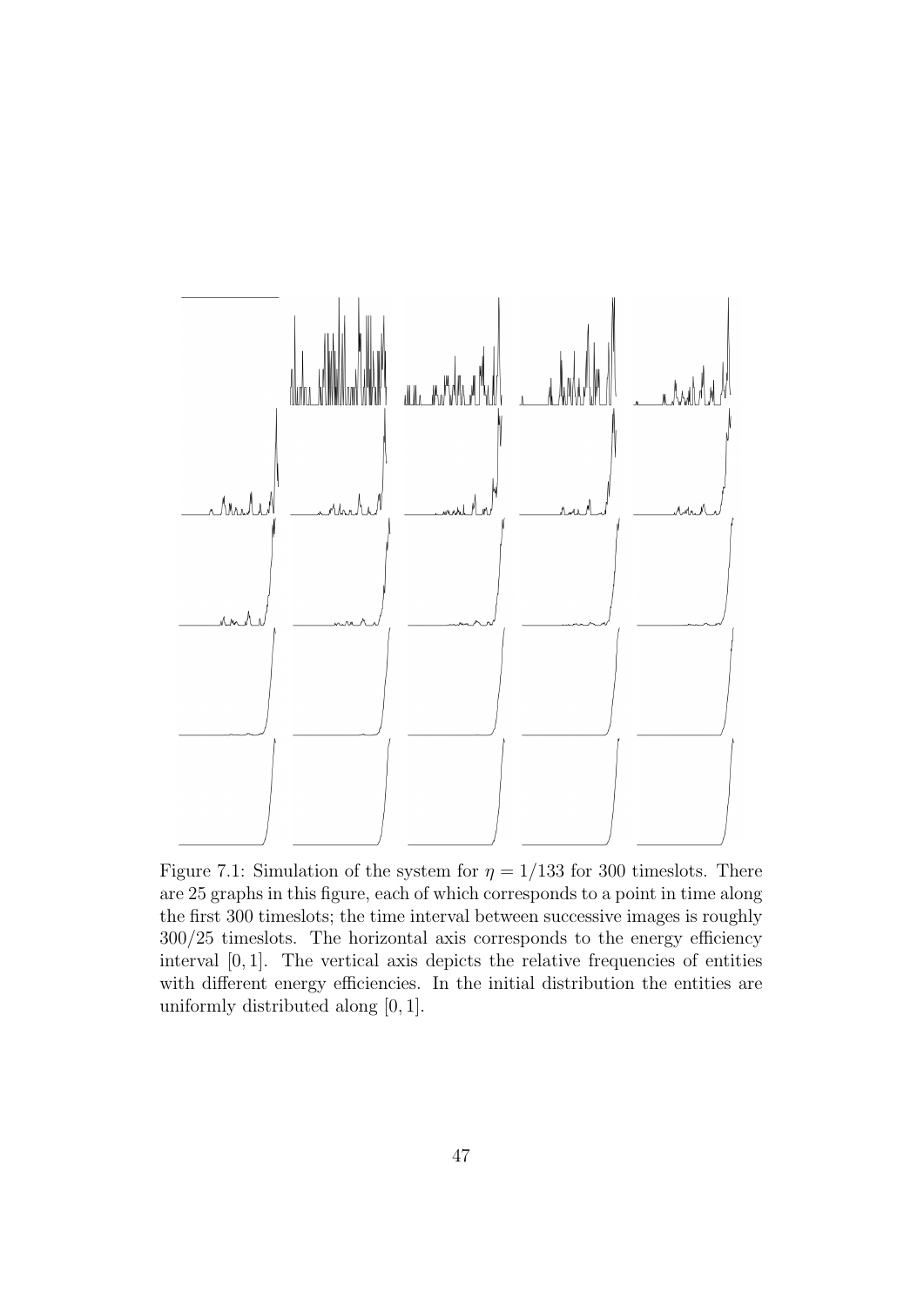<span id="page-53-0"></span>

Figure 7.2: Simulation of the system for  $\eta = 1/20$  for 300 timeslots. There are 25 graphs in this figure, each of which corresponds to a point in time along the first 300 timeslots; the time interval between successive images is roughly 300/25 timeslots. The horizontal axis corresponds to the energy efficiency interval [0, 1]. The vertical axis depicts the relative frequencies of entities with different energy efficiencies. In the initial distribution the entities are uniformly distributed along [0, 1].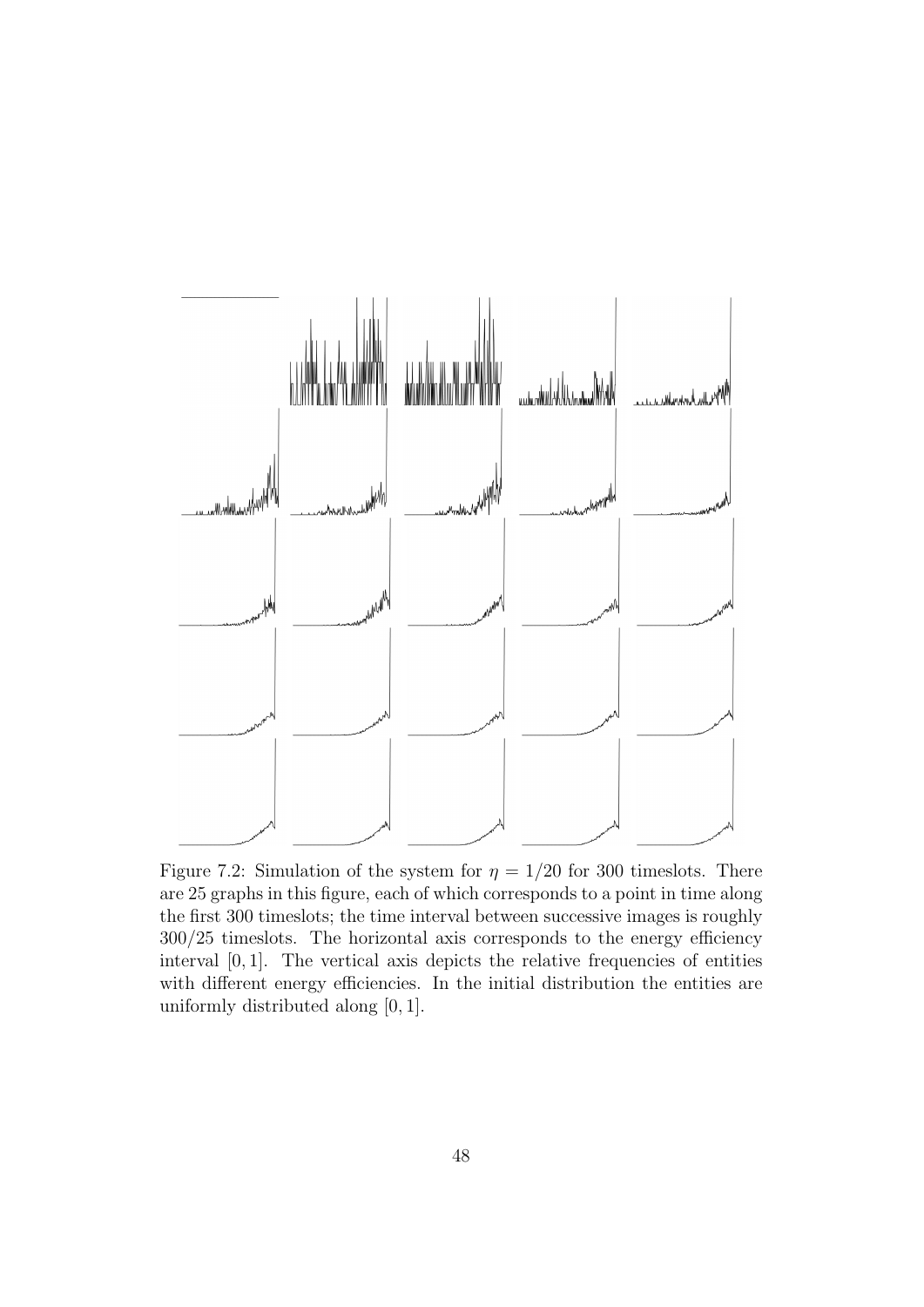### <span id="page-54-0"></span>7.3 Food on a Grid

Here we examine an example mainly concerned with biogeography. In this system entities live on the nodes of a grid and they eat the food given to them by some process that places food on the grid; we will use the term food-process for the latter. We want to examine how the entities will spread in space depending on the specifics of the food-process.

In Section [7.3.2](#page-55-0) we will examine two extreme, and somewhat uninteresting cases. The two cases are (i) the situation where the food-process lays food at all timeslots on the same nodes of the grid, and (ii) the situation where food is uniformly randomly dropped on the grid. We will use our results on those two cases to examine a more interesting case in Section [7.3.3,](#page-58-0) where we will introduce a food-process that brings about the idea of a fitness landscape more clearly than the food-processes in cases (i) and (ii).

We start with some preliminaries.

### <span id="page-54-1"></span>7.3.1 Preliminaries

Consider the grid  $G_m = \{(x, y) \mid x, y \text{ are integers such that } 0 \leq x \leq m 1, 0 \leq y \leq m-1$  of size  $m \times m$ , and a process that places food on the nodes of  $G_m$  at the start of each timeslot. Let  $F^t \subseteq G_m$  be the set of nodes where the food-process places food at times ot  $t$ . Let the representation class  $R_m = G_m$  where we view entities  $l \in R_m$  as  $l = (l_x, l_y)$ .  $\mathcal{L}_m$  is the class of all possible L's, i.e., all possible subsets of  $R_m$ . Hence, for all timeslots t we have that  $S^t$ . L, i.e., the population at timeslot t, is a subset of  $R_m$ .

On each node of the grid there may live at most one entity; if an entity l is reproduced and is supposed to go on a node that already carries another entity then l is discarded. An entity needs to eat every c times lots in order to sustain itself, where c is an integer such that  $c \geq 1$ , and it can only eat food present at its own location.<sup>[10](#page-54-2)</sup> An entity will always eat the food if it is available. Moreover, food goes bad if not consumed in 1 timeslot and is discarded from the system. Reproductions happen at the start of a timeslot and deaths at the end of a timeslot.

Let  $w((x, y))$  be the set of neighboring nodes to  $(x, y)$ ; every node has four neighboring nodes and we think of the boundaries of the grid in such a

<span id="page-54-2"></span><sup>&</sup>lt;sup>10</sup>This rule determines S.M.d, the function that determines the probability for an entity to die.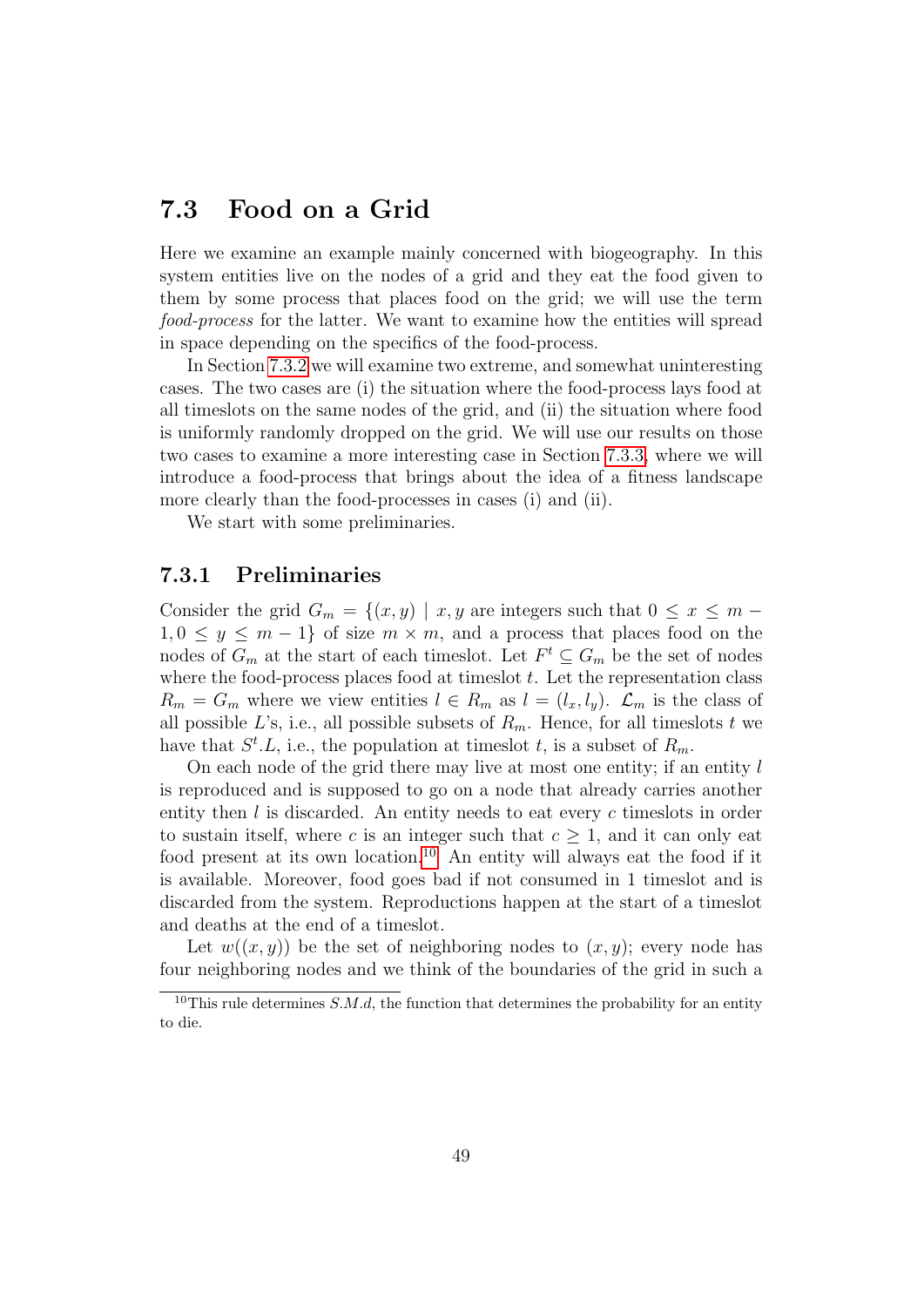way that the grid forms a torus. Specifically,

$$
w((x, y)) = \{((x - 1 + m) \mod m, y) \\
 ( (x + 1 + m) \mod m, y) \\
 (x, (y - 1 + m) \mod m) \\
 (x, (y + 1 + m) \mod m) \}.
$$

Let Q denote the predicate such that for every  $X \subseteq G_m$ , and  $(x, y), (x', y') \in$  $G_m, Q(X, (x, y), (x', y'))$  is true iff there exists a chain of neighboring nodes in X that starts from  $(x, y)$  and finishes with  $(x', y')$ .

Let  $v(l)$  be the set of neighbors of entity l. At timeslot t we have that  $v(l) = w((l_x, l_y)) \cap S^t.L.^{11}$  $v(l) = w((l_x, l_y)) \cap S^t.L.^{11}$  $v(l) = w((l_x, l_y)) \cap S^t.L.^{11}$ 

### <span id="page-55-0"></span>7.3.2 First Results

We will consider here evolvability under the class of evolutionary mechanisms  $\mathcal M$  that contains all those mechanisms that use a mutation function  $\mathcal M u$  such that  $Mu(l) \in w((l_x, l_y))$ .<sup>[12](#page-55-2)</sup> Specifically, we will consider qual-evolvability as defined in Section [6.2.1.](#page-39-1) Our distance function dis(*l*, *l'*) equals 0 if  $l_x = l'_x$ and  $l_y = l'_y$ , and 1 otherwise.<sup>[13](#page-55-3)</sup>

In the following when we refer to Manhattan distance between two nodes we refer to the distance of the shortest strictly horizontal and/or vertical path between the two nodes. Note that  $m-1$  is the maximum Manhattan distance between two nodes on the grid. The Manhattan distance between two nodes  $(x, y)$  and  $(x', y')$  lower bounds the number of timeslots needed for an entity to come alive on node  $(x', y')$  as a result of life being propagated among neighboring nodes starting from an entity that resides on node  $(x, y)$ . This is a direct result of the fact that  $Mu(l) \in w((l_x, l_y)).$ 

A simplified analysis. Here we will examine the qual-evolvability of all entity classes C such that  $C \in \mathcal{L}_m$ . In contrast with the next section, we will not be concerned with how the size of the entity classes affects their probability of evolution, or how the latter behaves in relation to  $m$ , i.e., the parameter that determines the size of the grid and consequently the possible distances among nodes.

As we mentioned above, we will consider two cases concerning the foodprocess. In both cases  $|F^t| = k$ , for some positive integer  $k \leq m^2$ . That is,

<span id="page-55-2"></span><span id="page-55-1"></span><sup>&</sup>lt;sup>11</sup>We remind the reader that  $S^t$ . L is the set of entities in the system during timeslot t. <sup>12</sup>Here  $Mu(l)$  stands for  $S.M.Mu(l, S)$ .

<span id="page-55-3"></span><sup>&</sup>lt;sup>13</sup>Given that  $\mathcal{L}_m$  contains no multisets and our distance function is discrete, qualevolvability is equivalent to quant-evolvability.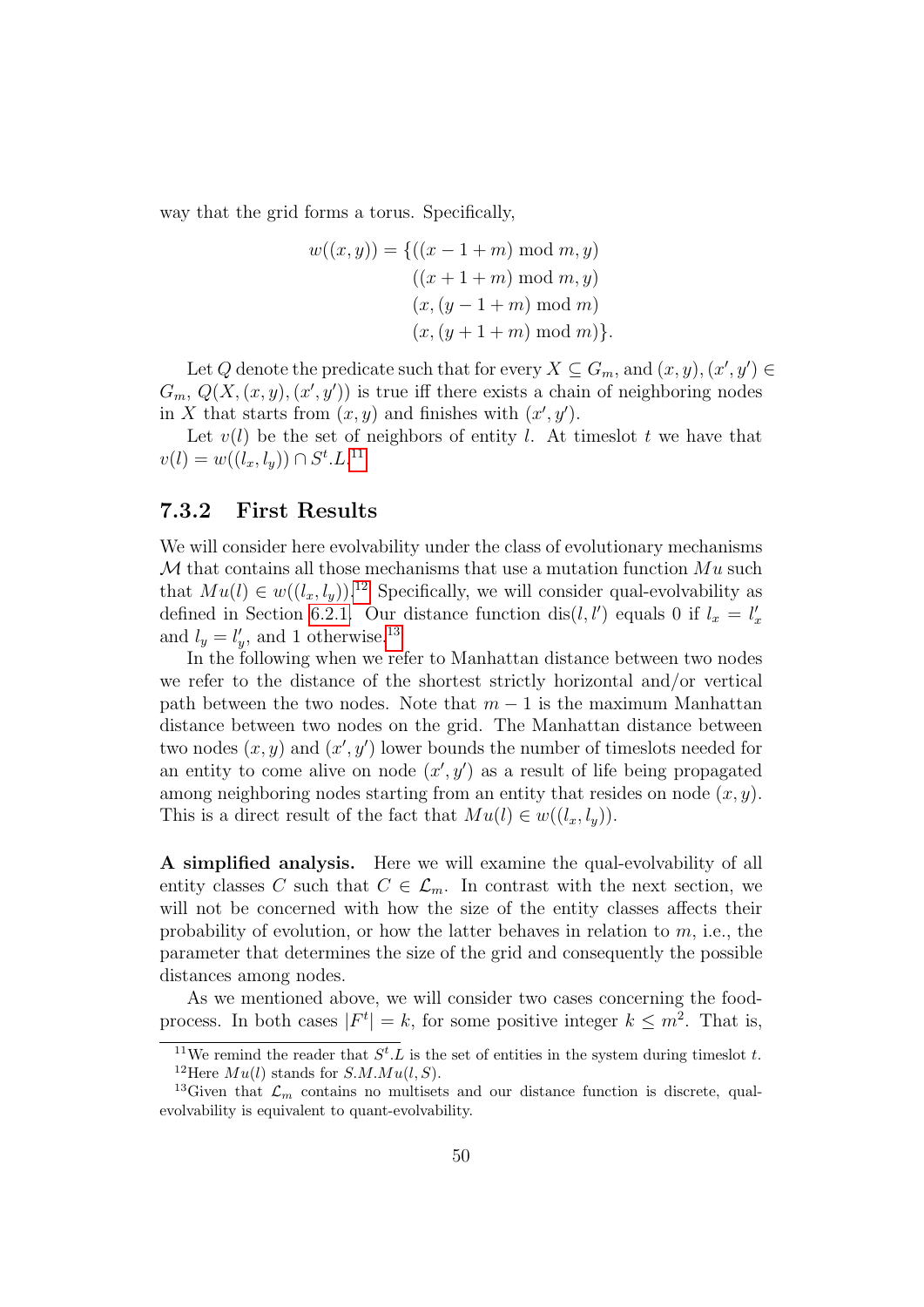the density q of food on the grid is constant and equal to  $k/m^2$ . In case (i) we will have that  $F^t = F^{t+1}$ , for all  $t \geq 0$ . In case (ii) we will have that  $F^t$  is a subset of  $G_m$  chosen uniformly at random among all subsets of  $G_m$  of size  $k<sup>.14</sup>$  $k<sup>.14</sup>$  $k<sup>.14</sup>$ 

For both cases (i) and (ii) the following holds. For  $c = 1$ , i.e., if the entities need to eat at every timeslot, no entity class C such that  $|C| > k$  is evolvable, since there is not enough food to sustain as many entities as the size of C. More generally, if C is evolvable then  $|C| \leq ck$ .

Let us focus on case (i) now. We have that if  $C$  is evolvable then for all  $l \in C$  there exists  $l' \in L^0$  such that  $Q(F^0, l, l')$ .<sup>[15](#page-56-1)</sup> What is more, we can also easily find a mechanism that makes the above statement work the other way around too. One such mechanism is the mechanism where  $b(l)$  is a positive constant, i.e., there exists  $p_b \in (0,1]$  such that  $S^t.M.b(l) = p_b$  for all times lots t, and  $Mu(l)$  chooses uniformly randomly among the entities on the four neighboring nodes to  $(l_x, l_y)$ .

Let us demonstrate why this mechanism works as promised, i.e., if for all  $l \in C$  there exists  $l' \in L^0$  such that  $Q(F^0, l, l')$  then C is evolvable. Suppose that for all  $l \in C$  it holds that there exists  $l' \in L^0$  such that  $Q(F^0, l, l')$ , then the above mechanism has as a result that all  $l \in C$  have a positive probability to evolve, and that probability is independent of any accuracy parameter  $\epsilon$ . Moreover, because of the nature of  $F<sup>t</sup>$  in case (i), if an entity evolves it will be sustained forever. Hence, C is evolvable, according to Definition [6.2.3.](#page-41-1)

**Taking m into account.** Here we take into account how the probability of evolution is affected by the size of the class to evolve. The size of the classes C could be equal to m or larger<sup>[16](#page-56-2)</sup>.

In line with Remark [6.2.2,](#page-43-0) we address this concern by parameterizing all of our components with  $m$  and focusing on how things turn out in relation to m. Hence, instead of  $C \subset G_m$ , we consider  $C_m \subset G_m$ .<sup>[17](#page-56-3)</sup> We will consider only the most interesting of the two cases described above, i.e., case (ii) where for some density  $q \in [0,1]$  we will have that  $F_m^t$  is a subset of  $G_m$  chosen uniformly at random among all subsets of  $G_m$  of size  $k_m = \lceil qm^2 \rceil$ .

Let us start by demonstrating that  $|C_m| \leq ck_m$  is not enough to guarantee

<span id="page-56-0"></span><sup>&</sup>lt;sup>14</sup>For case (i) the environment S.E would need to contain (as information) both k and  $F^0$ , while for case (ii) only k will be enough.

<span id="page-56-1"></span><sup>&</sup>lt;sup>15</sup>We remind the reader that  $L^0$  is the initial set of entities.

<span id="page-56-3"></span><span id="page-56-2"></span><sup>&</sup>lt;sup>16</sup>The size of C can be as large as  $m^2$ .

<sup>&</sup>lt;sup>17</sup>Note here that the subscript m on  $C_m$  does not signify the complexity of the entities in  $C_m$  as n does in Definition [6.2.4](#page-42-0) or as in the example of Section ??. Here m is just the parameter that determines the size of the grid.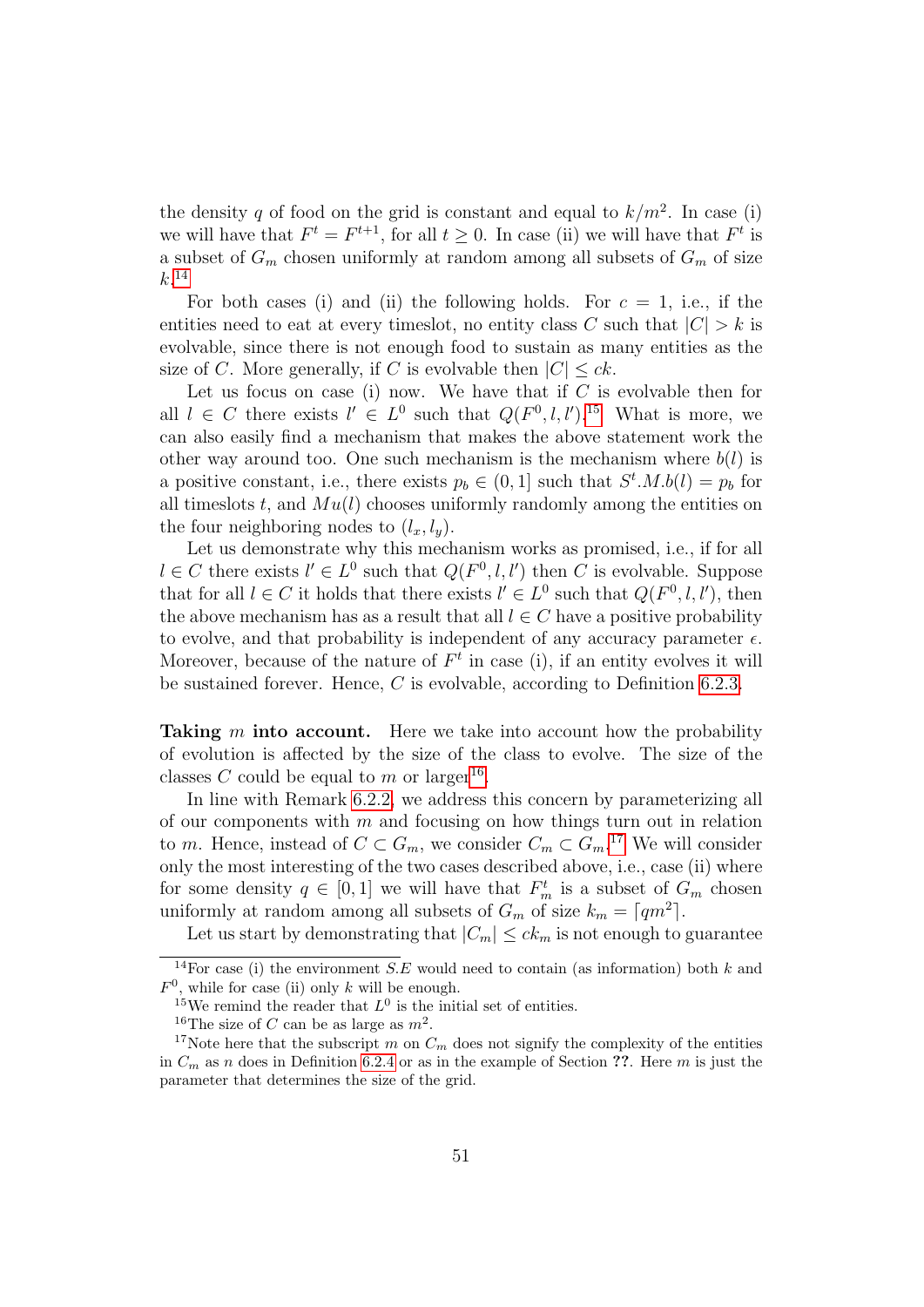the evolvability of C.<sup>[18](#page-57-0)</sup> Let  $r^t$  be a predicate such that  $r^t((x, y))$  is true iff at times lot t an entity l such that  $(l_x, l_y) = (x, y)$  is reproduced (clearly, reproduced by an entity that resides on a node neighboring  $(x, y)$ . We have that  $\Pr[r^t((x,y))] \leq 1 - (3/4)^4$ , where  $1 - (3/4)^4$  is the probability for  $r^{t}(x, y)$  to happen given that there are entities on all neighboring nodes of  $(x, y)$ .

Assuming that the density  $q \neq 1$ , then we have for all  $t \geq 1$  that

 $\Pr[C_m$  evolves at timeslot t

$$
\leq \mathbf{Pr}[\forall l \in C_m : r^t((l_x, l_y)) \vee (\neg r^t((l_x, l_y)) \wedge (l_x, l_y) \in \bigcup_{t' \in \{t-c, ..., t-1\}} F^{t'})]
$$
  
\n
$$
\leq \prod_{l \in C_m} \mathbf{Pr}[r^t((l_x, l_y)) \vee (\neg r^t((l_x, l_y)) \wedge (l_x, l_y) \in \bigcup_{t' \in \{t-c, ..., t-1\}} F^{t'})]
$$
  
\n
$$
\leq ((1 - (3/4)^4) + (3/4)^4 (1 - (1 - q)^c))^{|C_m|}
$$
  
\n
$$
\leq \alpha^{|C_m|},
$$

for some  $\alpha \in (0,1)$ .

Subsequently, assuming that  $L^0 \neq C_m$ ,

$$
\begin{aligned} \Pr[C_m \text{ evolves in } g(m, 1/\epsilon) \text{ times}]\n&= \Pr[\bigvee_{t \in \{1, \dots, g(m, 1/\epsilon)\}} C_m \text{ evolves at times} \text{lot } t] \\
&\leq \alpha^{|C_m|} g(m, 1/\epsilon) \n\end{aligned}
$$

As such, if  $|C_m| \geq m$  then the probability of success decreases exponentially with  $m$ . Let us summarize by saying that if the elements of a sequence  ${C_m}$  are evolvable with a probability that is decreasing at most polynomially with m then  $|C_m| \in O(\log m)$ . This result is a consequence of the cost that we have to pay (in terms of probability) in order to keep the entities fed. It is still possible though for  $C_m$  of size  $O(\log m)$  to be evolvable.

Specifically, given the above result the strongest thing that we may possibly prove is that  $|C_m| \in O(\log m)$  and  $|C_m| \le ck_m$  is enough to render C evolvable. However, a simple consideration will indicate this to be unlikely. Consider  $c = 1$ ,  $m = 1024$ ,  $|C_m| = \log_2 m = 10$ , and say that we have just enough food, i.e.,  $k_m = 10$ . Thus, we ask whether  $C_m$  can evolve in a place where we have  $10^6$  nodes and there is only food for 10 of them. A good guess

<span id="page-57-0"></span><sup>&</sup>lt;sup>18</sup>Note that this restriction, which practically says that there is at least the bare minimum of food on the grid in order to sustain as many entities as those in  $C_m$ , was enough to give us evolvability when we did not take m into account.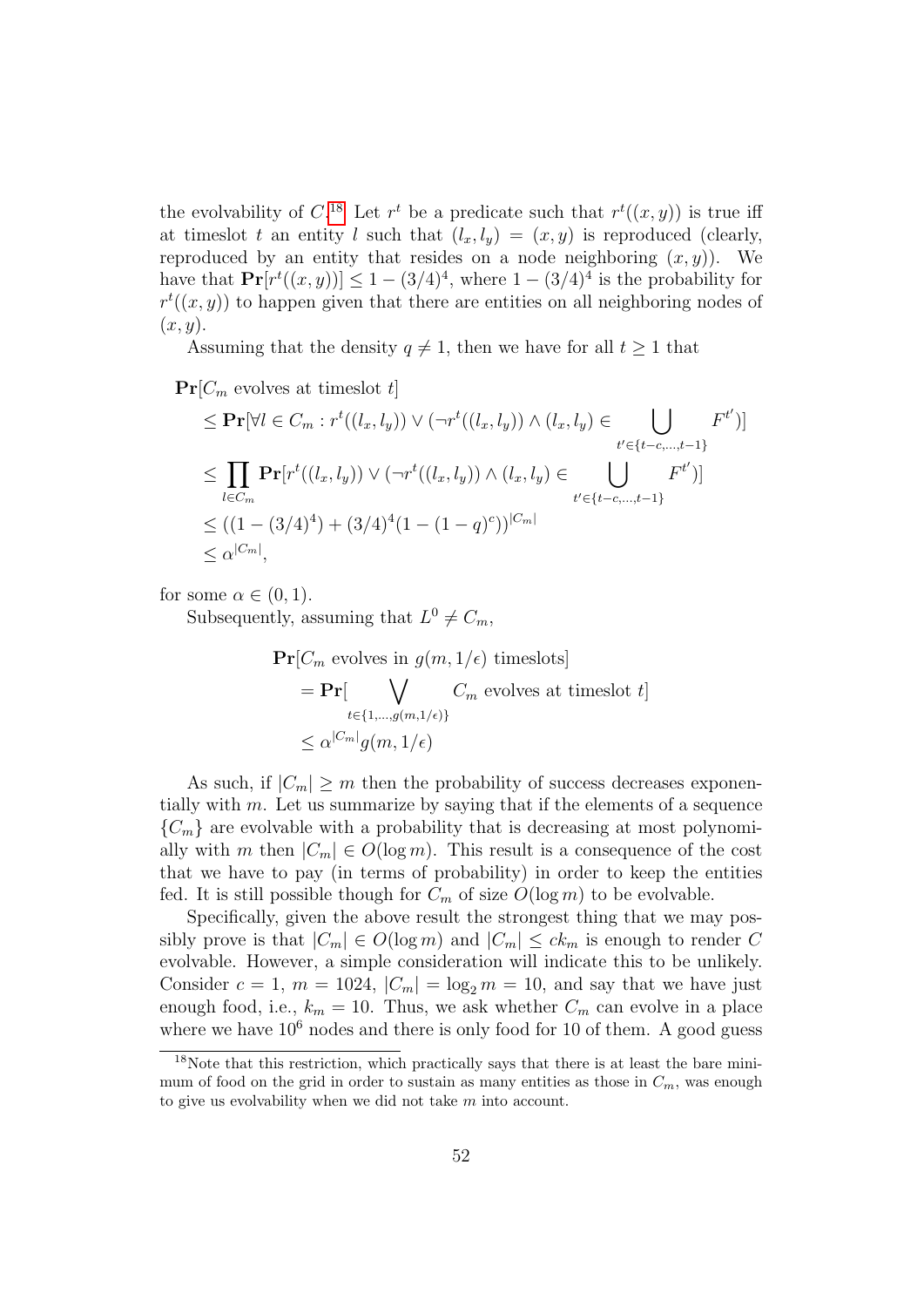would be that we cannot get evolvability in this setting; we would instead need to boost  $k_m$ , and probably have it in  $\Omega(m^2)$ .

In order to address this questions we made some simulations of the system.[19](#page-58-1) Those indicate the following. It turns out that the system has a threshold behavior. Specifically, there is a threshold value, say  $q^*$ , for q that determines whether the probability that everyone dies is negligible or it is close to 1. For example, for  $c = 1$  this threshold value of q lies in the interval [0.59, 0.6]. Naturally, for larger values of c the value of the threshold  $q^*$  gets smaller and smaller.

Simulations show that the density of alive entities in  $L^0$  does not make much difference. Moreover, the density of alive entities, say  $q_A$ , for a specific q converges as m gets larger.<sup>[20](#page-58-2)</sup> The fact that  $F_m^t$  is uniformly random and  $S^t.L \subseteq F_m^t$  for all timeslots t, indicates that the system reaches a state where, in the long run, every configuration of density roughly equal to  $q_A$  is pretty much as probable as any other. Or, more precisely, there exists some small real number  $\eta$  such that the great majority of the configurations have density in  $[q_A - \eta, q_A + \eta]$ . This is the key point in our analysis here.

We have that as m gets larger  $\eta$  gets smaller and the number of nodes on the grid gets larger. As such, we may regard the system to have a behavior where at each timeslot, each node carries an alive entity with probability  $q_A$ , independent from the other nodes.<sup>[21](#page-58-3)</sup> And in this setting the probability that a certain entity class  $|C_m|$  evolves is  $(q_A)^{|C_m|}$ . Since  $|C_m| \in O(\log m)$  we have that the probability of evolution decreases at most polynomially with m. All in all, the above indicate that for all  $C_m$  such that  $|C_m| \in O(\log m)$ , if  $k_m > m^2 q^*$  then  $C_m$  is evolvable.

#### <span id="page-58-0"></span>7.3.3 Among the Oases

Now we consider the scenario where there are oases along the grid. There is always plenty of food in an oasis but there is not always life. While in those parts of the grid where there are no oases, there only exist some scarce resources of food. The latter scarce resources may be used by entities so that life may propagate from one oasis to another. We want to see here to what extent this propagation can be successful.

<span id="page-58-1"></span>Let us see now how we will model this situation. Our food-process will

<sup>&</sup>lt;sup>19</sup>We simulated the system for grids of dimensions  $30 \times 30$  to  $100 \times 100$ , and food processes in line with case (ii) for various food densities  $q$  between 0 and 1.

<span id="page-58-2"></span><sup>&</sup>lt;sup>20</sup>For example, for  $c = 1$ ,  $q_A$  converges to roughly 0.08 for  $q = 0.6$ , to roughly 0.44 for  $q = 0.7$ , to roughly 0.66 for  $q = 0.8$ , and to roughly 0.84 for  $q = 0.9$ .

<span id="page-58-3"></span><sup>&</sup>lt;sup>21</sup>We remind the reader that  $k_m > m^2 q^*$  can guarantee to us that  $q_A$  is a positive probability.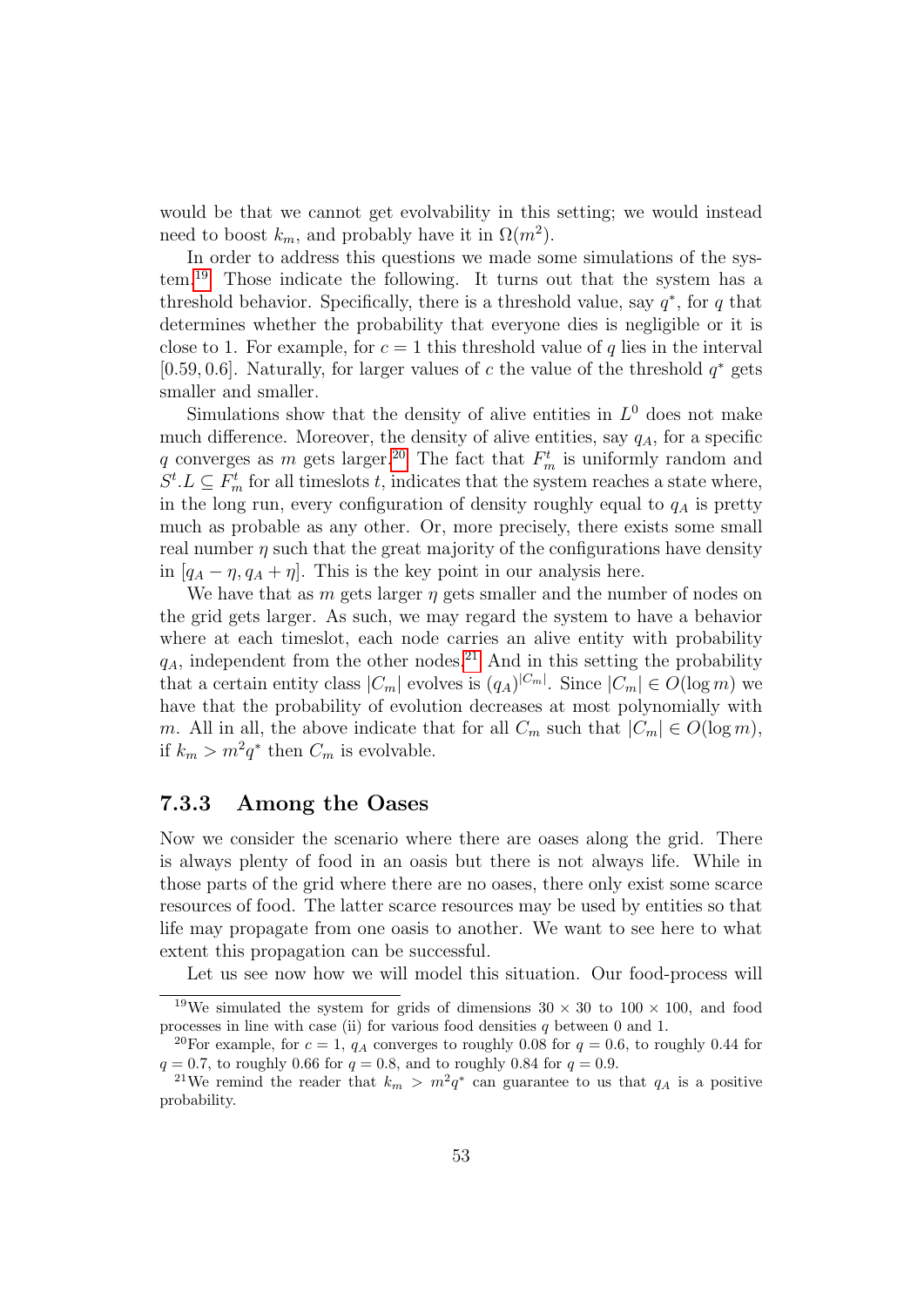be a hybrid of the two food-processes of cases (i) and (ii). Specifically, there will be some nodes on the grid that always have food (as in case  $(i)$ ), corresponding to the oases, while all the rest of the nodes will have food randomly dropped on them (as in case (ii)).

Precisely speaking, we define an oasis as follows. A set of nodes  $X \subseteq G_m$ is an *oasis* if it is maximum among all the subsets Y of  $G_m$  such that for all timeslots t we have  $F^t \cap Y = F^{t+1} \cap Y$ , i.e., there is always food on the nodes of Y, and for  $(x, y), (x', y') \in Y$  we have  $Q(Y, (x, y), (x', y'))$ , i.e., Y is neighbor-connected. Note that once an oasis is filled with life, it will remain so intermittently.

Let  $O_m \subseteq G_m$  denote the set of nodes that are in oases. We will only consider the evolvability of classes  $C_m$  such that  $C_m = O_m$ . We have for all timeslots t that  $F^t \cap O_m = F^{t+1} \cap O_m$ , while  $F^t \setminus O_m$  is chosen among all subsets of  $G_m \setminus O_m$  of size  $k_m = \lceil q(m^2 - |O_m|) \rceil$ .

We will consider the same evolutionary mechanism as in the previous section. Moreover, we will focus only on settings where the number of different oases in  $O_m$  is in  $o(m)$ , i.e., sublinear. The latter assumption allows us to simplify our problem as follows. A class of oases is evolvable (in the sense that the class of entities on those oases is evolvable) if the most difficult to evolve among those oases is evolvable. This is because if the latter is evolvable then we can always boost the probability for the rest of the oases to evolve by using a polynomial g in  $|C_m|$ , that determines the number of timeslots available to the process, that increases faster. Moreover, following the results of Section [7.3.2,](#page-55-0) it is trivial to see that an oasis is evolvable if one of the entities in it is evolvable.

We will assume that there is at least one alive oasis at the initial state, i.e.,  $|L^0 \cap O_m| \neq 0$  which stands for the fact that there exists at least one alive entity in the oasis. Now, we will focus on the difficult case where there is an oasis that is very far from any other live oases. Given our discussion above this problem boils down to the following. Consider  $O_m$  such that  $|O_m| = 2$ ,  $|L^0 \cap O_m| = 1$ . Let us denote by  $l^0$  the entity that is in  $L^0 \cap O_m$  and l the other entity. We want to see whether  $l$  can evolve. In order to make the problem difficult, i.e., consider an oasis that is maximally difficult to evolve, as we mentioned above, we assume that the Manhattan distance between the nodes  $(l_x, l_y)$  and  $(l_x^0, l_y^0)$  is in  $\Theta(m)$ .<sup>[22](#page-59-0)</sup>

Ultimately, what we want to find is whether having  $l^0$  as a source of

<span id="page-59-0"></span><sup>&</sup>lt;sup>22</sup>Note that the analysis of this setting will give us the behavior of the system, in terms of evolvability, for all situations where there is at least one oasis  $\Theta(m)$  steps away from the entities in  $L^0$ . This is because if there exists an oasis in  $O_m$  that is  $\Theta(m)$  steps away from  $L^0$  then, since  $|O_m| \in o(m)$ , there must exist some oases in  $O_m$  that are  $\Theta(m)$  steps away from all the other oases in  $O_m$ .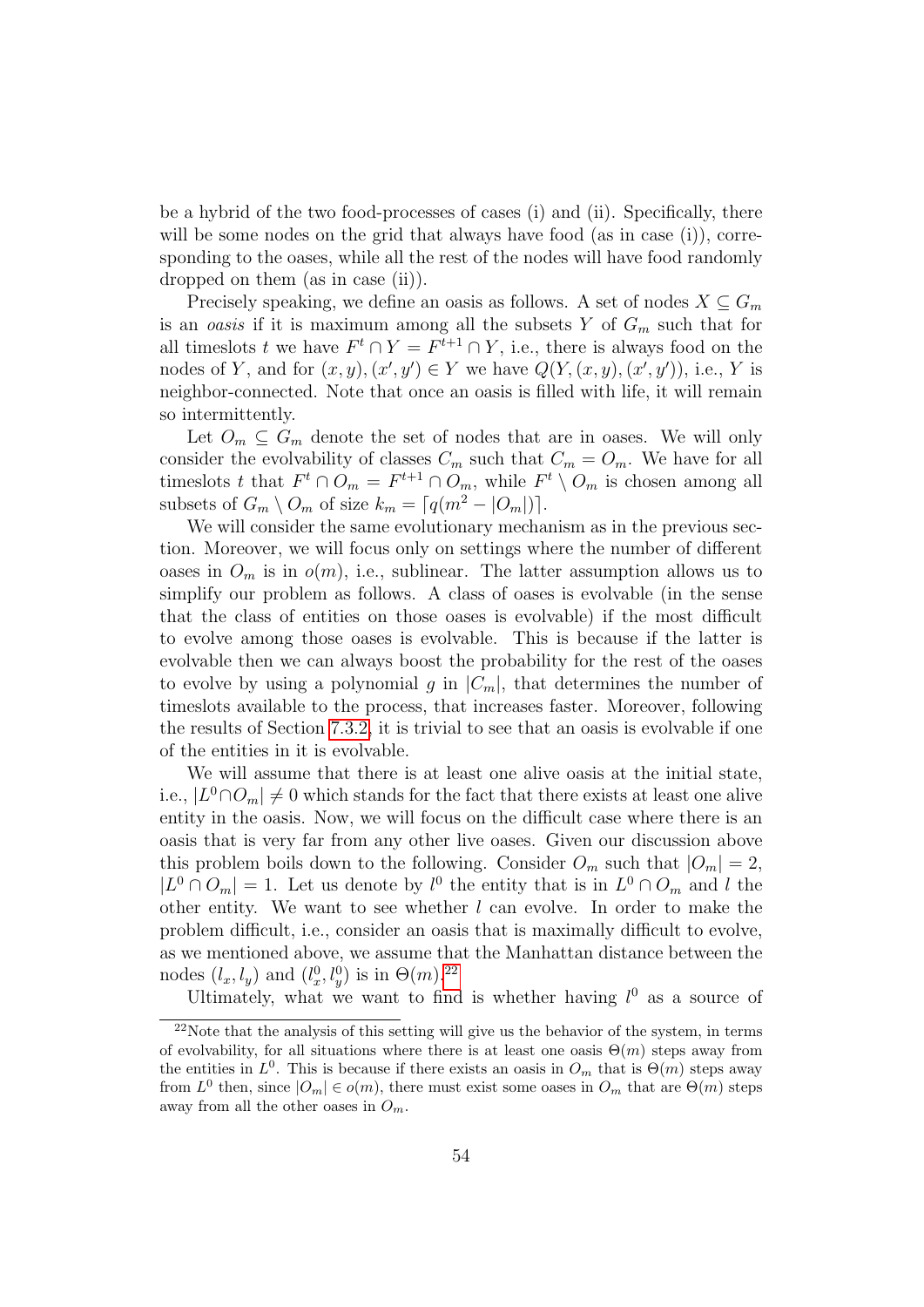life, the scarce food-process between the two oases is enough to make life propagate and reach l with a non-negligible probability. Clearly from our simulation results in the previous section, we have that if  $k_m > m^2 q^*$ , where  $q^*$  is the same threshold (which is a function of c) as in the previous section, then  $l$  is evolvable. To see that, note that in the case we are considering now evolvability is easier than in the case before. This is because apart from the random food-process, now we also have at least one entity that never dies; since we assumed that  $|L^0 \cap O_m| \neq 0$ .

The next question is whether we can expect better evolvability results, than in the previous section, since there are now oases and entities in an oasis never die. Specifically, can we expect here evolution of classes even with smaller density q (of the random food-process) than in the previous setting? Clearly, the presence of oases boosts the probability for evolution, however, asymptotically it makes no difference.<sup>[23](#page-60-0)</sup> The main impediment in the evolution of entities in the previous setting was that life could not propagate large distances if the density was not large enough. In our setting here, as m gets larger, distances grow large as in the previous setting and the same impediment holds here too.

<span id="page-60-0"></span><sup>&</sup>lt;sup>23</sup>Note that this only holds in the case where  $|O_m| \in o(m)$ , and there exists an oasis in  $O_m$  that is  $\Theta(m)$  steps away from all other entities in  $L^0$ , which roughly means that there is an oasis that is quite far away from all other oases where there is life and as such it is very difficult for the said oasis to evolve. Otherwise, the problem gets easier and we can expect better results.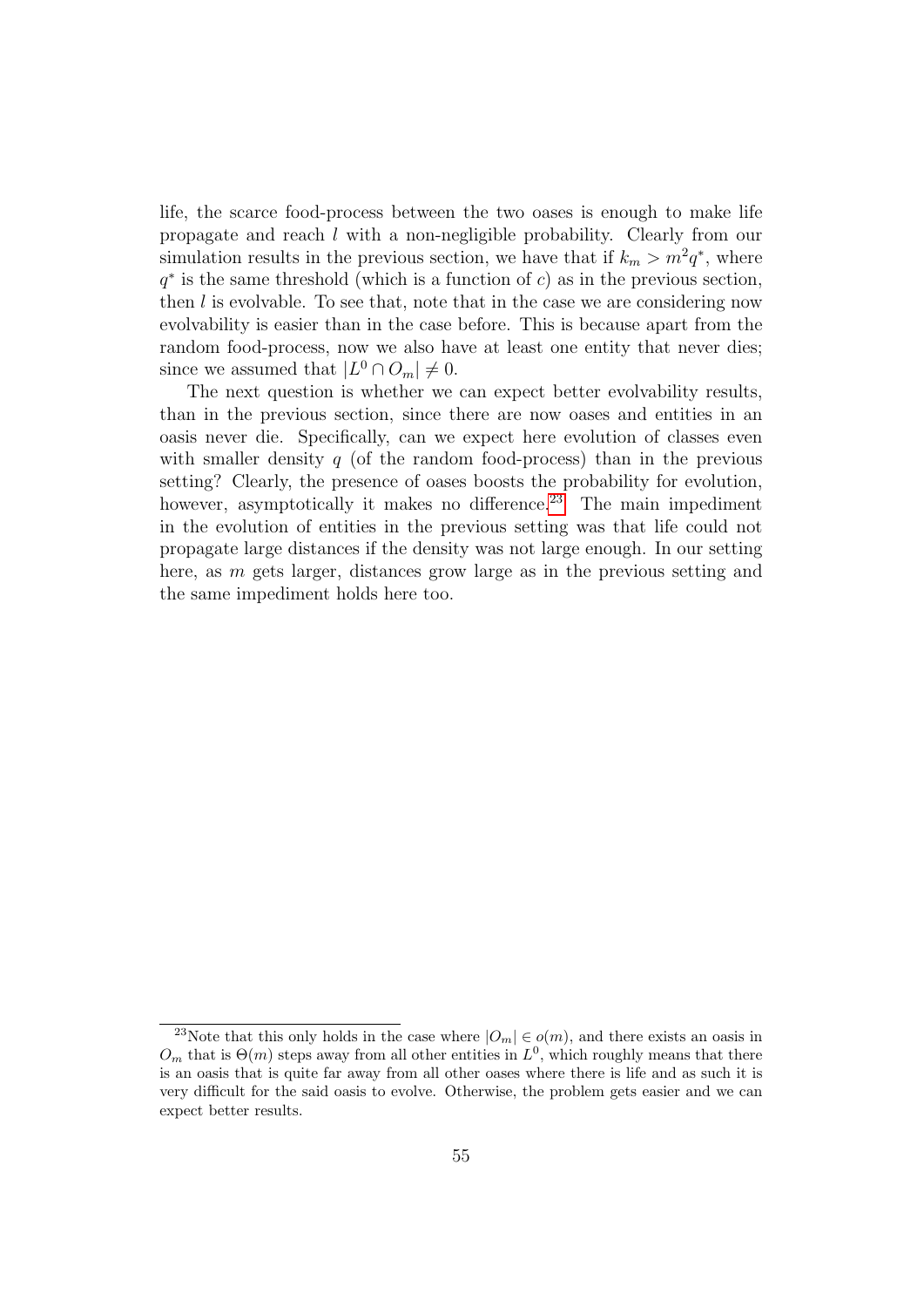## <span id="page-61-0"></span>Chapter 8 Conclusion

Our work borders on philosophy since it is interested in the analysis of a specific notion, that of evolvability. However, we have not tried to answer what evolvability is. Our aim was more practical. We wanted to assist in the formalization of the notion when a specific application is in mind.

Our starting point was Valiant's framework where he formalized the evolvability of functions under a certain model of evolution, with the assumptions that there exists an ideal function and that evolution is executed by an algorithm that has access to an oracle which provides the algorithm with examples of the said ideal function.

Trying to be consistent with the essence of the workings of evolution, we did not force our framework to contain oracles and ideal functions. In general, we did not make very restrictive decisions and even our model for evolution (the Meta-Model) is a very general one. The reader may have noticed that in Chapter [6,](#page-37-0) where we discussed the definition of evolvability in our framework, our focus was not on how evolvability can be defined on top of Meta-Model but on how it may be defined on top of an arbitrary model of evolution.[1](#page-61-2) The Meta-Model was there only to assist in doing this and if one wants to use our framework, one does not need to limit herself to using our Meta-Model as is.

### <span id="page-61-1"></span>8.1 Future Work

Expanding on the work in Chapter [6,](#page-37-0) a direction for future work could be to examine more specializations of our framework. Certain specializations could

<span id="page-61-2"></span><sup>&</sup>lt;sup>1</sup>The only hard assumptions we made here was to understand an evolutionary system as consisting of three parts, namely, life  $L$ , environment  $E$ , and evolutionary mechanism  $M$ .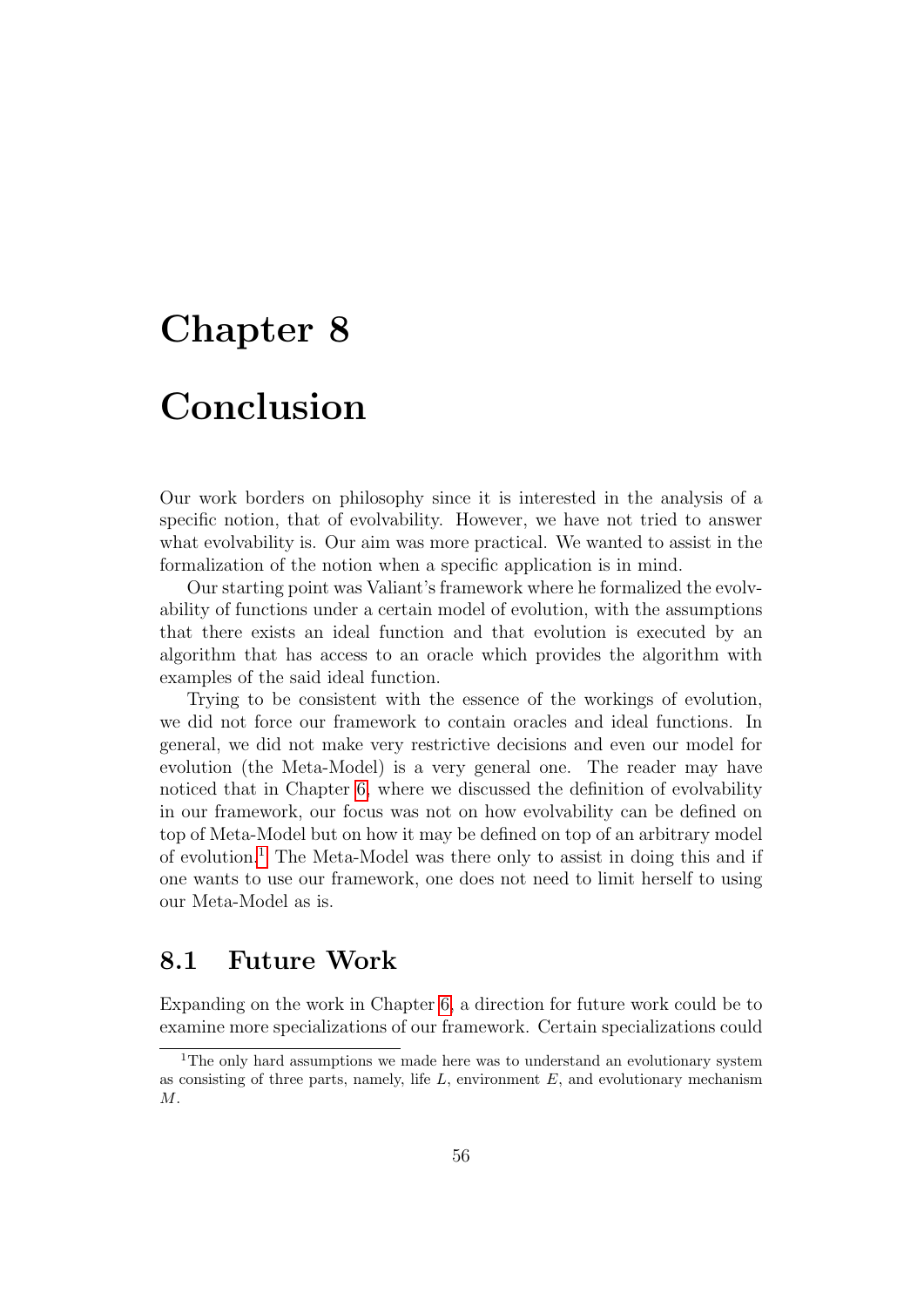actually give rise to interesting connections, such as the one that Valiant's framework does to computational learning. One may also examine other definitions of evolvability. Maybe certain definitions that are fitting to a certain type of applications.

Expanding on the work in Chapter [7,](#page-46-0) the most straightforward direction for future work is the actual use of our framework in order to analyse specific evolutionary systems, such as real biological systems or computational evolutionary systems.

Another interesting project would be to analyse more notions in a manner similar to the one that we analyzed evolvability here. For example, one may analyse the notion of sustainability, where, for example, an entity may be rendered sustainable, under certain conditions, if with non-negligible proba-bility it can be sustained in the system for a respectable amount of time<sup>[2](#page-62-0)</sup>.

Taking our last point a bit further, a higher-level direction for future work could be to investigate which are all those notions, such as evolvability or sustainability, that may be of interest to biologists. There is the possibility actually that such work could find something new; if it fails to do that, it will at least make more concrete the connections between all those notions.

<span id="page-62-0"></span><sup>2</sup>This 'respectability' could be modelled for example by requiring the said amount of time to be superlinear in the inverse of the accuracy parameter  $1/\epsilon$ .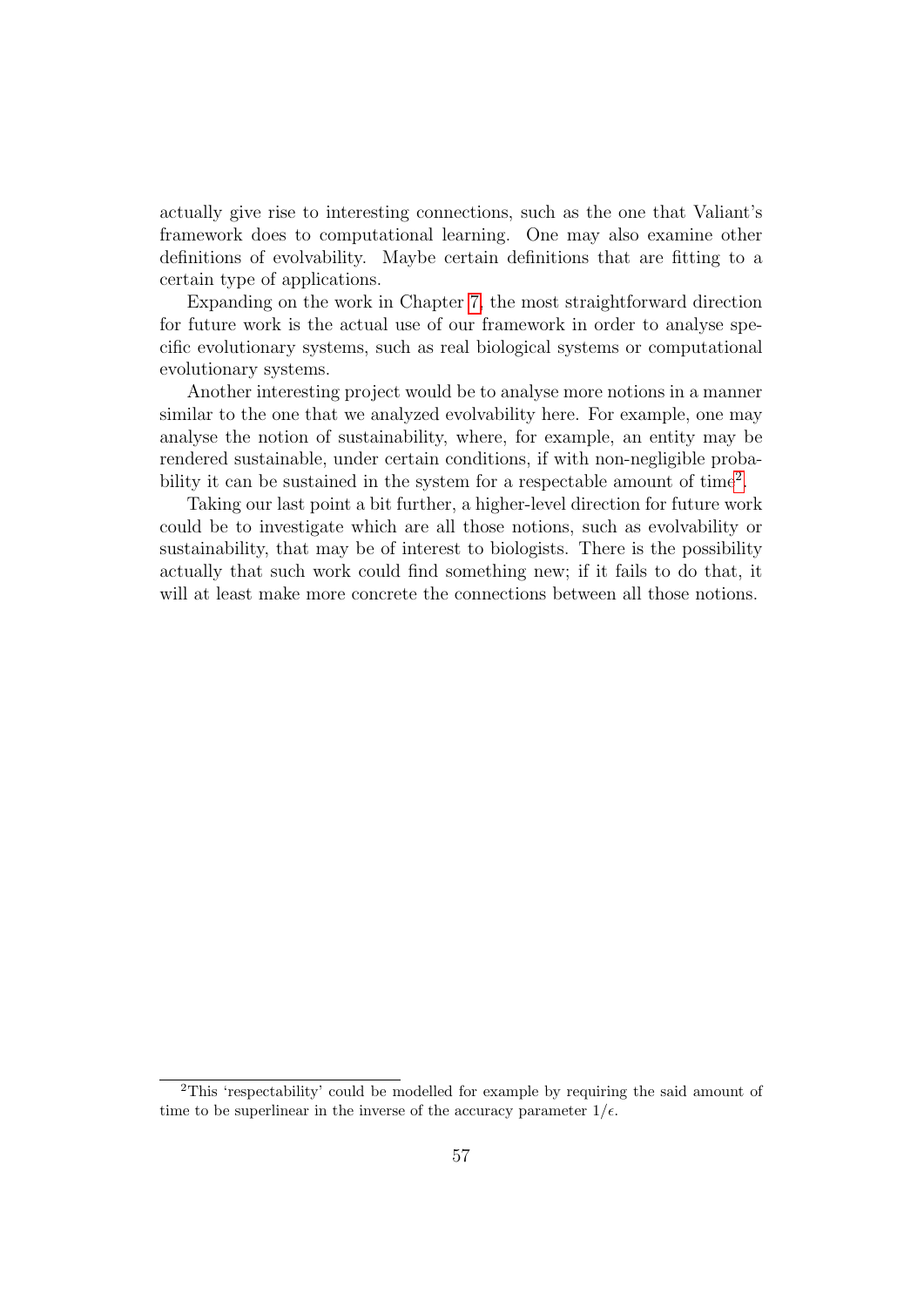# <span id="page-63-0"></span>Appendix A Appendix

### <span id="page-63-1"></span>A.1 Statistical Queries

In this section we introduce some frameworks of computational learning. In Section [3.1.2](#page-15-2) we introduced the PAC learning framework. Here we introduce the closely related statistical query (SQ) framework and some specializations of it.

Kearns introduced the statistical query model in [\[Kea98\]](#page-69-8) as a special case of PAC learning where the algorithm does not have direct access to the examples, as returned by the example oracle, but only has access to statistical queries on the concept  $f$  in question.

Precisely speaking, an algorithm has access to f only through the *statis*tical query oracle. The latter, when passed a function  $\psi : X \times \{-1,1\} \rightarrow$  $\{-1, 1\}$  as an argument, returns a value v such that  $|E_D[\psi(x, f(x))] - v| \le \tau$ where  $\tau \in [0, 1]$  is a real number called the tolerance of the query.

The definitions of *learnability* are identical to that of PAC learning, only that now the algorithm has access to the statistical query oracle instead of the example oracle. However, efficiency also requires that  $\tau$  is bounded from below by  $1/p(n, 1/\epsilon)$  for some polynomial p.

#### <span id="page-63-2"></span>A.1.1 Specialized Statistical Queries

Let us start by defining the *correlational* statistical query (CSQ) model which is of particular interest in connection to Valiant's evolvability framework. In this model the function passed to the statistical query oracle is of the form  $\psi(x, f(x)) \equiv \phi(x) \cdot f(x)$ , where  $\cdot$  is multiplication. That is, an algorithm may only query the correlation of some function  $\phi: X \to \{-1,1\}$  to the concept of interest f, where the correlation can be written as  $E_D[\psi(x, f(x))] =$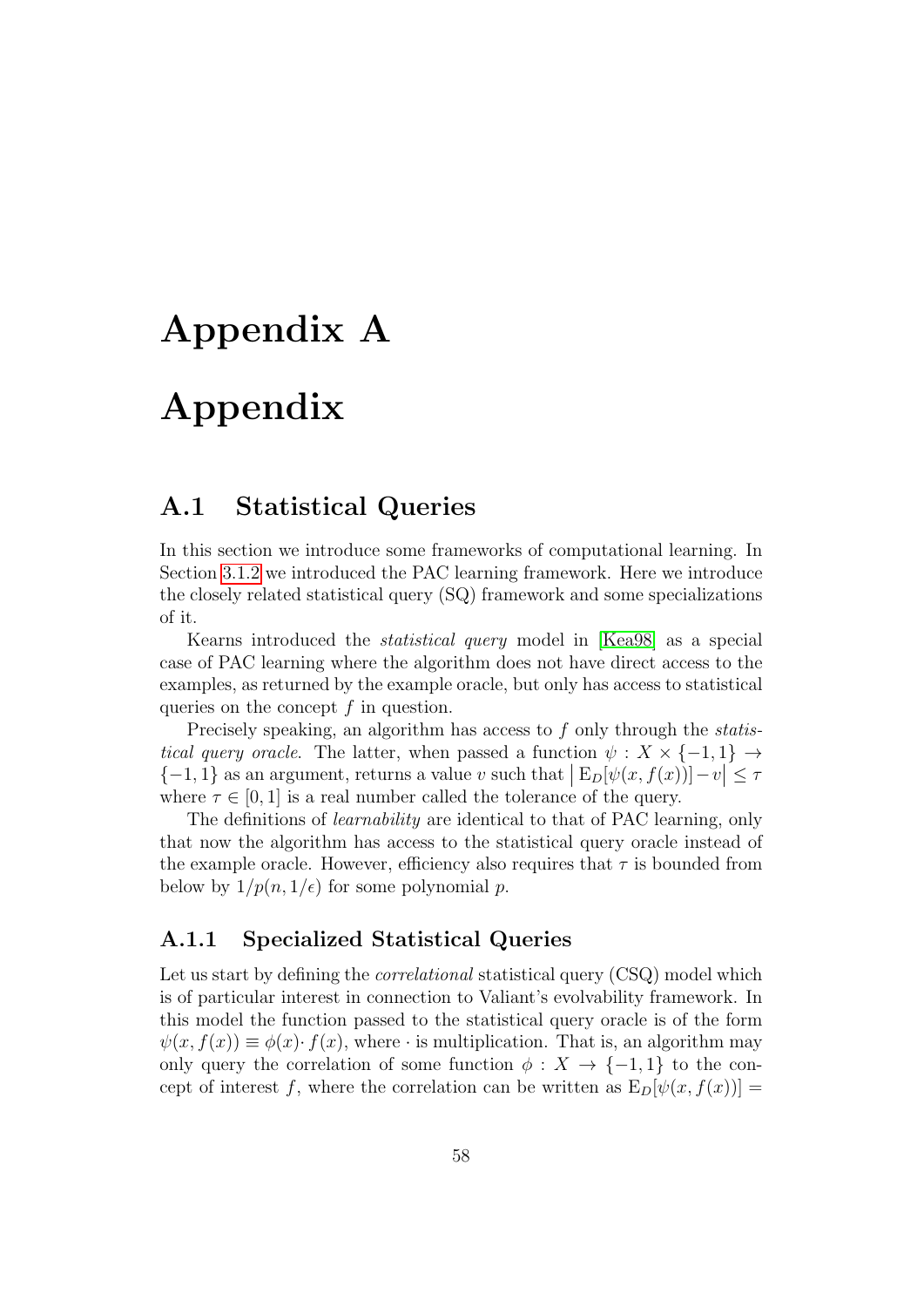$E_D[\phi(x) \cdot f(x)]$ . In computational learning, f is the ideal concept and  $\phi$  the current hypothesis.

Feldman [\[Fel09\]](#page-68-8) also defined L-SQ, an intermediate concept between SQ and CSQ. The CSQ model, on one hand, restricts the SQ model by only allowing queries about the correlation between a concept and a hypothesis. The L-SQ model, on the other hand, restricts the SQ one by only allowing queries about the L-distance between a concept and a hypothesis. A description of the notion of L-distance and the definition of the L-SQ model follow.

In learning theory, a loss function is usually used to formalize the notion of "closeness". For functions with range  $Y$ , a loss function  $L$  is a nonnegative mapping  $L: Y \times Y \to \mathbb{R}^+$ . The value of the function represents the loss suffered because of the distance between its two inputs. Feldman only considers admissible loss functions  $L: \{-1,1\} \times [-1,1] \to \mathbb{R}^+$  as performance metrics.<sup>[1](#page-64-2)</sup>

Feldman defined the class of L-SQ models where the statistical query oracle is restricted to answering questions about "closeness" according to L alone. For any admissible loss function  $L$ , we define an  $L$ -SQ to be a statistical query which may only query the value of  $1-2 \mathbb{E}_D[L(f(x), \phi(x))]/L(-1, 1)$ for some  $\phi: X \to \{-1, 1\}$ . The important quantity here is  $E_D[L(f(x), \phi(x))]$ ; the rest of the factors are there to normalize the value of this quantity.

### <span id="page-64-0"></span>A.2 Remarks in Connection to Certain Biological Assumptions

#### <span id="page-64-1"></span>A.2.1 Assuming a Static Evolutionary Mechanism

Some skeptics might question the assumption of a static evolutionary mechanism. They may argue as follows. Biology tends to focus on a certain limited era along the existence of the universe. Specifically, it focuses on that latest part of it where there has been life on earth. But a more abstract discussion with philosophical concerns, like our discussion, can start from an earlier point. One where maybe there was no life or evolutionary mechanisms, and the latter only came about over time.

In other words, our current evolutionary mechanism may not have been ever-present and, as such, we may not consider it as static. In the context of biology this is not such an important concern since biology supports the

<span id="page-64-2"></span><sup>&</sup>lt;sup>1</sup>He calls a loss function L admissible if it is efficiently computable, monotone, nondegenerate,  $L(1, -1) = L(-1, 1)$  and  $L(-1, -1) = L(1, 1) = 0$ . More details in [\[Fel09\]](#page-68-8).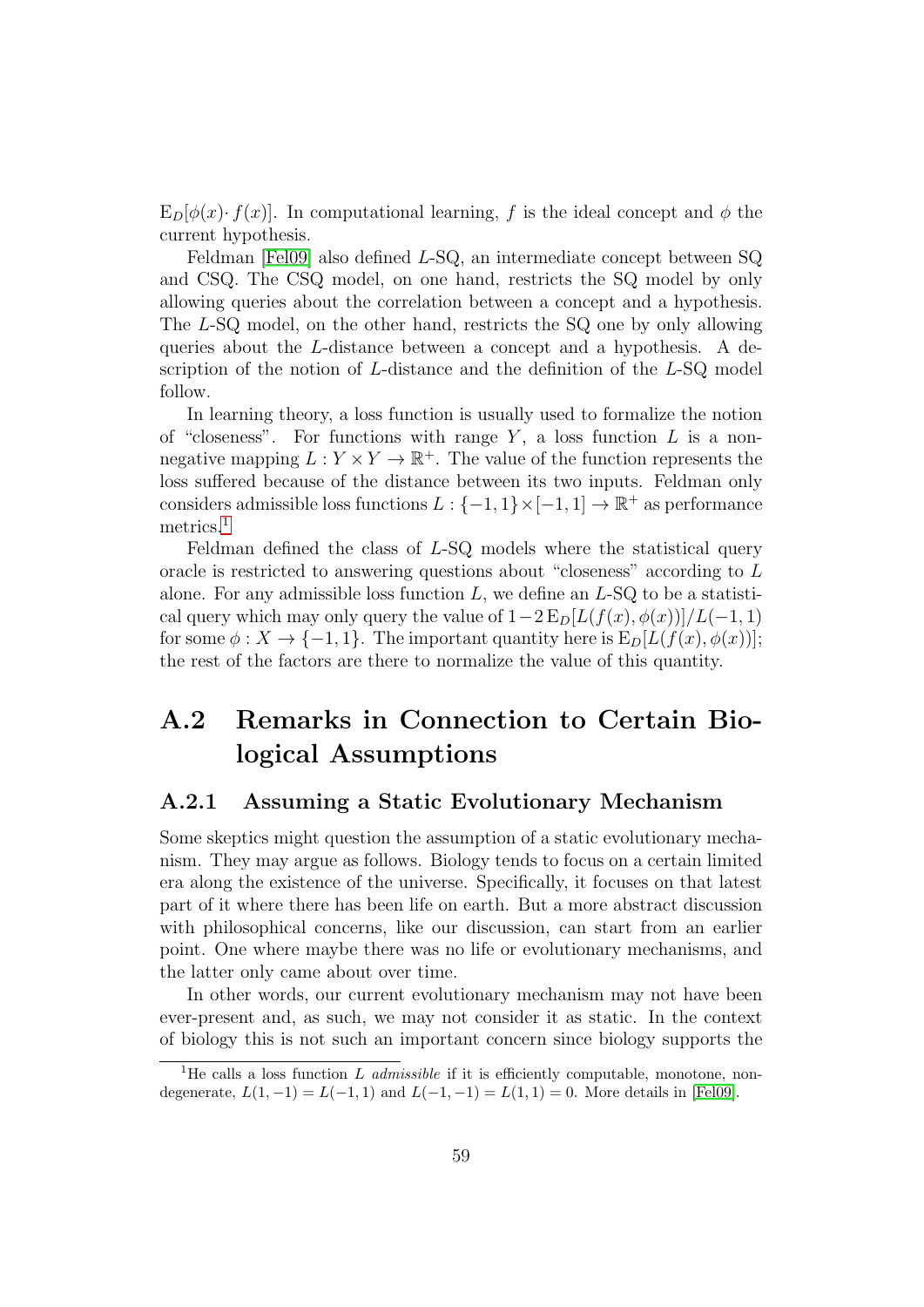existence of a certain static evolutionary mechanism along a huge timespan, starting from the time where only unicellular organisms were around. And that timespan is enough for most concerns of biology. It seems that this assumption may need to be questioned mainly only when the discussion reaches into philosophy.

The issue fits in the higher level discussion of the following section.

### <span id="page-65-0"></span>A.2.2 Using Evolvability to Question Neo-Darwinism

At times neo-Darwinism has been questioned on the basis of evolvability. In this section we criticize this kind of criticism. Let us start by noting a couple of examples where this has happened. According to the Irreducible Complexity [\[Pen01\]](#page-69-10) argument of the proponents of Intelligent Design, certain biological systems are too complex to be the result of neo-Darwinism acting on "simpler" systems. This is one of the main arguments of the creationist community but no backing evidence has ever been brought up that was publishable in the scientific community.

Moreover, Aaronson [\[Aar11\]](#page-68-10)<sup>[2](#page-65-1)</sup> writes "Interestingly, in a 1972 letter to Hao Wang (see [130, p. 192]), Kurt Gödel expressed his own doubts about evolution as follows: 'I believe that mechanism in biology is a prejudice of our time which will be disproved. In this case, one disproof, in my opinion, will consist in a mathematical theorem to the effect that the formation within geological time of a human body by the laws of physics (or any other laws of similar nature), starting from a random distribution of the elementary particles and the field, is as unlikely as the separation by chance of the atmosphere into its components.'"

Now, let us try to retrace the argument. Roughly, if evolvability was to be used to question neo-Darwinism, one would assert that the probability that modern-day animals, or, say, humans evolved from some initial state, say  $S$ , is very small. That is, human evolution, starting from  $S$ , implies the occurrence of a very unlikely event. Nevertheless, in general, in such arguments questioning neo-Darwinism the details of  $S$  tend to be only sloppily specified, if at all. Our main point here is that this latter step is pivotal and cannot be rushed.

For example, consider the following. Humans have evolved from unicellular organisms (or some other entity, but, for the sake of the argument, we will stick to unicellular organisms). However, it may not be the process of

<span id="page-65-1"></span><sup>2</sup>Aaronson included a section on Valiant's work [\[Val09\]](#page-69-0) in a text of his [\[Aar11\]](#page-68-10) wherein he argues why computational complexity may offer valuable insight into philosophical issues.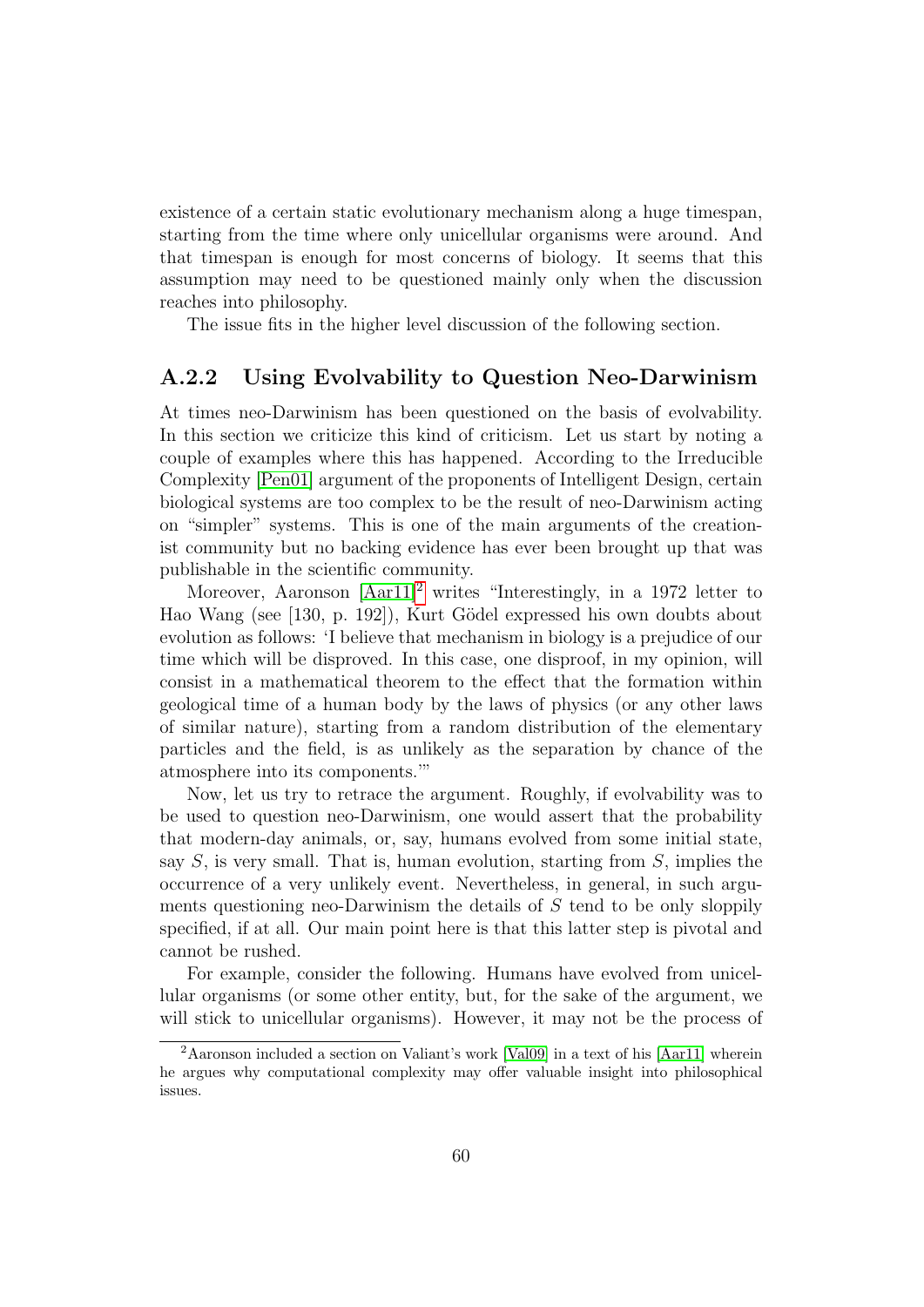evolution that gave rise to the latter. As such, on one hand, we may need different means to determine the existence and form, and the corresponding probabilities, of those unicellular organisms that could give rise to humans.[3](#page-66-1) On the other hand, we should not inquire the probability of the evolution of the human starting from some *random* initial state, as in Gödel's argument above; starting from the latter the probability of humans having evolved may be small, but this is not necessarily the case on the assumption that unicellular organisms existed far in the past.

Or consider this. We already know that humans exist. So maybe the question should be, what is the probability that humans have evolved from S, given that humans exist (and unicellular organisms too)?<sup>[4](#page-66-2)</sup> The fact that humans exist may already be a very unlikely event, and we cannot argue that it is not correlated with the existence of other favorable conditions that were crucial in the emergence of humans. For example, what if neo-Darwinian forces are very common, i.e., systems where those forces could manifest themselves have often come into existence, but those other additional favorable conditions did not came about as often, and that is why humans did not evolve in the past? What if existence had its chance again and again (and in countless different locations in the universe) to give rise to humans, except that it was not lucky enough to have those favorable conditions around? It is not at all simple to rule out such a possibility.

The above should be enough to demonstrate that there tends to be a certain amount of naivity in arguments questioning neo-Darwinism on the basis of evolvability. The reason being that it tends to be problematic to determine the appropriate conditioning for the event that neo-Darwinism underlies evolution.

### <span id="page-66-0"></span>A.3 Pseudocode

In Section [5.1](#page-32-0) we use some pseudocode to clarify some processes of the Meta-Model. Here we give a few notes on how to read this pseudocode.

We use pseudocode to define certain functions. The first line of each definition has an IN and an OUT statements defining the type of the input and the output, respectively, of the function. The second line has the name of the function and in parentheses the variable names used for its input components.

<span id="page-66-2"></span><span id="page-66-1"></span><sup>3</sup>Regardless of whether this is a matter that is under question in the context of biology.

<sup>4</sup>This concern here is related to the "anthropic principle" [\[HK13\]](#page-69-11) that states that our observations are a result of our existence, or in other words, our understanding of our environment is filtered by the limitations and peculiarities of our own nature.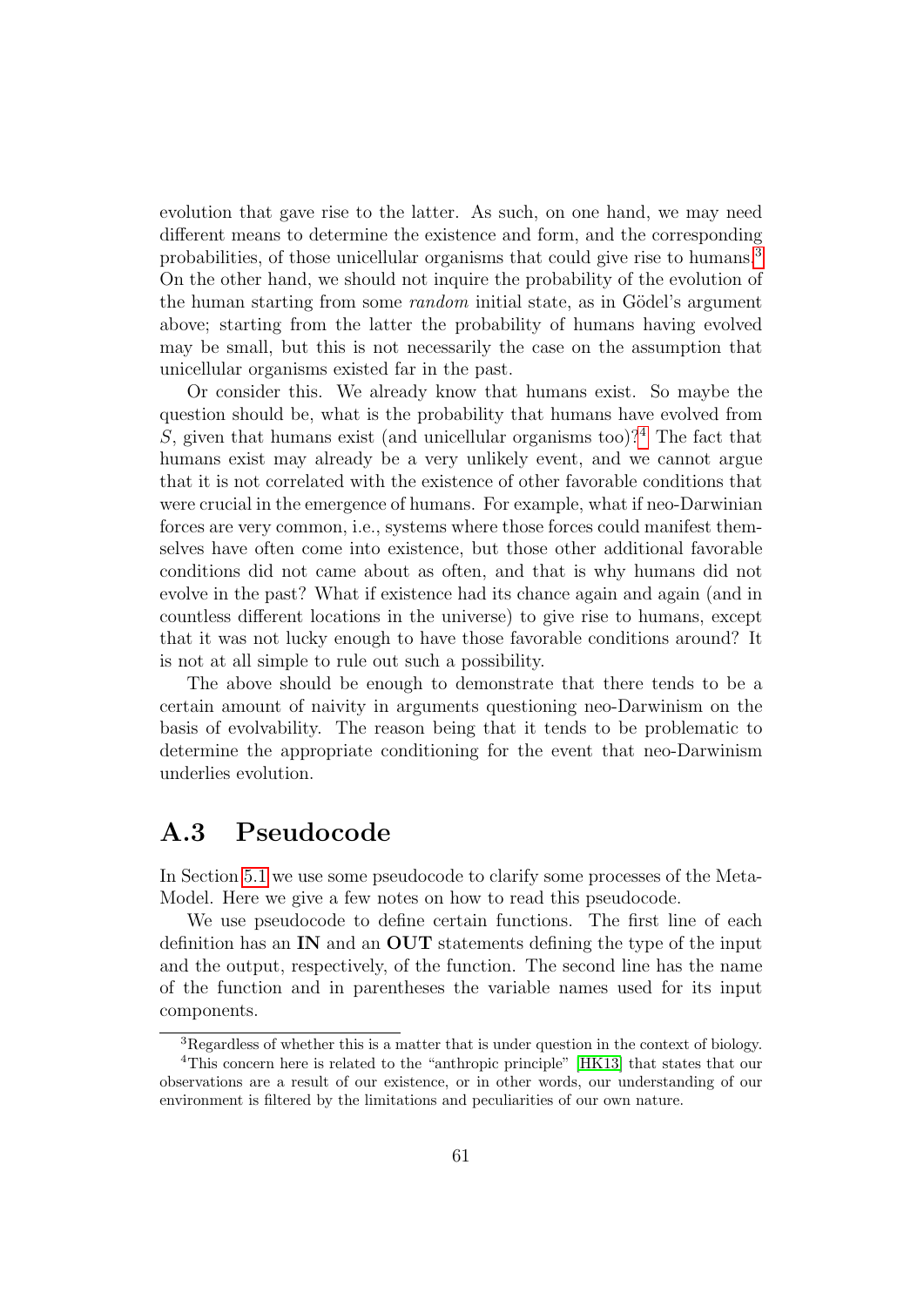The next lines contain the body of the function. If we do not want to define the exact workings of the function yet, the body has the following form:

. . . While, if we do want to define the body we use some additional constructs.

We use  $\leftarrow$  as the assignment operator; it assigns objects or values to variables of the corresponding type. We use for each as our looping construct; "for each  $x \in X$ " results in an iteration through all elements of X with x being the iterator. Lastly we use **if-then-else** as our conditional construct; consider "if c then  $b_1$  else  $b_2$ ": c must have a boolean value, if it is TRUE then  $b_1$  is executed, otherwise  $b_2$  is executed.

### <span id="page-67-0"></span>A.4 Details of Section [7.1](#page-46-1)

Consider the setting of the example in Section [7.1.](#page-46-1) Let us consider the quantevolvability of an arbitrary finite entity class C. We can get the following trivial lower bound on the probability of the evolution of C.

Given that  $|L^0| \geq 1$  we have that the probability that  $|C|$  evolves is lower bounded by

<span id="page-67-1"></span>
$$
b(0)p_m(1-d(1))|^{C|}\prod_{i=1}^{|C|-1}b(1)(1-p_m)(1-d(1))^{|C|-i} \geq (A.1)
$$
  

$$
p_m(p_b(1-p_m)(1-p_d))^{|C|}.
$$

The quantity in [\(A.1\)](#page-67-1) is the probability that the following happens. A white moth in  $L^0$  gives birth to a black moth (happens with probability  $b(0)p_m$ ) and the black moth survives at least  $|C|$  timeslots (happens with probability  $(1 - d(1))^{|\mathcal{C}|}$ . At the next timeslot this black moth gives birth to another black moth that survives for at least  $|C| - 1$  timeslots. At the next timeslot one of black moths give birth to another black moth that survives at least  $|C| - 2$  timeslots, and so on. After |C| timeslots we will have that  $S^{|C|} L$ contains at least  $|C|$  black moths.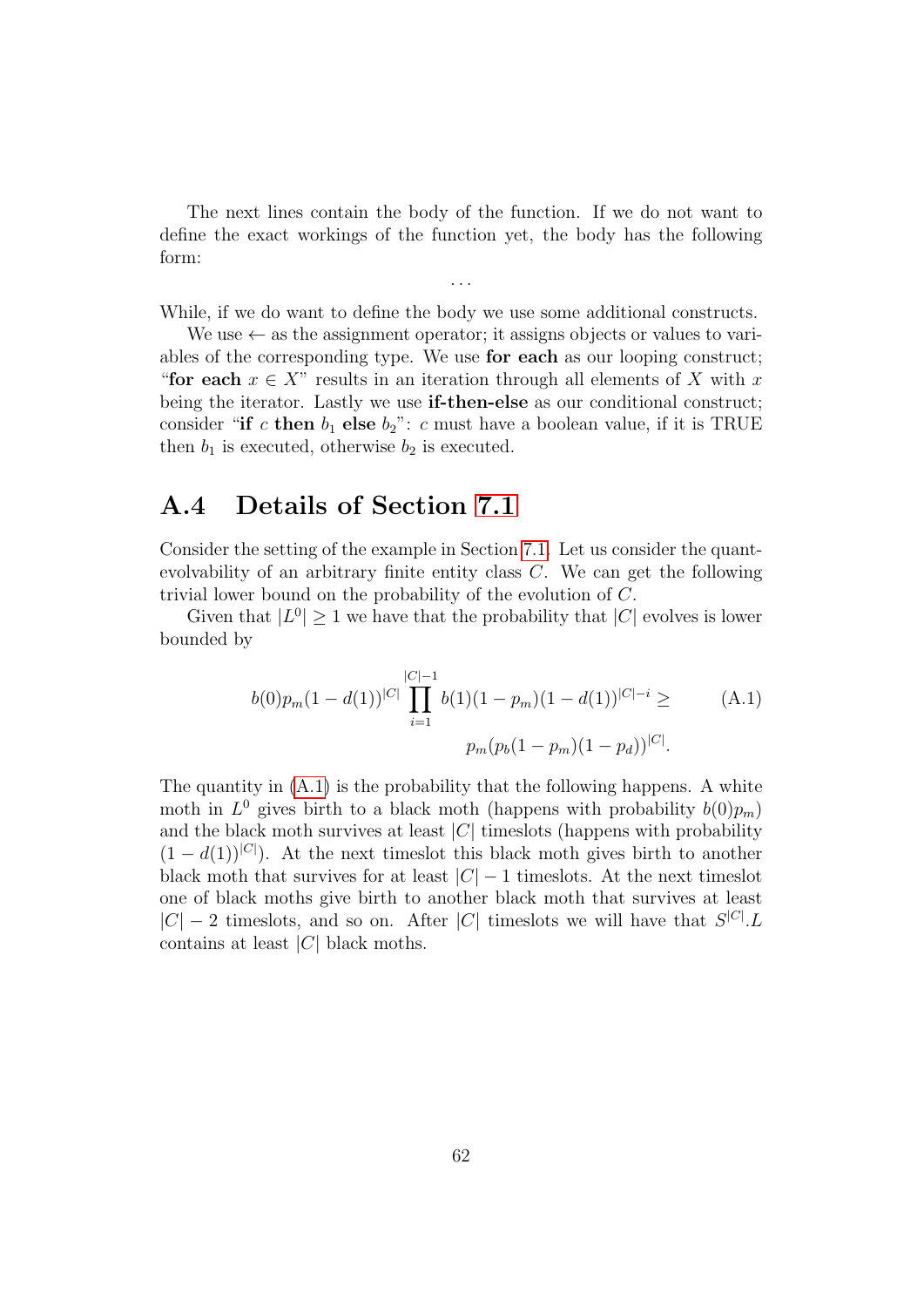### Bibliography

- <span id="page-68-10"></span><span id="page-68-0"></span>[Aar11] S. Aaronson. Why philosophers should care about computational complexity. arXiv preprint arXiv:1108.1791, 2011.
- <span id="page-68-5"></span>[Car10] Steven M. Carr. The mathematical theory of natural selection. [www.mun.ca/biology/scarr/2900\\_Natural\\_Selection.](www.mun.ca/biology/scarr/2900_Natural_Selection.html) [html](www.mun.ca/biology/scarr/2900_Natural_Selection.html), 2010.
- <span id="page-68-6"></span>[Con83] J.H. Connell. On the prevalence and relative importance of interspecific competition: evidence from field experiments. American Naturalist, pages 661–696, 1983.
- <span id="page-68-9"></span>[Fel08] V. Feldman. Evolvability from learning algorithms. In Proceedings of the 40th annual ACM symposium on Theory of computing, pages 619–628. ACM, 2008.
- <span id="page-68-8"></span>[Fel09] V. Feldman. Robustness of evolvability. In Proceedings of COLT, pages 277–292, 2009.
- <span id="page-68-4"></span>[Fon13] Walter Fontana. Laboratory. [fontana.med.harvard.edu/www/](fontana.med.harvard.edu/www/Documents/Lab/research.signaling.htm) [Documents/Lab/research.signaling.htm](fontana.med.harvard.edu/www/Documents/Lab/research.signaling.htm), 2013.
- <span id="page-68-7"></span>[FV08] V. Feldman and L.G. Valiant. The learning power of evolution. In Proceedings of COLT, pages 513–514, 2008.
- <span id="page-68-2"></span>[Gas07] Olivier Gascuel, editor. Mathematics of Evolution and Phylogeny. Oxford University Press, USA, 12 2007.
- <span id="page-68-3"></span>[Goo01] Brian Goodwin. How the Leopard Changed Its Spots : The Evolution of Complexity. Princeton University Press, 3 2001.
- <span id="page-68-1"></span>[GS07] Olivier Gascuel and Mike Steel, editors. Reconstructing Evolution: New Mathematical and Computational Advances. Oxford University Press, USA, first edition edition, 8 2007.